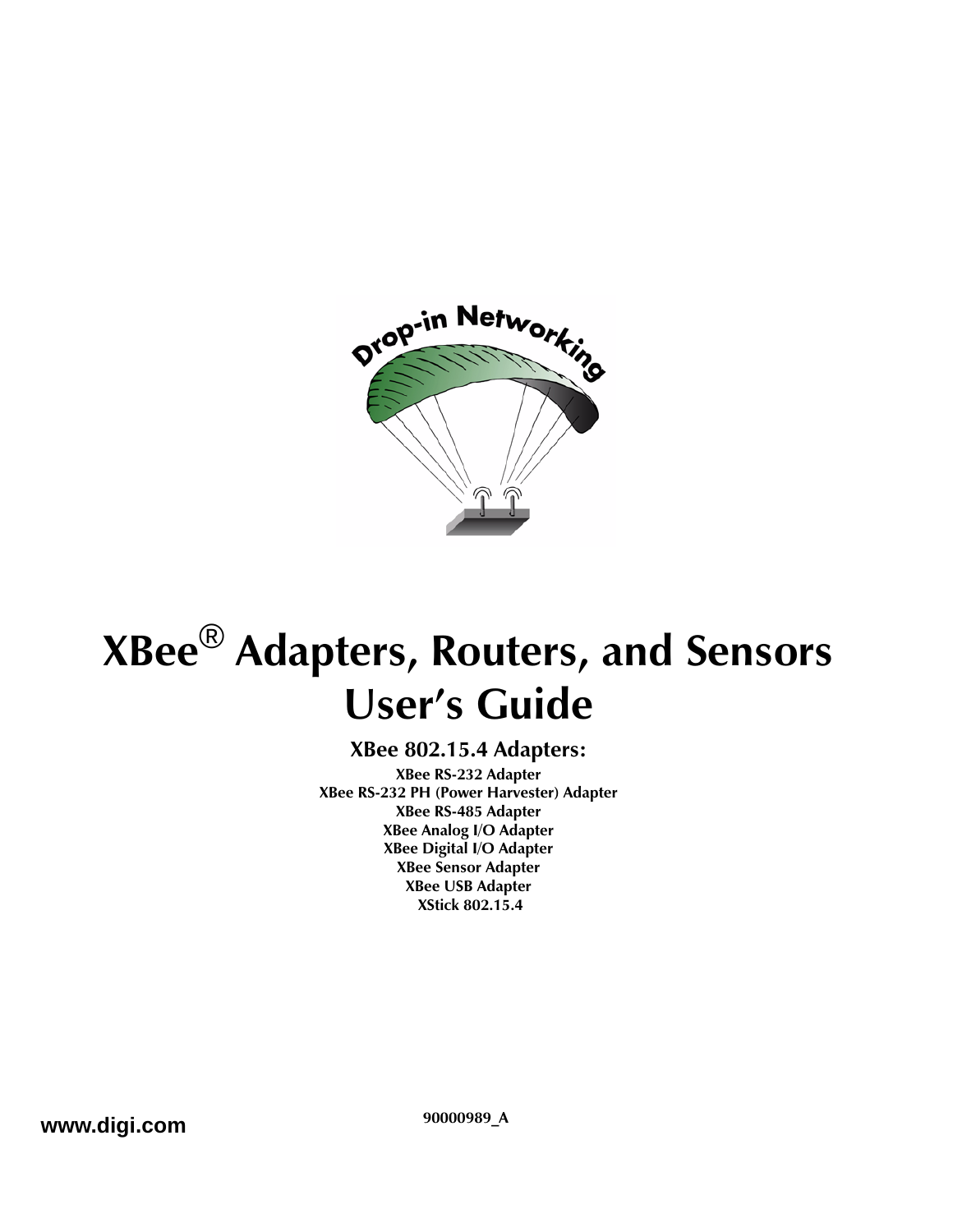©2008 Digi International Inc. All Rights Reserved.

Digi, Digi International, the Digi logo, ConnectPort, Watchport, XBee, and XBee-PRO are trademarks or registered trademarks of Digi International, Inc. in the United States and other countries worldwide.

All other trademarks are the property of their respective owners.

Information in this document is subject to change without notice and does not represent a commitment on the part of Digi International.

Digi provides this document "as is," without warranty of any kind, either expressed or implied, including, but not limited to, the implied warranties of fitness or merchantability for a particular purpose. Digi may make improvements and/or changes in this manual or in the product(s) and/or the program(s) described in this manual at any time.

This product could include technical inaccuracies or typographical errors. Changes are periodically made to the information herein; these changes may be incorporated in new editions of the publication.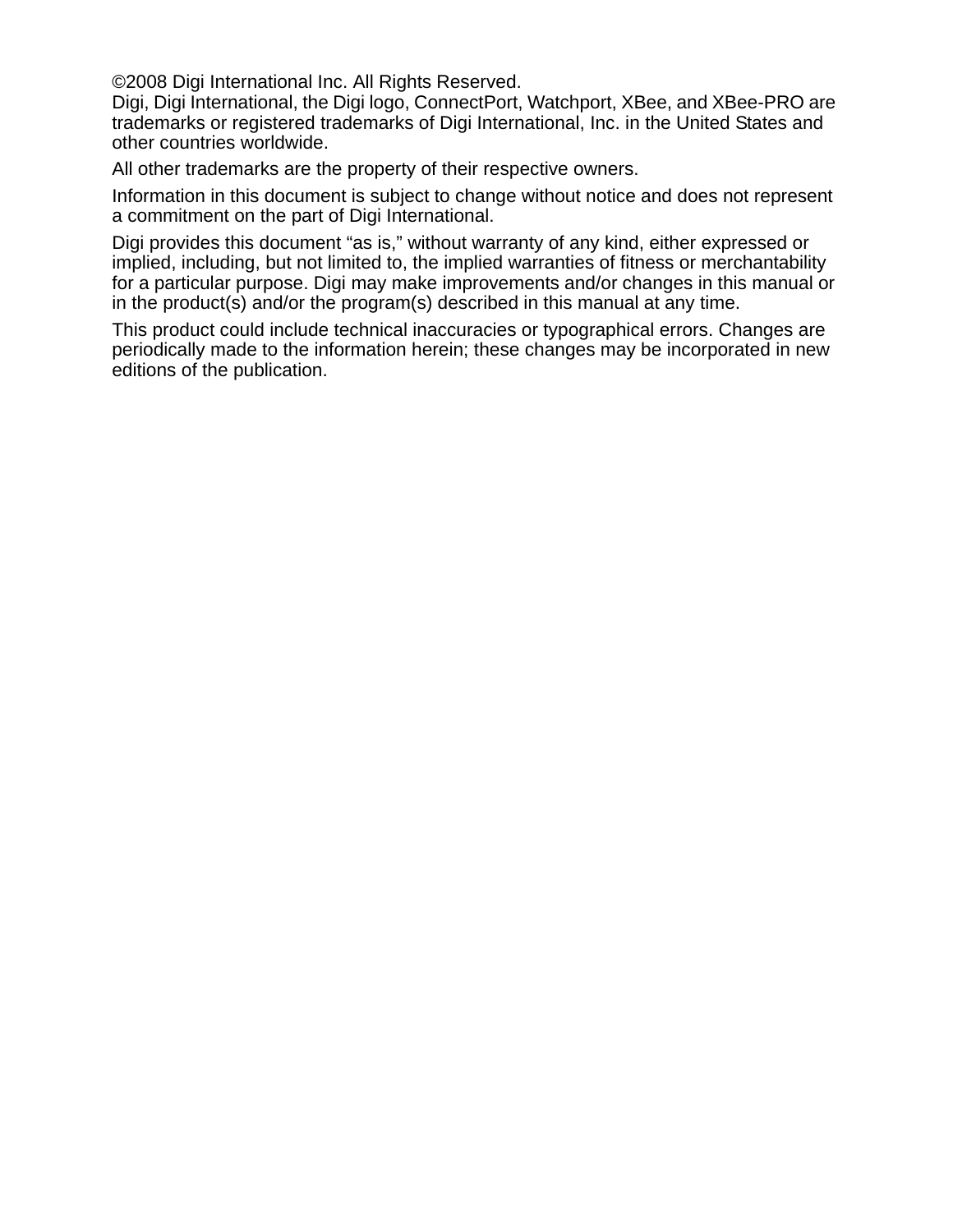## **Contents**

| <b>Chapter 2</b> |  |  |  |  |
|------------------|--|--|--|--|
| <b>Chapter 3</b> |  |  |  |  |
| <b>Chapter 4</b> |  |  |  |  |
| <b>Chapter 5</b> |  |  |  |  |
| <b>Chapter 6</b> |  |  |  |  |
| <b>Chapter 7</b> |  |  |  |  |
| <b>Chapter 8</b> |  |  |  |  |
| <b>Chapter 9</b> |  |  |  |  |
|                  |  |  |  |  |
|                  |  |  |  |  |
|                  |  |  |  |  |
|                  |  |  |  |  |
|                  |  |  |  |  |
|                  |  |  |  |  |
|                  |  |  |  |  |
|                  |  |  |  |  |
|                  |  |  |  |  |
|                  |  |  |  |  |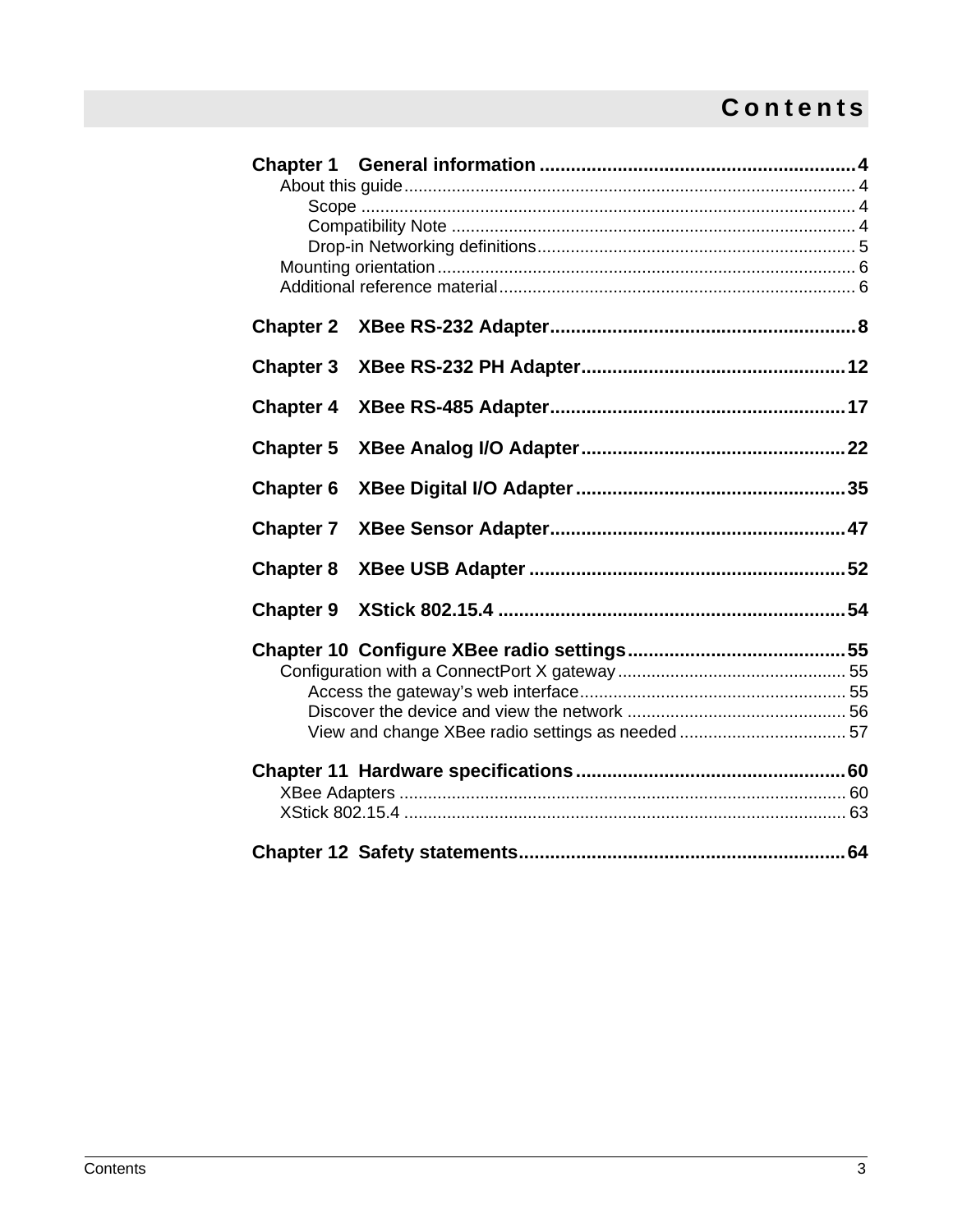## *Chapter 1* **General information**

<span id="page-3-0"></span>This section includes information that applies to all XBee<sup>®</sup> Adapterproducts.

### <span id="page-3-1"></span>**About this guide**

This guide describes the features and functions of XBee Adapter products, including connection and setup information, pinouts, configuration, data retrieval, and LEDs and buttons.

This section provides general information that applies to all products.

#### <span id="page-3-2"></span>**Scope**

This guide covers all XBee 802.15.4 adapter products.

#### <span id="page-3-3"></span>**Compatibility Note**

Two series of XBee and XBee-PRO<sup>®</sup> adapters are offered: ZNet 2.5 and 802.15.4. Though overall performance and product specifications are largely similar, the two series are built on distinct and non-compatible technology platforms. Thus, users must standardize on one series or the other for operability. The same is true for compatibility with the ConnectPort X gateways. ZNet 2.5 XBee adapters are compatible only with ZNet 2.5 gateways, while 802.15.4 XBee adapters are compatible only with 802.15.4 gateways.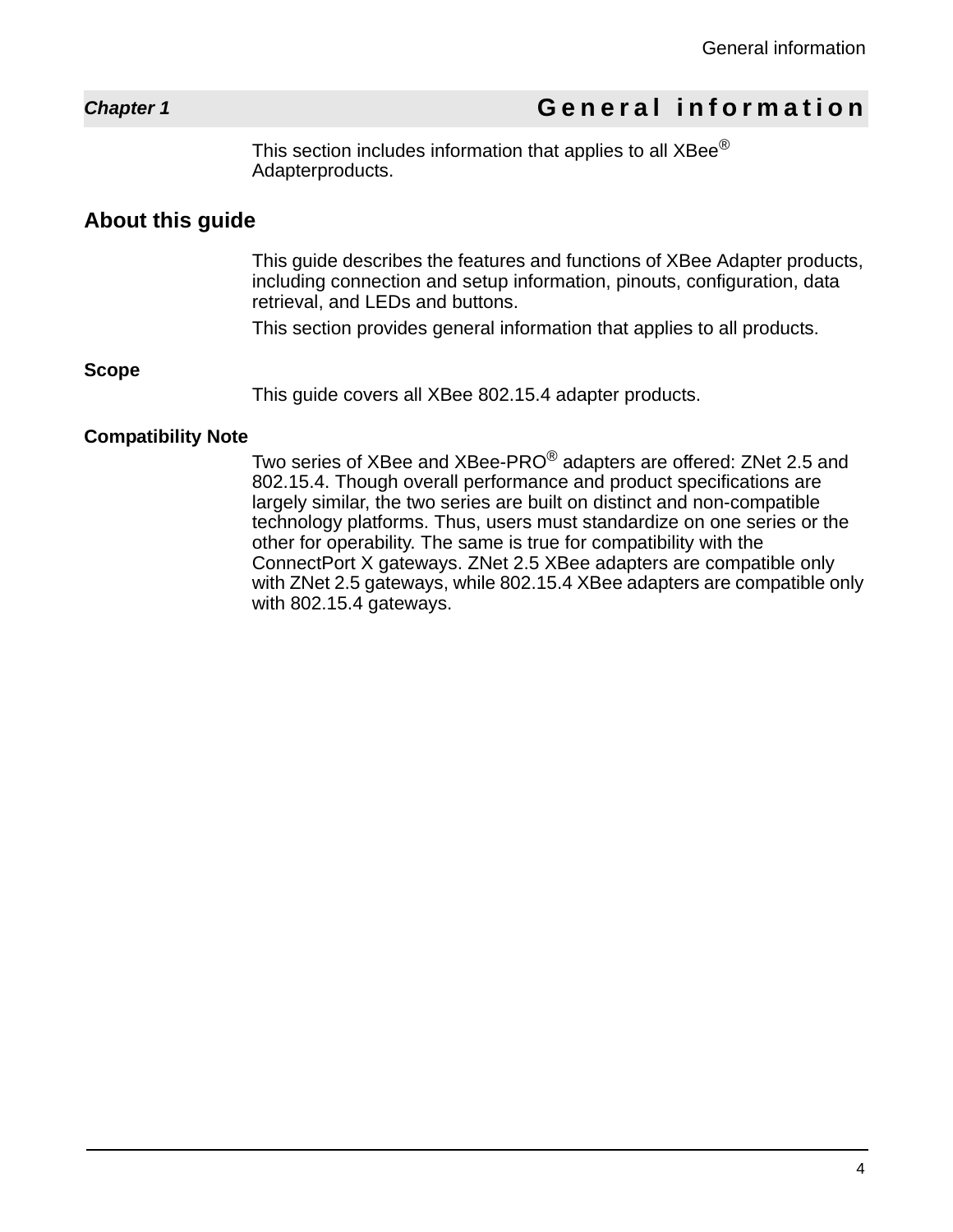#### <span id="page-4-0"></span>**Drop-in Networking definitions**

This guide uses several terms to describe the networks, connectivity, and data communications involved in Drop-in Networking. The figure shows a ConnectPort X device and its role in Drop-in Networking connectivity.



**Drop-in Networking**: Involves *end-to-end device-to-network connectivity*, commonly through gateways, routers, adapters, and embedded modules.

**Backhaul network**: Involves *network connectivity*, commonly through LAN (Ethernet), WLAN (Wi-Fi), or WAN (cellular).

**WPAN** (Wireless Personal Area Network): Involves *end device connectivity*, commonly through ZigBee, 802.15.4, and many other public or proprietary technologies.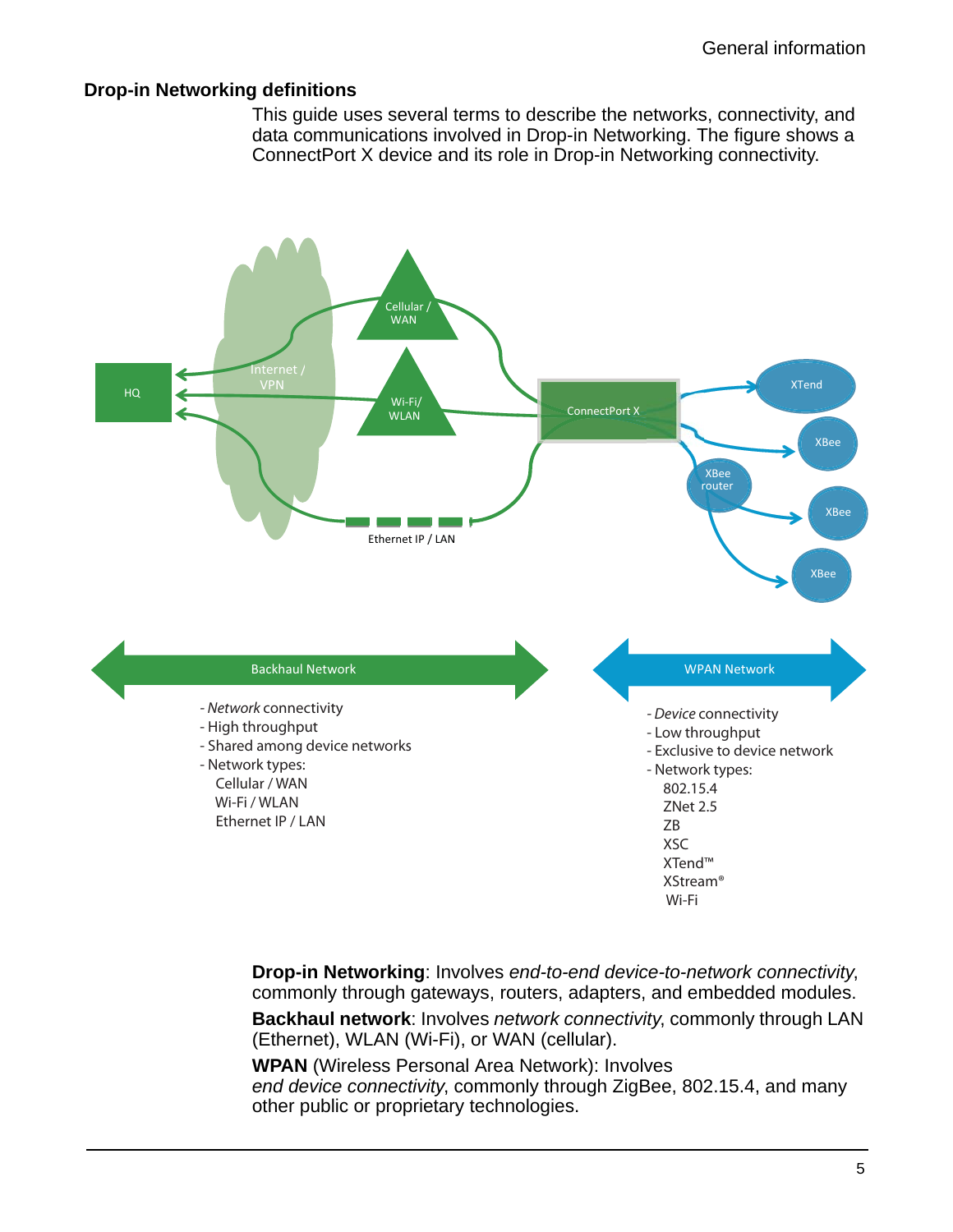#### <span id="page-5-0"></span>**Mounting orientation**

All XBee adapters can be mounted in any orientation.

#### **Warranty exception for batteries**

Some XBee adapters ship with alkaline batteries that must be replaced by the user when discharged and are not covered under the terms and conditions of the Digi warranty.

Lithium batteries must be replaced by qualified service personnel.

#### <span id="page-5-1"></span>**Additional reference material**

For additional information about the features and functions of XBee RF modules in XBee Adapters, see these documents.

#### **XBee Adapters data sheet**

http://www.digi.com/pdf/ds\_xbeeadapters.pdf

#### **RF Module Product Manual**

Describes the RF module embedded in your product, including features, modes of operation, 802.15.4 network fundamentals, and commands for configuring, controlling, and retrieving data from the RF module.

For a preliminary version of the XBee 802.15.4 module product manual, please contact Digi Support and request a copy of Digi Part Number **90000982\_A**.

#### **ConnectPort X Family User's Guide (90000832)**

http://ftp1.digi.com/support/documentation/90000832\_a.pdf

When XBee Adapter products are deployed in Drop-in Networks, a ConnectPort X gateway serves as a coordinator and configuration and monitoring interface for your adapter/router/sensor product. See this guide to learn more about ConnectPort X features and functions.

#### **Related ConnectPort X documentation**

#### http://www.digi.com/support/supporttype.jsp?tp=3

An extensive list of related documentation for ConnectPort X gateways is available on digi.com; go to **Support > Documentation** and select the appropriate ConnectPort X model.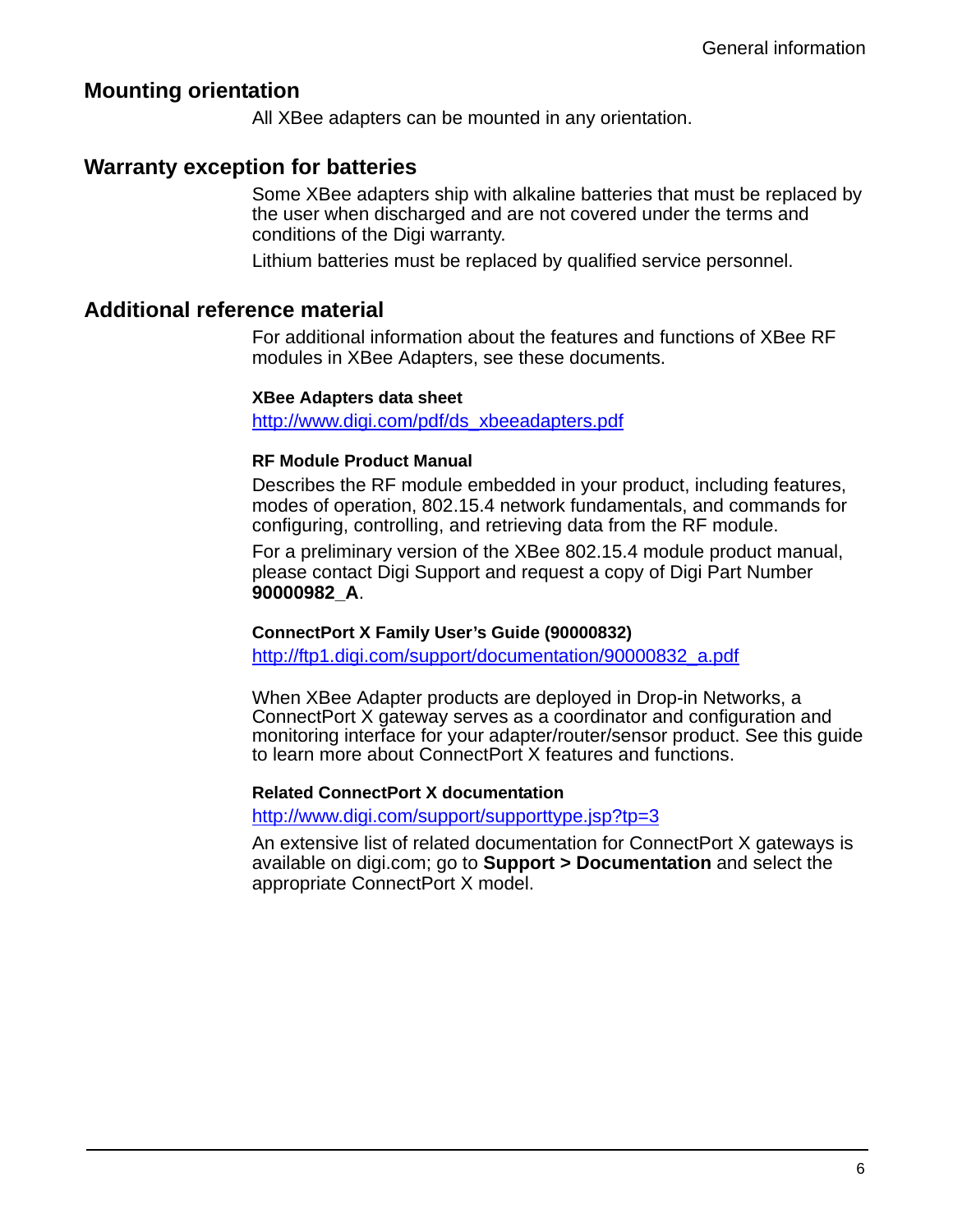#### **Digi Python Custom Development Environment page**

http://www.digi.com/technology/drop-in-networking/python.jsp

#### **Digi Python Programming Guide (90000833)**

http://ftp1.digi.com/support/documentation/90000833\_b.pdf

#### **Python Support Forum on digi.com**

http://www.digi.com/support/forum/forum.jspa?forumID=104

Python is a dynamic, object-oriented language for developing software applications, from simple programs to complex embedded applications. Python functions can be used to obtain data from attached and integrated sensors on XBee Adapter products.

The *Digi Python Programming Guide* introduces the Python programming language by showing how to create and run a simple Python program. It reviews Python modules, particularly those modules with Digi-specific behavior. It describes how to load and run Python programs onto Digi devices, either through the command-line or web user interfaces, and how to run several sample Python programs.

#### **Questions and technical support**

For technical assistance with your product, contact Digi Technical Support at: **801-765-9885** or **877-912-3444**

or make an online support request at:

http://www.digi.com/support/index.jsp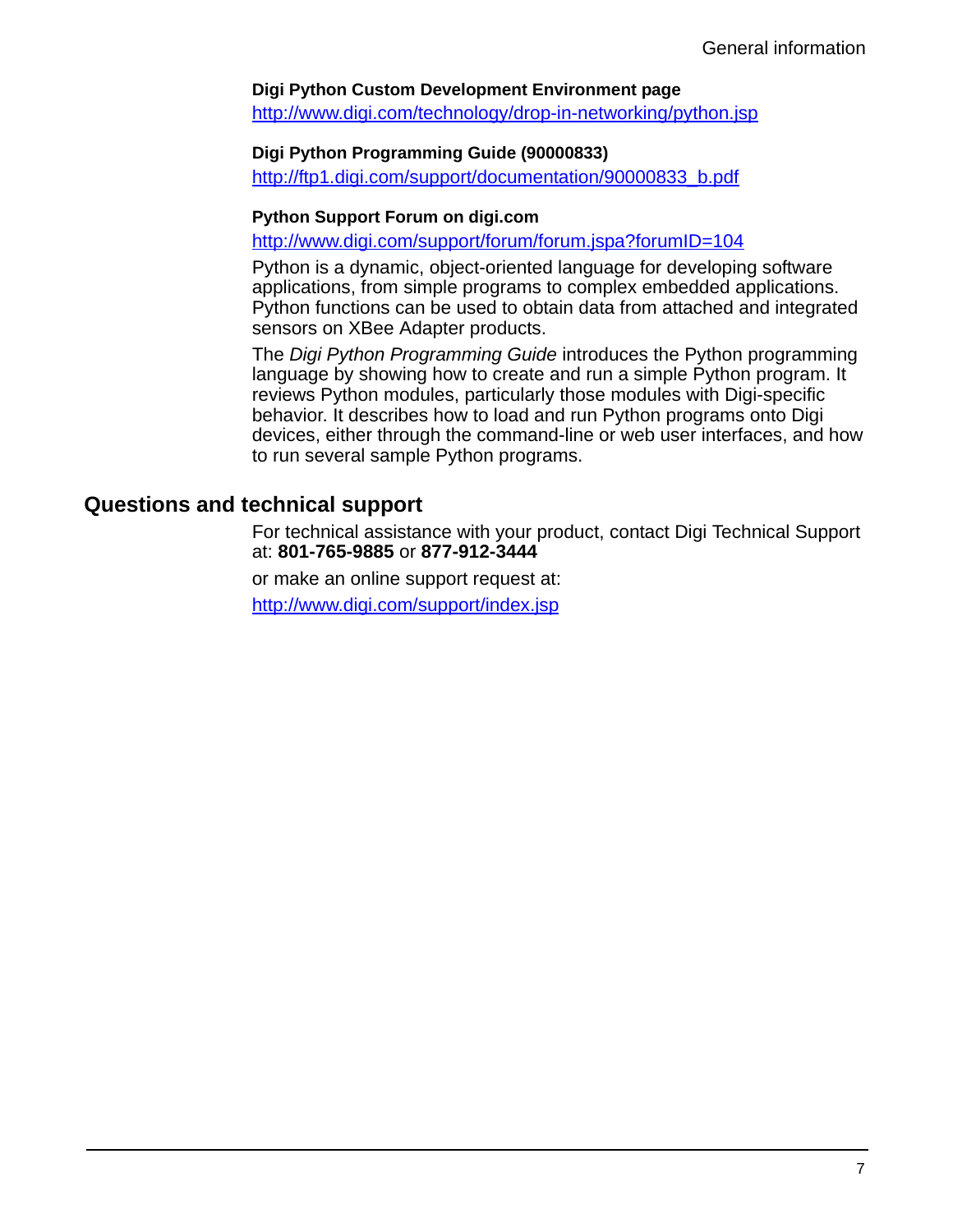## <span id="page-7-0"></span>*Chapter 2* **XBee RS-232 Adapter**

#### **Overview**

The XBee RS-232 Adapter provides short-range wireless connectivity to any RS-232 serial device, with available solutions for both ZigBee and 802.15.4 point-to-multipoint networks. Unlike an embedded wireless module, which requires design integration and development time, these off-the-shelf adapters provide instant wireless connectivity to existing RS-232 serial devices. All XBee adapters can be used with Digi's ConnectPort X gateways for data aggregation and IP connectivity.

#### **Power options**

Depending on adapter model, there are several powering options.

#### **Alkaline battery model**

This product can be powered by a 9-30VDC external power supply (see ["Power requirements" on page 61](#page-60-0)) or by batteries. Use 3x1.5V "N" alkaline battery cells. To install batteries, insert a screwdriver in the slots in the side of the adapter case and twist to snap off the cover. Insert the batteries following the polarity diagram on the board.

#### **Lithium battery model**

This product can be powered by a 3-6VDC external power supply or by 2/3 AA 3.6V lithium batteries and a 1/2 AA boost capacitor. Replacement batteries available for purchase; contact Digi at **952-912-3444** or **877-912-3444**.

#### **Connection and power-on**

- 1. Connect the desired device to the RS-232 port of the adapter.
- 2. Connect the power supply to the adapter or insert batteries.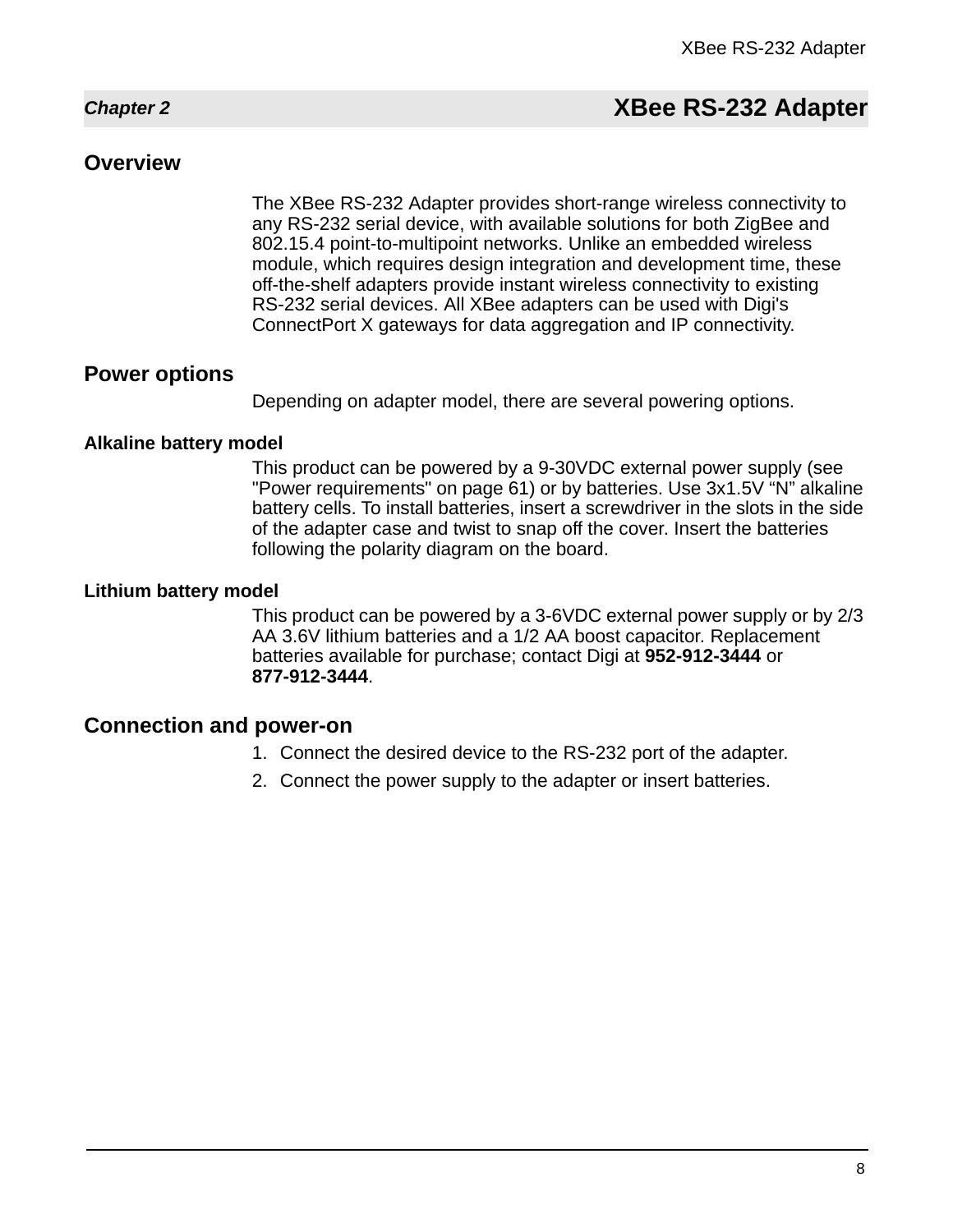#### **Pinouts**

The RS-232 connector is an industry-standard DB9 male connector with a DTE configuration, similar to a PC serial port. Pinouts for the connector are:

| Pin            | <b>Function</b>           | <b>Data direction</b> |
|----------------|---------------------------|-----------------------|
| 1              | <b>CD</b>                 | Input                 |
| 2              | <b>RXD</b>                | Input                 |
| 3              | <b>TXD</b>                | Output                |
| 4              | <b>DTR</b>                | Output                |
| 5              | <b>GND</b>                |                       |
| 6              | <b>DSR</b>                | Input                 |
| $\overline{7}$ | <b>RTS</b>                | Output                |
| 8              | <b>CTS</b>                | Input                 |
| 9              | +12VDC switched power out | Output                |

## **Data retrieval**

Retrieving data from XBee adapters is done by issuing a remote AT IS (Force Sample) command through the XBee API. The XBee API and AT IS command are described in detail in the RF Module's data sheet. AT IS commands can be issued via a Python program that is executed on the gateway. See also the *Product Manual* for the RF module and the *Digi Python Programming Guide*.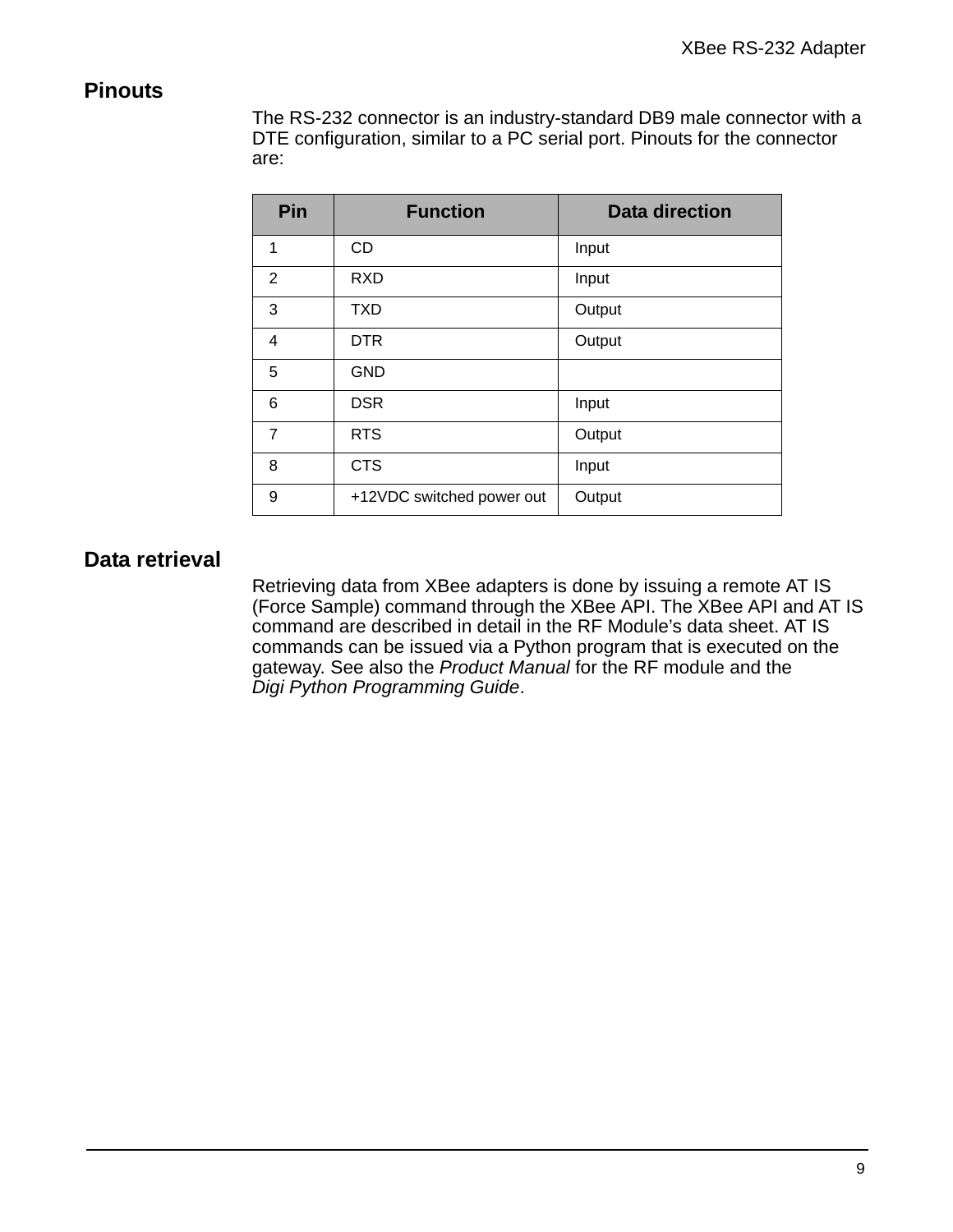## **LEDs and buttons**



- **Power LED:** Indicates that power is on. Illuminated only when adapter is connected to external power only, not when powered by batteries. Not available in lithium-battery models.
- **Assc LED**: Indicates the adapter's 802.15.4 network association status. **Note:** 802.15.4 networks are not required to use a coordinator for network creation. As a result, the 802.15.4 adapters are not set up to associate, but are configured with a default PAN ID and destination address. To maintain LED consistency, on power-up, these adapters will immediately indicate association by blinking. See the XBee 802.15.4 Product Manual for more information regarding association options.
- **Reset button:** Recessed button on underside of the adapter. Performs equivalent of a power-cycle. Use a small non-conductive tool with a blunt end to press gently and hold down button.
- **Ident button**: Recessed button on power end of the adapter between **Assc** and **Power** LEDs. Performs multiple functions for identifying and configuring the adapter in a 802.15.4 network. Consecutive button presses must occur within 800 milliseconds of each other to perform the desired action.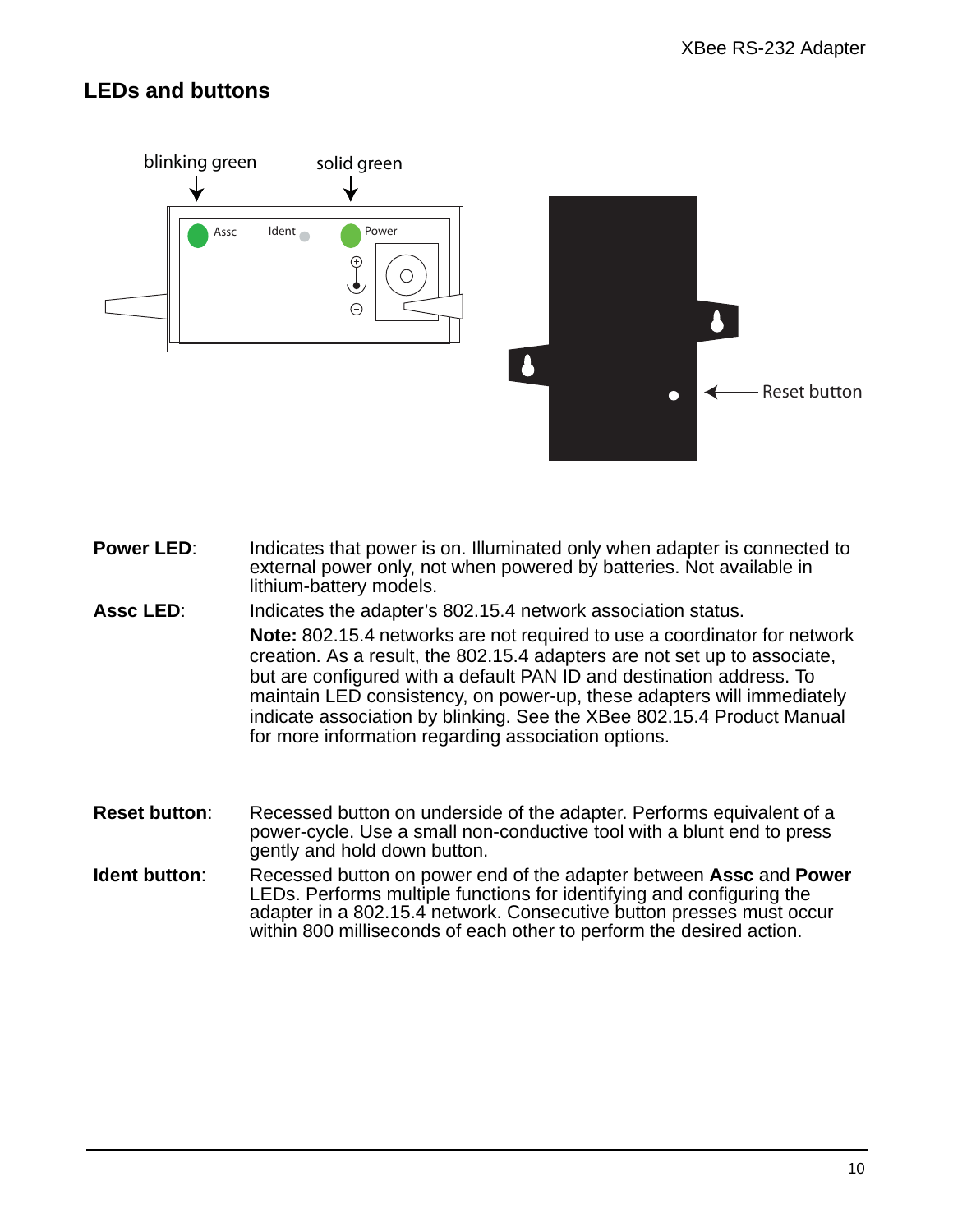| Button<br>press                                                                                                                               | <b>Network</b><br>association  | <b>Action</b>                                                                                                                                                                                                                                                                   |  |  |
|-----------------------------------------------------------------------------------------------------------------------------------------------|--------------------------------|---------------------------------------------------------------------------------------------------------------------------------------------------------------------------------------------------------------------------------------------------------------------------------|--|--|
| Single                                                                                                                                        | Associated                     | Cannot wake module, but will cause adapter to remain awake for 30 seconds if<br>pressed during a sleep interval, then sends a Node Identification broadcast<br>transmission. All devices that receive this transmission will blink their Associate<br>LED rapidly for 1 second. |  |  |
|                                                                                                                                               | Unassociated                   | Blinks a numeric error code returned by the ATAI (Association Indication)<br>command on the Assc LED. The AI code indicates the cause of the join failure.<br>See the 802.15.4 XBee module's Product Manual for descriptions of these<br>codes.                                 |  |  |
|                                                                                                                                               |                                | <b>1 blink:</b> Active scan timeout.                                                                                                                                                                                                                                            |  |  |
|                                                                                                                                               |                                | <b>2 blinks:</b> Active scan found no PANs.                                                                                                                                                                                                                                     |  |  |
|                                                                                                                                               |                                | 3 blinks: Active scan found PAN, but the Coordinator Allow Association bit is not<br>set.                                                                                                                                                                                       |  |  |
|                                                                                                                                               |                                | 4 blinks: Active scan found PAN, but Coordinator and End Device are not<br>configured to support beacons.                                                                                                                                                                       |  |  |
|                                                                                                                                               |                                | 5 blinks: Active scan found PAN, but Coordinator ID (PAN ID) value does not<br>match the ID of the End Device.                                                                                                                                                                  |  |  |
|                                                                                                                                               |                                | 6 blinks: Active Scan found PAN, but Coordinator CH (Channel) value does not<br>match the CH of the End Device.                                                                                                                                                                 |  |  |
|                                                                                                                                               | 7 blinks: Energy scan timeout. |                                                                                                                                                                                                                                                                                 |  |  |
| 8 blinks: Coordinator start request failed.<br>10 blinks: Coordinator Realignment is in progress.<br>11 blinks: Association request not sent. |                                |                                                                                                                                                                                                                                                                                 |  |  |
|                                                                                                                                               |                                | 9 blinks: Coordinator could not start due to invalid parameters.                                                                                                                                                                                                                |  |  |
|                                                                                                                                               |                                |                                                                                                                                                                                                                                                                                 |  |  |
|                                                                                                                                               |                                |                                                                                                                                                                                                                                                                                 |  |  |
|                                                                                                                                               |                                | 12 blinks: Association request timed out - no reply was received.                                                                                                                                                                                                               |  |  |
|                                                                                                                                               |                                | 13 blinks: Association request had an invalid parameter.                                                                                                                                                                                                                        |  |  |
|                                                                                                                                               |                                | 14 blinks: Association request channel access failure - Request was not<br>transmitted - CCA failure.                                                                                                                                                                           |  |  |
|                                                                                                                                               |                                | 15 blinks: Remote Coordinator did not send an ACK after Association Request<br>was sent.                                                                                                                                                                                        |  |  |
|                                                                                                                                               |                                | 16 blinks: Remote Coordinator did not reply to the Association Request, but an<br>ACK was received after sending the request.                                                                                                                                                   |  |  |
|                                                                                                                                               |                                | 17 blinks: [reserved].                                                                                                                                                                                                                                                          |  |  |
|                                                                                                                                               |                                | 18 blinks: Sync-Loss - Lost synchronization with a beaconing coordinator.                                                                                                                                                                                                       |  |  |
|                                                                                                                                               |                                | 19 blinks: Disassociated - No longer associated to coordinator.                                                                                                                                                                                                                 |  |  |
| Two                                                                                                                                           | Associated                     | Not supported.                                                                                                                                                                                                                                                                  |  |  |
| Four                                                                                                                                          | Associated/<br>Unassociated    | Performs an ATRE command to reset the parameters in the XBee module.                                                                                                                                                                                                            |  |  |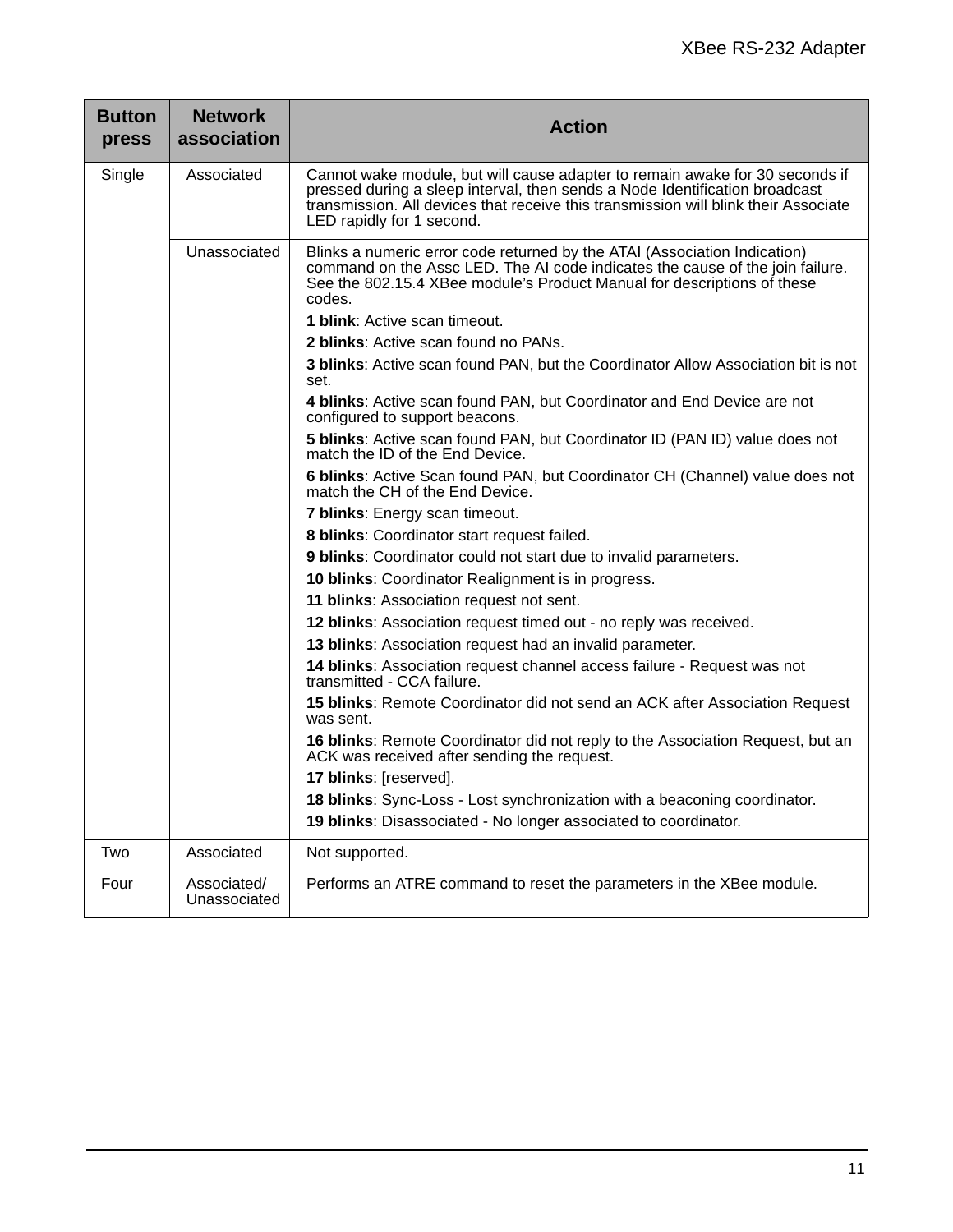## **XBee RS-232 PH Adapter**

#### **Overview**

<span id="page-11-0"></span>The XBee RS-232 PH Adapter provides short range wireless connectivity to any RS-232 serial device, with available solutions for both ZigBee and 802.15.4 point-to-multipoint networks. Unlike an embedded wireless module, which requires design integration and development time, these off-the-shelf adapters provides instant wireless connectivity to existing RS-232 serial devices. All XBee adapters can be used with Digi's ConnectPort X gateways for data aggregation and IP connectivity

Using a powering mode known as power harvesting (PH), this adapter is powered by the connected host device through its RS-232 serial port.

#### **Power requirements**

This product requires a fully functional serial port conforming to the RS-232C standard for optimal operation. It requires a sleep/wake duty cycle as part of its normal operation. An internal battery provides power when the adapter is operating, and recharges from the serial port when in sleep mode. The sleep/wake duty cycle requirements vary based on the current output of serial port

Serial ports that provide hard power of 5 to 14VDC on one or more pins allow the device to operate continually without a sleep/wake cycle.



**WARNING**: Do not use this adapter with serial ports with more than 14VDC output as they may cause the adapter to malfunction.

#### **Connection and power-on**

Connect the adapter to the RS-232 port of the host device. The adapter's power comes from the host's serial port.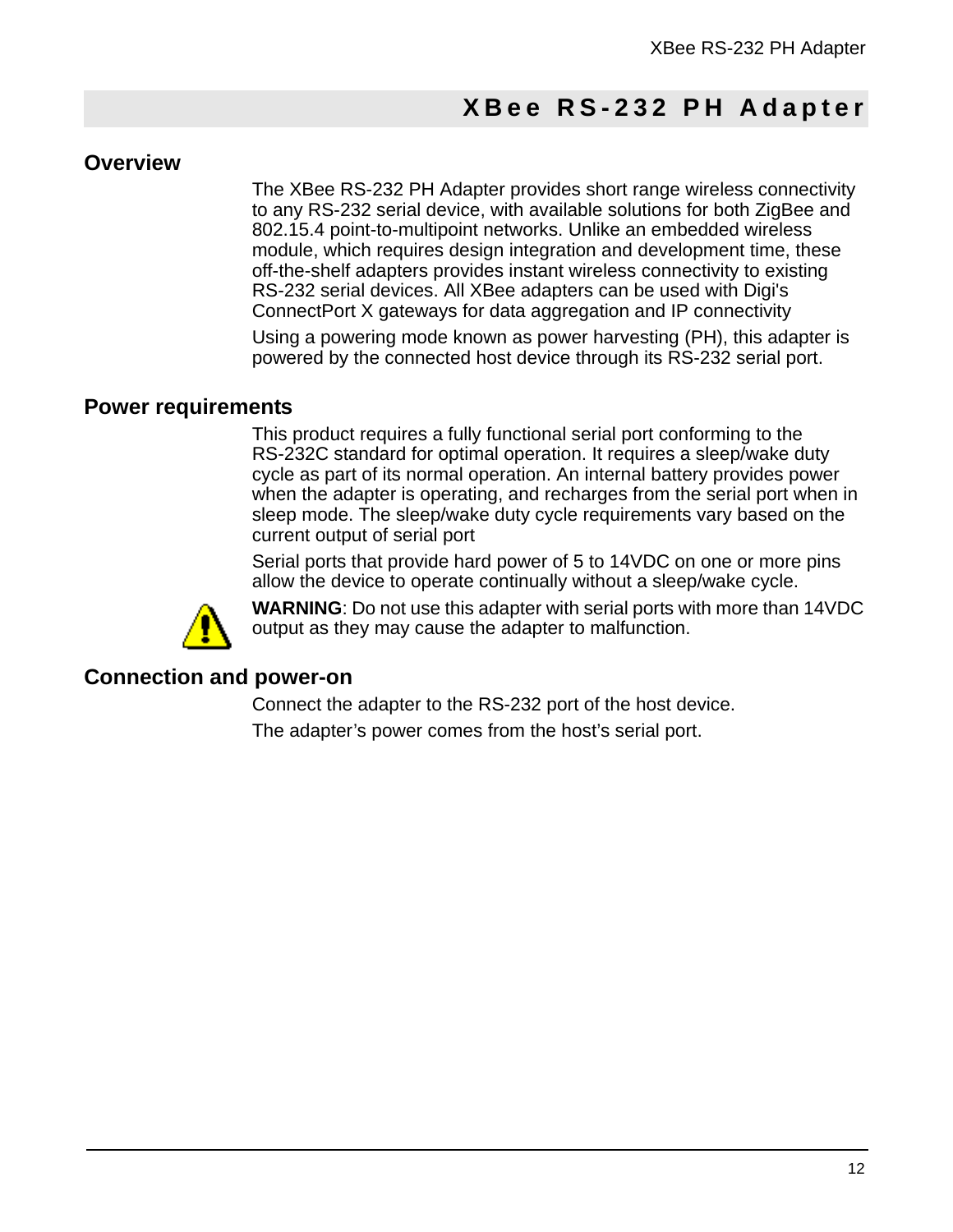## **Pinouts**

The RS232 connector is an industry-standard DB9 male connector with a DTE configuration, similar to a PC serial port. Pinouts for the connector are:

| Pin            | <b>Function</b> | <b>Data direction</b>                                   |
|----------------|-----------------|---------------------------------------------------------|
| 1              | <b>CD</b>       | Input<br>Also used for parasitic power input from host. |
| 2              | <b>RXD</b>      | Input<br>Also used for parasitic power input from host. |
| 3              | TXD             | Output                                                  |
| 4              | DTR.            | Output                                                  |
| 5              | <b>GND</b>      |                                                         |
| 6              | <b>DSR</b>      | Input<br>Also used for parasitic power input from host. |
| $\overline{7}$ | <b>RTS</b>      | Output                                                  |
| 8              | <b>CTS</b>      | Input<br>Also used for parasitic power input from host. |
| 9              | RI              | Input<br>Also used for parasitic power input from host. |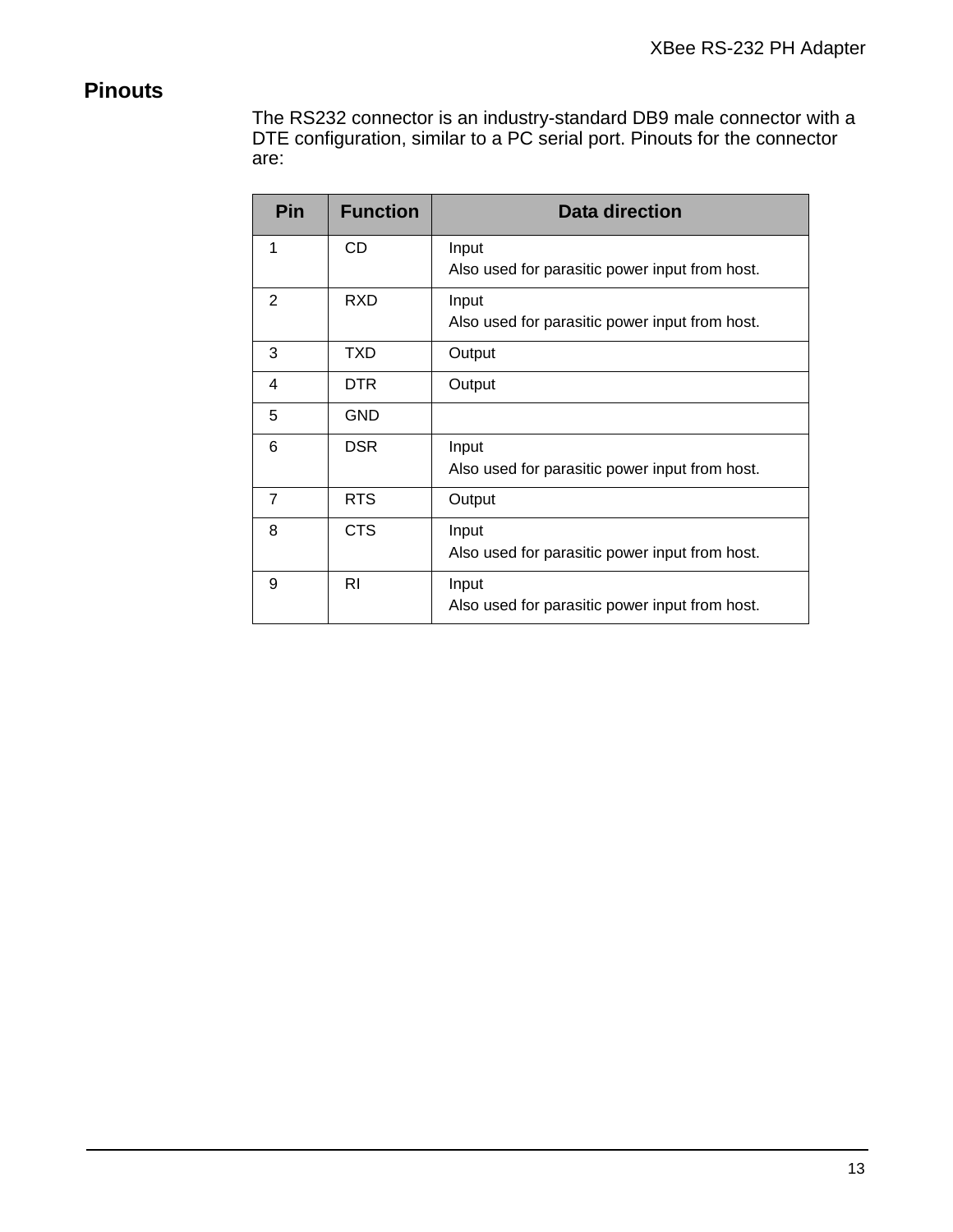### **Configuration**

Several key attributes of the XBee RS-232 PH adapter's firmware allow the adapter to have a net charge on its batteries: Sleep Mode (SM), Idle Time (ST), Sleep Period (SP), and Power-up sleep period.

Sleep mode determines the sleeping behavior for the XBee module in the adapter. By default, the XBee module has cyclical sleep enabled. With cyclical sleep enabled, if the XBee module is idle (no RS-232 traffic, no transmit/receive) for the given amount of Idle Time, the XBee module then performs a sleep cycle for the duration of the value of Sleep Period.

The default sleep mode settings are:

- $SM = 4$  (Cyclical sleep enabled)
- $ST = 0x3E8$  (Idle time of 1 second)
- SP = 0x40 (Each sleep period's duration is 640 milliseconds)

On power-up, the XBee module immediately enters a sleep period for approximately 79 seconds. This initial sleep period ensures that a sufficient charge will exist on the battery for normal operations. After this initial sleep period, the XBee module will execute normal cyclic sleep operations, based on the SM, ST, and SP parameters.

For this configuration, the default sleep mode settings mean that the XBee module would sleep for a total of 640 milliseconds when performing a sleep period, after it was idle for 1 second. During an RF receive/transmit, the device is in an active state for a significant amount of time, regardless of the Idle Time setting. If continuous requests/queries are made to the device, it will stay in an active state, which can lead to a net discharge of the battery, and eventually the adapter will become unresponsive.

Adjusting the default settings is not recommended. Doing so can lead to an adapter that will not power on. If this occurs:

- 1. Remove the XBee module from the adapter.
- 2. Plug the adapter into the serial line for several hours.
- 3. Re-insert the XBee module in the adapter and re-adjust the module's sleep parameters using X-CTU software. This software is available on the Software and Documentation CD that accompanies Drop-in Networking kits and ConnectPort X gateways.

The battery can take up to 24 hours to fully charge. If the unit is run in the worst-case scenario—no sleep mode enabled and continuously queried the battery has only a charge for around 40 minutes. After that, the unit will become unresponsive. In addition, if the unit isn't immediately put into a sleep mode after the battery first becomes unable to power the adapter, the battery will further deplete, and you will have to perform the above procedure to recover the device.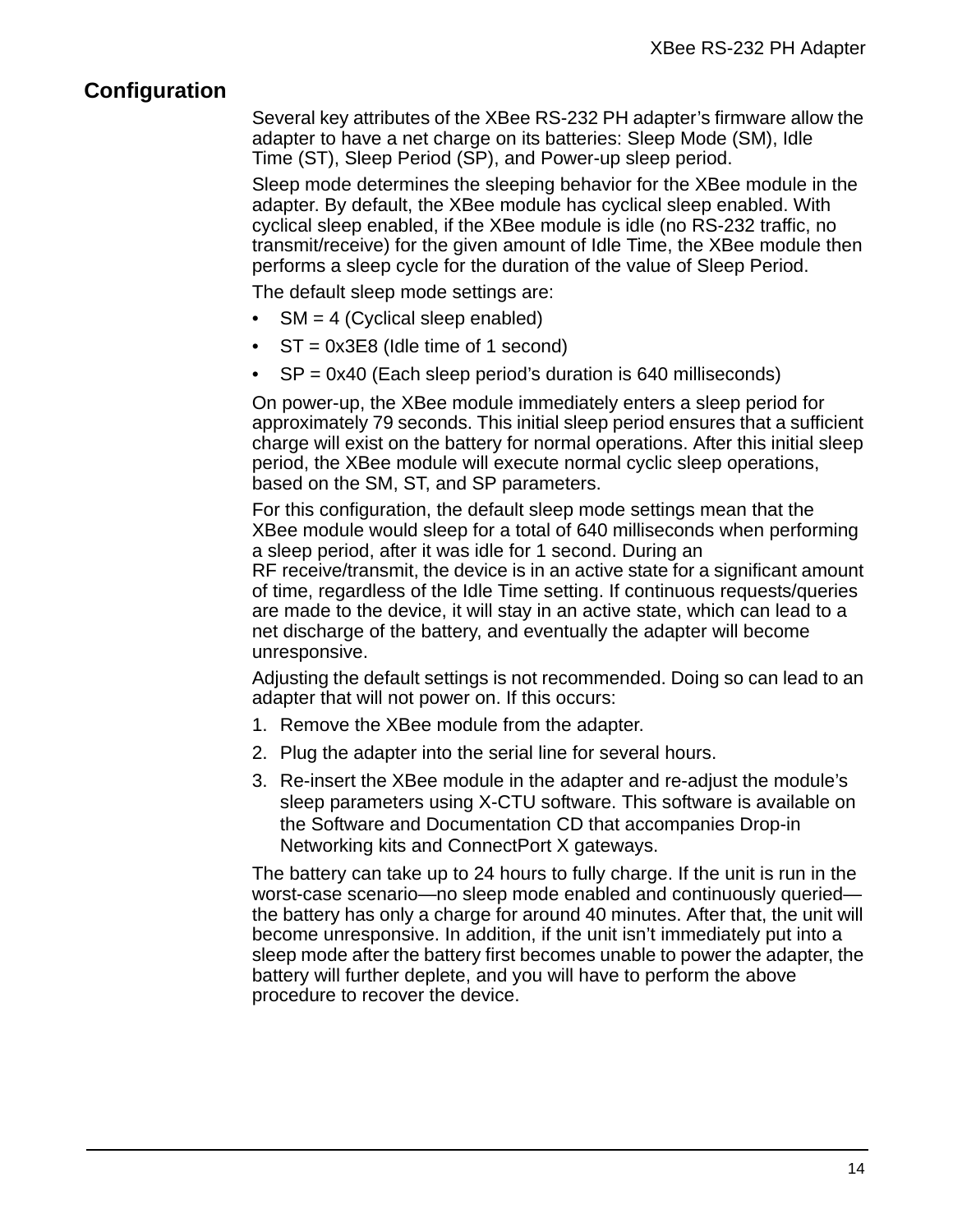### **Data retrieval**

Retrieving data from XBee adapters is done by issuing a remote AT IS (Force Sample) command through the XBee API. The XBee API and AT IS command are described in detail in the RF module's data sheet. AT IS commands can be issued via a Python program that is executed on the gateway. See also the *Product Manual* for the RF module and the *Digi Python Programming Guide*.

## **LEDs and buttons**



- **Assoc LED**: Indicates the adapter's 802.15.4 network association status. **Note:** 802.15.4 networks are not required to use a coordinator for network creation. As a result, the 802.15.4 adapters are not set up to associate, but are configured with a default PAN ID and destination address. To maintain LED consistency, on power-up, these adapters will immediately indicate association by blinking. See the XBee 802.15.4 Product Manual for more information regarding association options.
- **Reset button**: Performs equivalent of a power-cycle. Use a small non-conductive tool with a blunt end to press gently and hold down button.
- **Ident button:** Performs multiple functions for identifying and configuring the adapter in a 802.15.4 network. Consecutive button presses must occur within 800 milliseconds of each other to perform the desired action.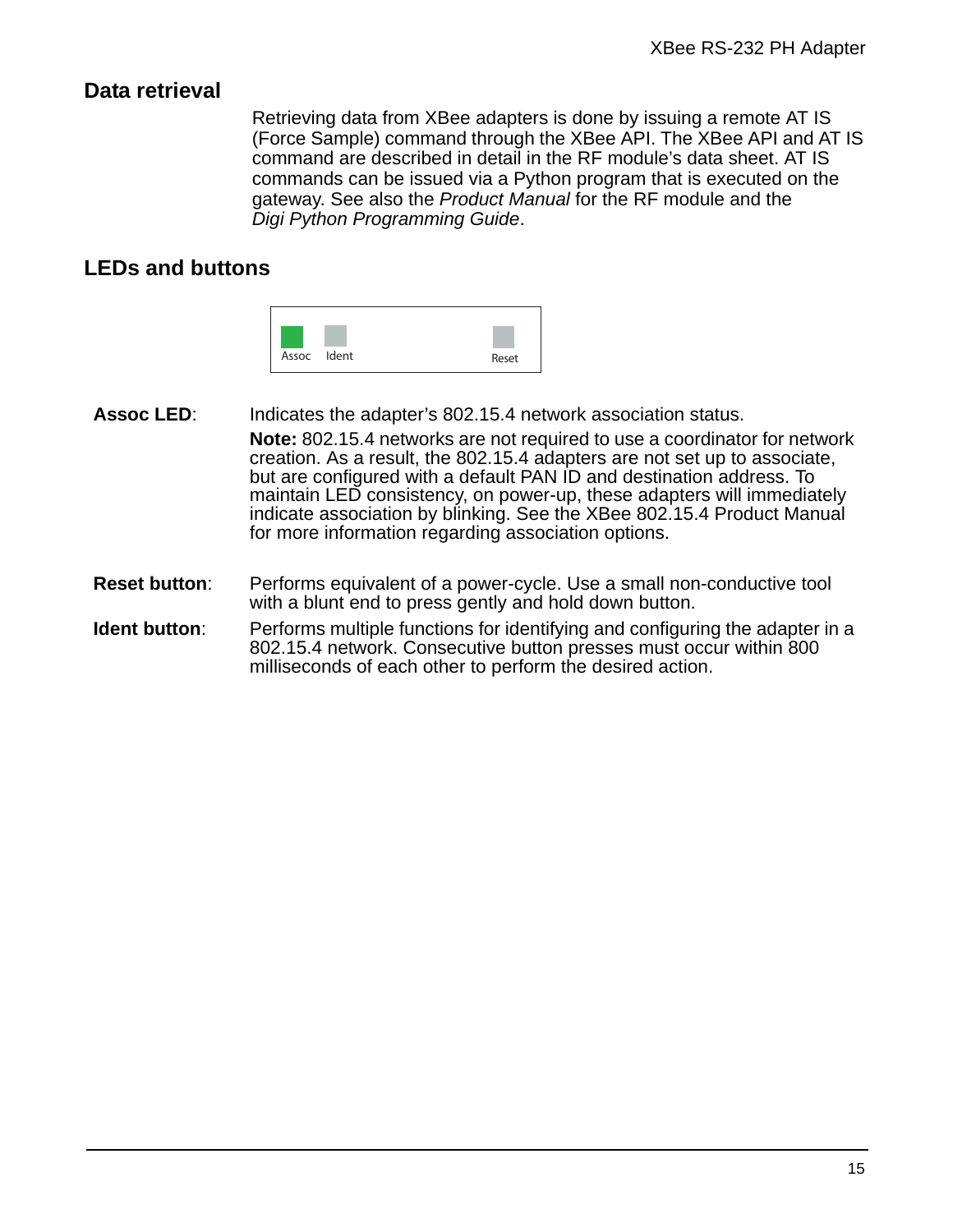| <b>Button</b><br>press                   | <b>Network</b><br>association | <b>Action</b>                                                                                                                                                                                                                                                              |  |  |  |
|------------------------------------------|-------------------------------|----------------------------------------------------------------------------------------------------------------------------------------------------------------------------------------------------------------------------------------------------------------------------|--|--|--|
| Single                                   | Associated                    | Cannot wake module, but will cause adapter to remain awake for 30 seconds if<br>pressed during a sleep interval. Sends a Node Identification broadcast<br>transmission. All devices that receive this transmission will blink their Associate<br>LED rapidly for 1 second. |  |  |  |
|                                          | Unassociated                  | Blinks a numeric error code returned by the ATAI (Association Indication)<br>command on the Assc LED. The AI code indicates the cause of the join failure.<br>See the 802.15.4 XBee module's Product Manual for descriptions of these<br>codes.                            |  |  |  |
|                                          |                               | <b>1 blink:</b> Active scan timeout.                                                                                                                                                                                                                                       |  |  |  |
|                                          |                               | 2 blinks: Active scan found no PANs.                                                                                                                                                                                                                                       |  |  |  |
|                                          |                               | 3 blinks: Active scan found PAN, but the Coordinator Allow Association bit is not<br>set.                                                                                                                                                                                  |  |  |  |
|                                          |                               | 4 blinks: Active scan found PAN, but Coordinator and End Device are not<br>configured to support beacons.                                                                                                                                                                  |  |  |  |
|                                          |                               | 5 blinks: Active scan found PAN, but Coordinator ID (PAN ID) value does not<br>match the ID of the End Device.                                                                                                                                                             |  |  |  |
|                                          |                               | 6 blinks: Active Scan found PAN, but Coordinator CH (Channel) value does not<br>match the CH of the End Device.                                                                                                                                                            |  |  |  |
|                                          |                               | 7 blinks: Energy scan timeout.                                                                                                                                                                                                                                             |  |  |  |
| 11 blinks: Association request not sent. |                               | 8 blinks: Coordinator start request failed.                                                                                                                                                                                                                                |  |  |  |
|                                          |                               | 9 blinks: Coordinator could not start due to invalid parameters.                                                                                                                                                                                                           |  |  |  |
|                                          |                               | 10 blinks: Coordinator Realignment is in progress.                                                                                                                                                                                                                         |  |  |  |
|                                          |                               |                                                                                                                                                                                                                                                                            |  |  |  |
|                                          |                               | 12 blinks: Association request timed out - no reply was received.                                                                                                                                                                                                          |  |  |  |
|                                          |                               | 13 blinks: Association request had an invalid parameter.                                                                                                                                                                                                                   |  |  |  |
|                                          |                               | 14 blinks: Association request channel access failure - Request was not<br>transmitted - CCA failure.                                                                                                                                                                      |  |  |  |
|                                          |                               | 15 blinks: Remote Coordinator did not send an ACK after Association Request<br>was sent.                                                                                                                                                                                   |  |  |  |
|                                          |                               | 16 blinks: Remote Coordinator did not reply to the Association Request, but an<br>ACK was received after sending the request.                                                                                                                                              |  |  |  |
|                                          |                               | 17 blinks: [reserved].                                                                                                                                                                                                                                                     |  |  |  |
|                                          |                               | 18 blinks: Sync-Loss - Lost synchronization with a beaconing coordinator.                                                                                                                                                                                                  |  |  |  |
|                                          |                               | 19 blinks: Disassociated - No longer associated to coordinator.                                                                                                                                                                                                            |  |  |  |
| Two                                      | Associated                    | Not supported.                                                                                                                                                                                                                                                             |  |  |  |
| Four                                     | Associated/<br>Unassociated   | Performs an ATRE command to reset the parameters in the XBee module.                                                                                                                                                                                                       |  |  |  |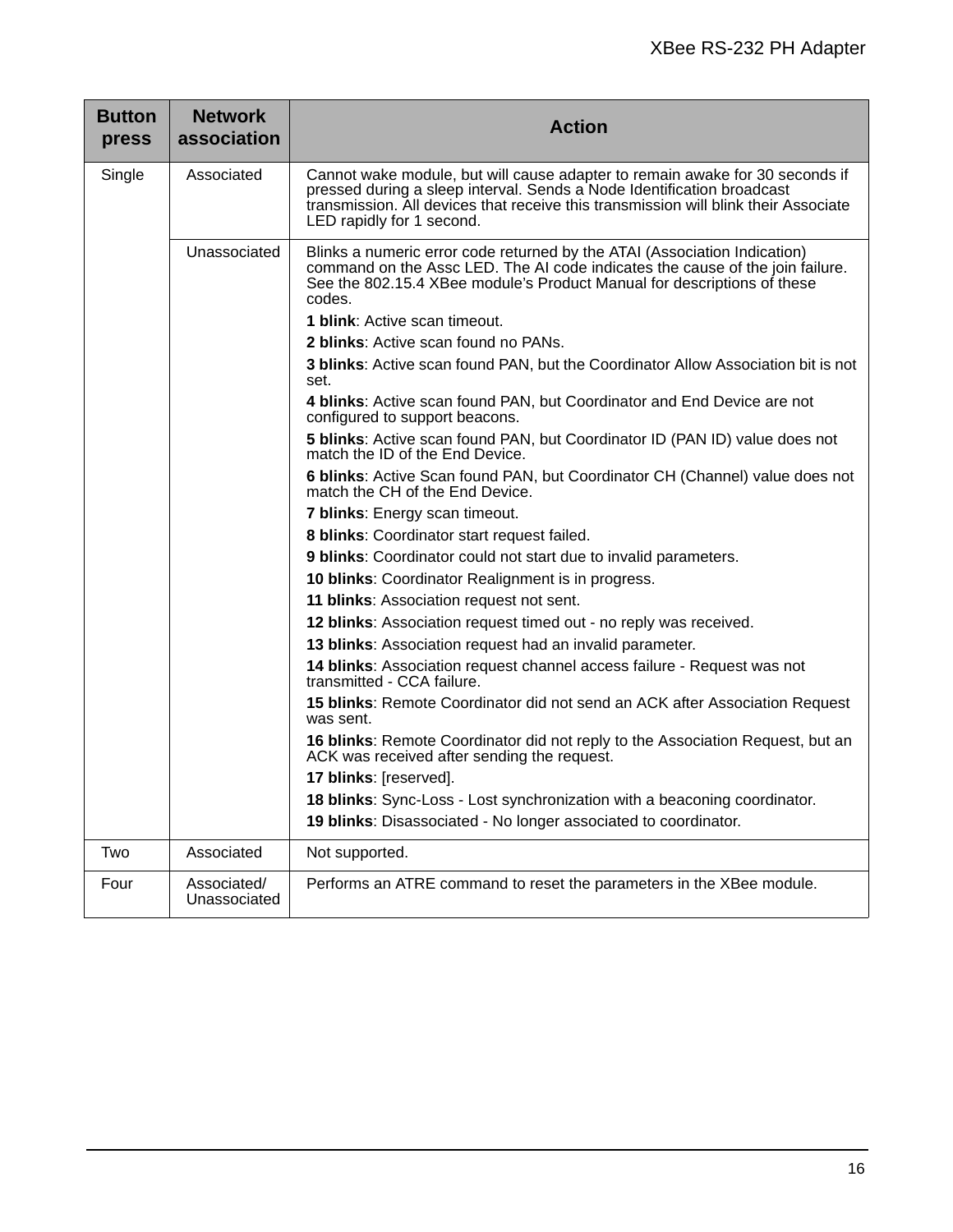## *Chapter 4* **XBee RS-485 Adapter**

#### **Overview**

<span id="page-16-0"></span>The XBee RS-485 PH Adapter provides short range wireless connectivity to any RS-485 serial device, with available solutions for ZigBee and 802.15.4 point-to-multipoint networks. Unlike an embedded wireless module, which requires design integration and development time, these off-the-shelf adapters provides instant wireless connectivity to existing RS-485 serial devices. All XBee adapters can be used with Digi's ConnectPort X gateways for data aggregation and IP connectivity

#### **Power options**

Depending on adapter model, there are several powering options.

#### **Alkaline battery model**

This product can be powered by a 9-30VDC external power supply (see ["Power requirements" on page 61](#page-60-0)) or by batteries. Use 3x1.5V "N" alkaline battery cells. To install batteries, insert a screwdriver in the slots in the side of the adapter case and twist to snap off the cover. Insert the batteries following the polarity diagram on the board.

#### **Lithium battery model**

This model can be powered by a 3-6VDC external power supply or by 2/3 AA 3.6V lithium batteries and a 1/2 AA boost capacitor. Replacement batteries available for purchase; contact Digi at **952-912-3444** or **877-912-3444**.

#### **Connection and power-on**

- 1. Connect the desired device to the RS-485 port of the adapter.
- 2. Connect the power supply to the adapter or insert batteries.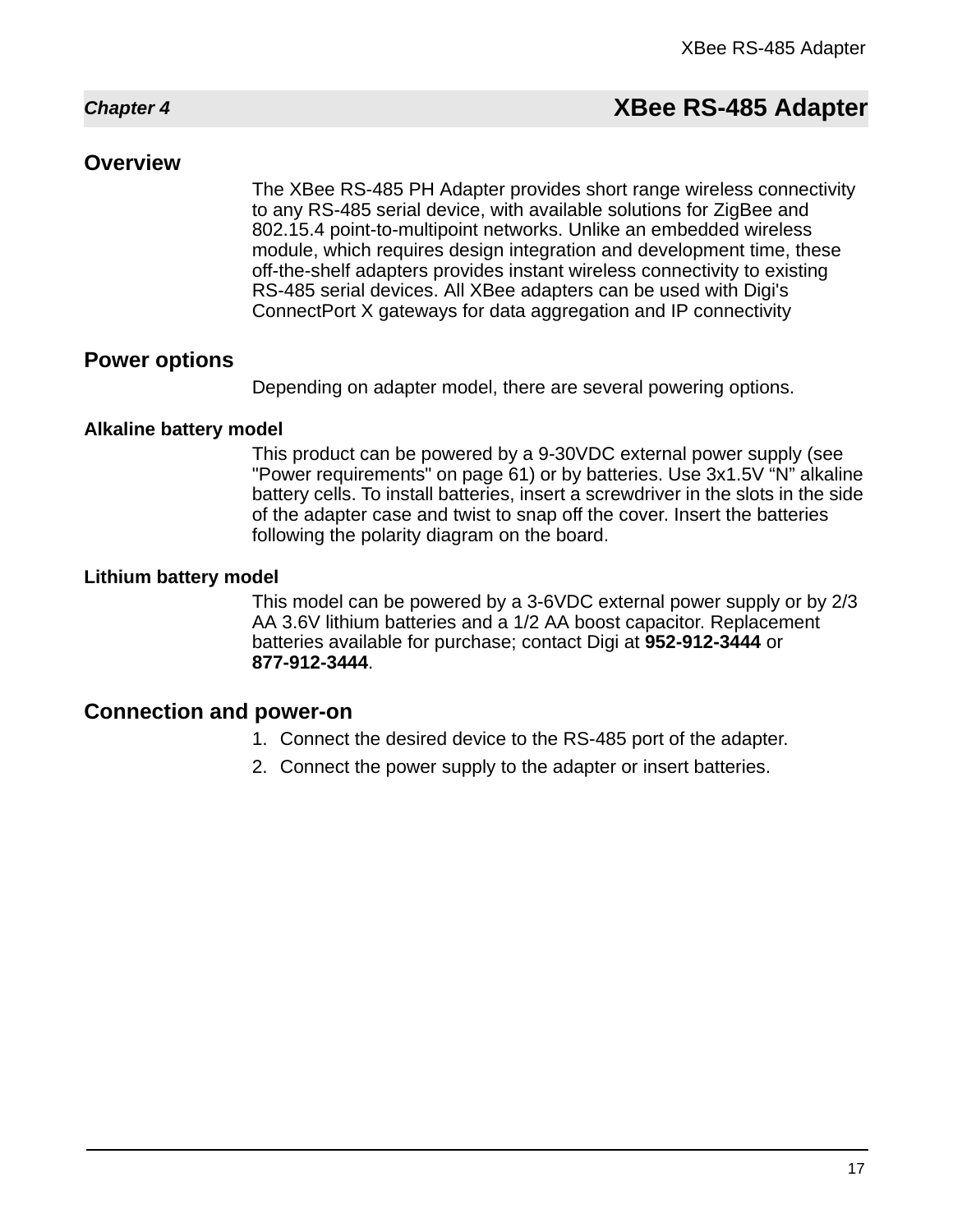### **Pinouts**

The connector for the adapter is a 6-position wire terminal block. The figure shows Pin 1 of the connector when the adapter is oriented with the mounting tabs, facing upwards (the underside of the adapter).



The adapter is switch-selectable between RS-422 half duplex, RS-422 full duplex, and RS-485 modes (see DIP switches, below). The function for several pins varies between RS-422 and RS-485 modes.

Using the orientation in the above figure, from right to left, the pinouts are:

| Pin           | <b>Function in</b><br>RS-422 mode     | <b>Function in</b><br>RS-485 mode     |
|---------------|---------------------------------------|---------------------------------------|
|               | TxD+ (RS422)                          | TxD+ and RxD+ (RS485)                 |
| $\mathcal{P}$ | TxD- (RS422)                          | TxD- and RxD- (RS485)                 |
| 3             | RxD+ (RS422)                          | Not used.                             |
| 4             | RxD- (RS422)                          | Not used.                             |
| 5             | Ground                                | Ground                                |
| 6             | +12VDC 50mA max<br>switched power out | +12VDC 50mA max<br>switched power out |

The connector accommodates wire gauges from 16AWG to 30AWG.

To insert wires, insert the wires into the removable Phoenix screw-lock connector and tighten the screws associated with the wire slots. To remove wires, loosen the screws associated with the wire slots and remove the wires.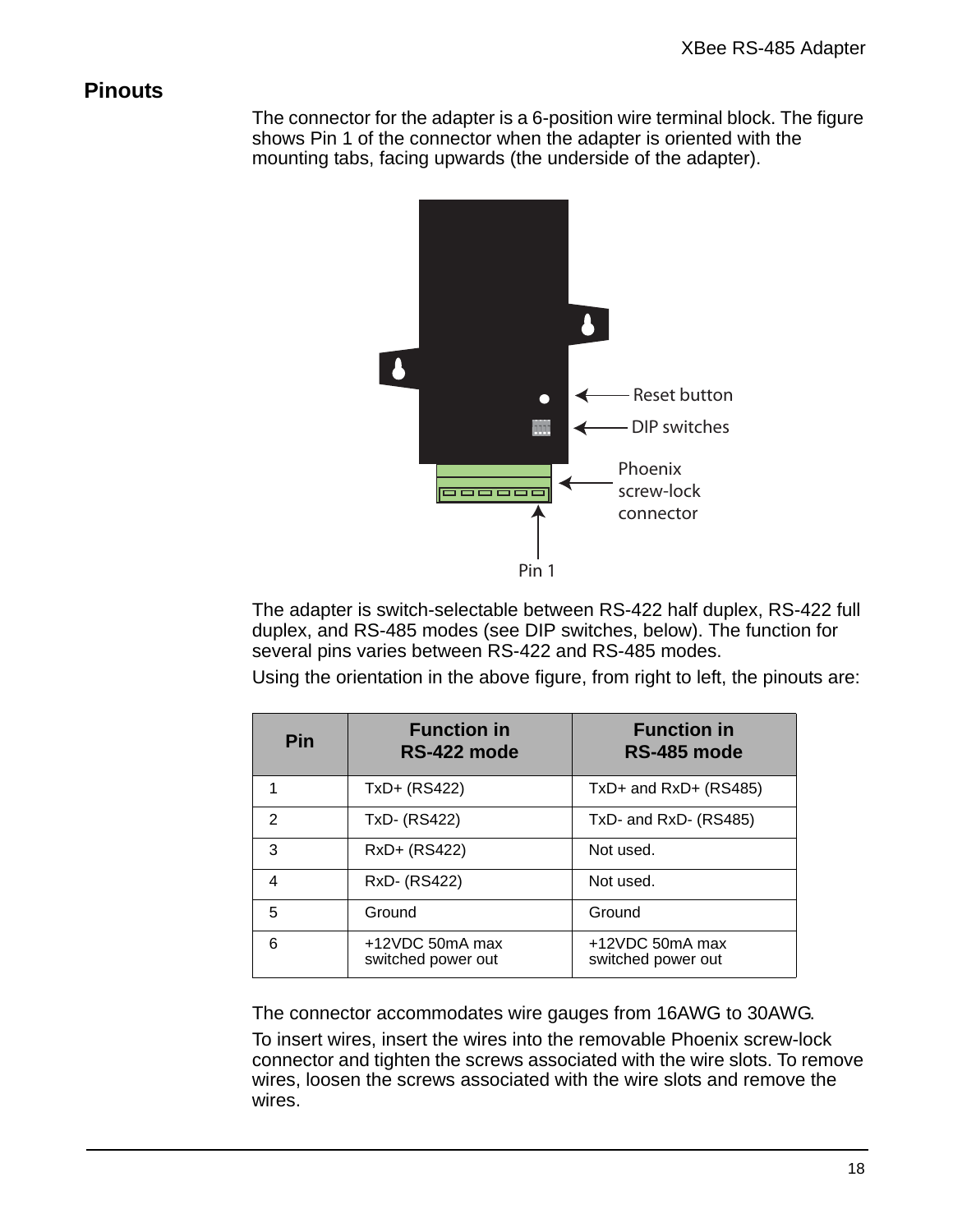## **DIP switches**

The XBee RS-485 Adapter has several DIP switches on the underside of the unit, with these settings:

| <b>DIP Switch</b>  | <b>Switch settings</b>                                                                                                                                                                                  |  |  |
|--------------------|---------------------------------------------------------------------------------------------------------------------------------------------------------------------------------------------------------|--|--|
|                    | Not used. It is covered up by the case and is not<br>accessible.                                                                                                                                        |  |  |
| $2, 3, 4$ together | $ON = RS485$<br>$OFF = RS422$                                                                                                                                                                           |  |  |
| 5, 6 together      | $ON = RS485$ Bias and line termination on.<br>$OFF = RS485$ Bias and line termination off.<br>Note: Bias and line termination feature can be used<br>only when powering from the external power supply. |  |  |

## **Data retrieval**

Retrieving data from XBee adapters is done by issuing a remote AT IS (Force Sample) command through the XBee API. The XBee API and AT IS command are described in detail in the RF module's data sheet. AT IS commands can be issued via a Python program that is executed on the gateway. See also the *Product Manual* for the RF module and the *Digi Python Programming Guide*.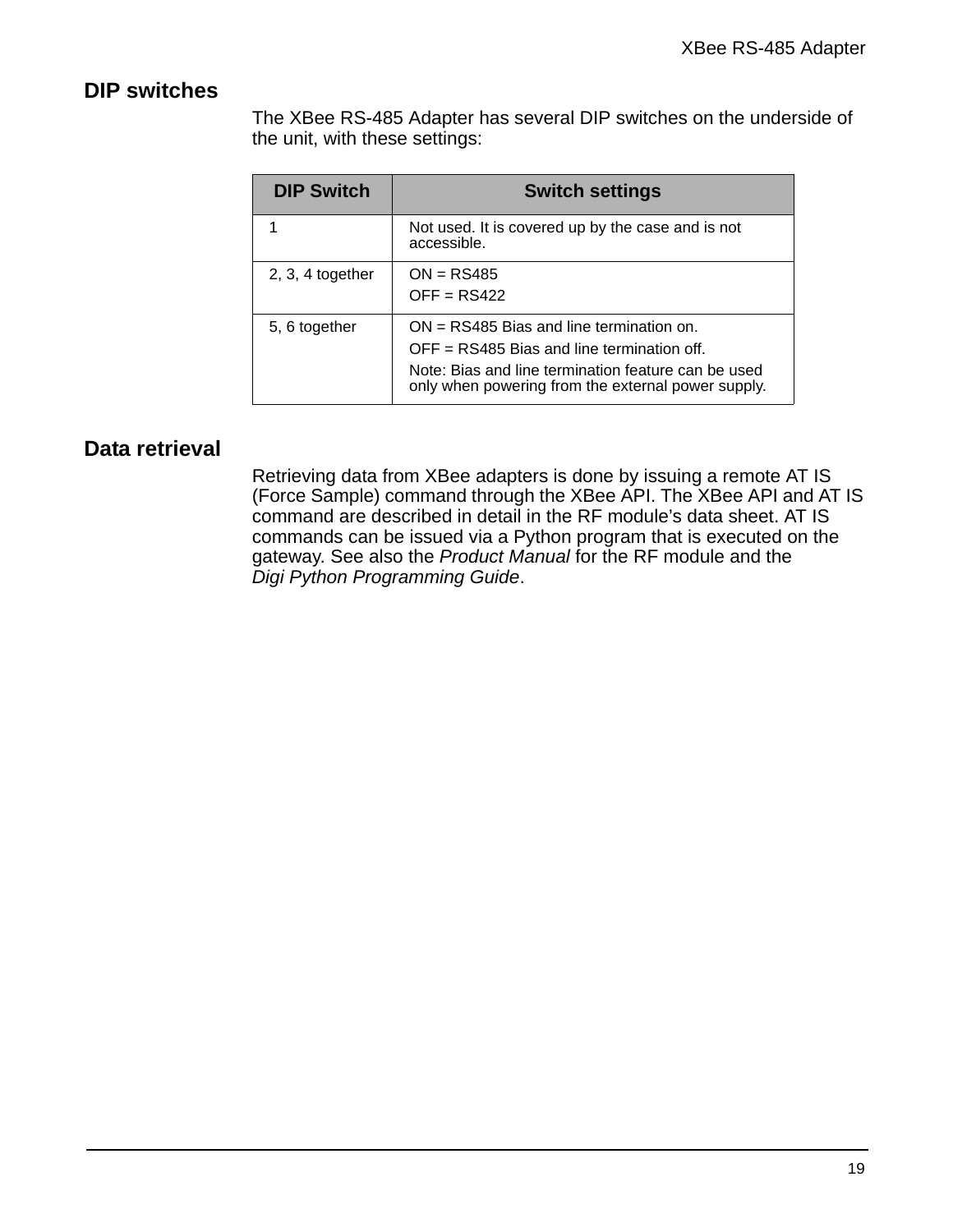## **LEDs and buttons**



- **Power LED:** Indicates that power is on. Illuminated only when adapter is connected to external power only, not when powered by batteries. Not available in lithium-battery models.
- **Assc LED**: Indicates the adapter's 802.15.4 network association status. **Note:** 802.15.4 networks are not required to use a coordinator for network creation. As a result, the 802.15.4 adapters are not set up to associate, but are configured with a default PAN ID and destination address. To maintain LED consistency, on power-up, these adapters will immediately

indicate association by blinking. See the XBee 802.15.4 Product Manual for more information regarding association options.

- **Reset button:** Recessed button on underside of the adapter. Performs equivalent of a power-cycle. Use a small non-conductive tool with a blunt end to press gently and hold down button.
- **Ident button**: Recessed button on power end of the adapter between **Assc** and **Power** LEDs. Performs multiple functions for identify and configure the adapter in a 802.15.4 network. Consecutive button presses must occur within 800 milliseconds of each other to perform the desired action.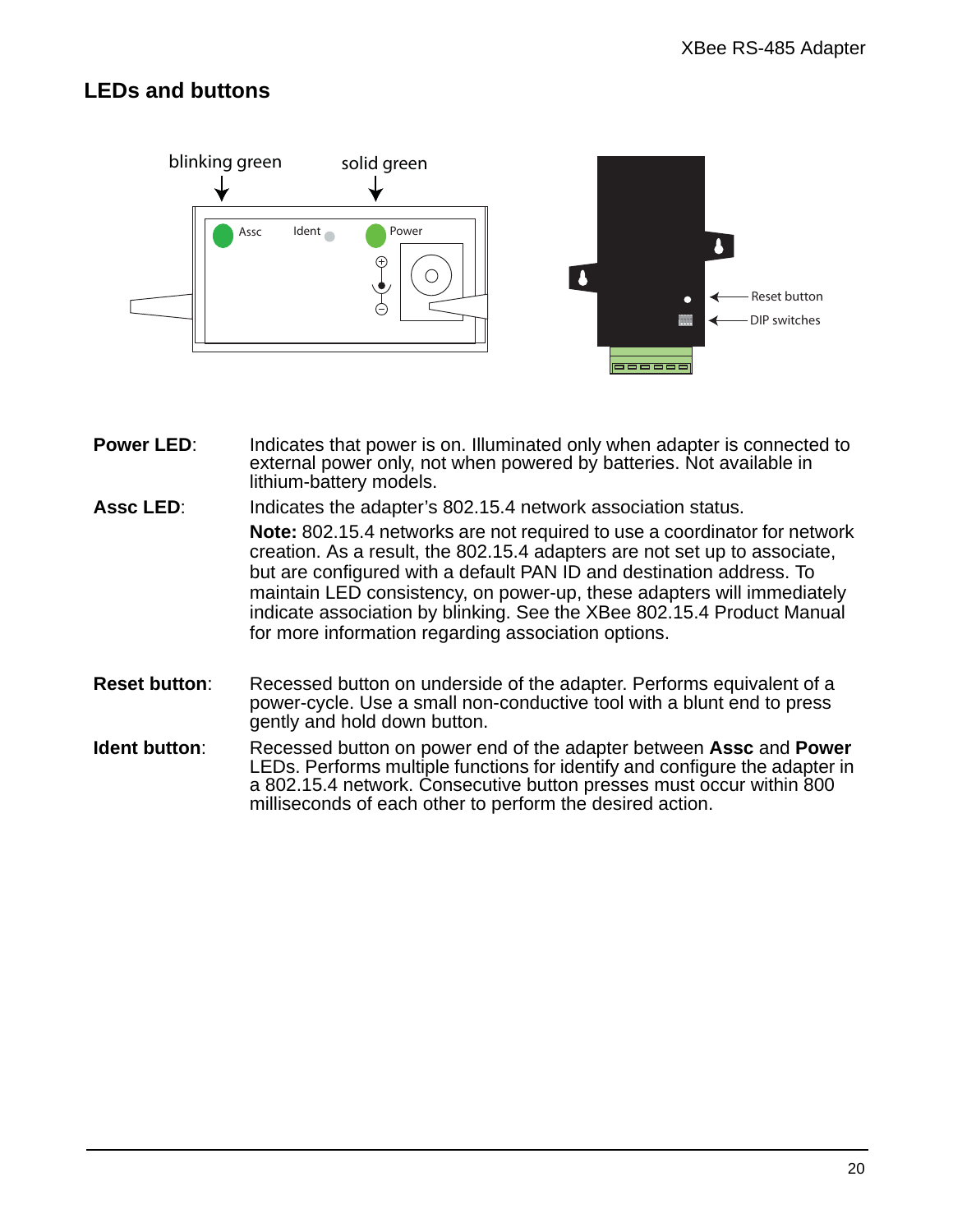| <b>Button</b><br>press                                                                         | <b>Network</b><br>association                                                                                   | <b>Action</b>                                                                                                                                                                                                                                   |  |  |  |
|------------------------------------------------------------------------------------------------|-----------------------------------------------------------------------------------------------------------------|-------------------------------------------------------------------------------------------------------------------------------------------------------------------------------------------------------------------------------------------------|--|--|--|
| Single                                                                                         | Associated                                                                                                      | Cannot wake module, but will cause adapter to remain awake for 30 seconds if<br>pressed during a sleep interval.                                                                                                                                |  |  |  |
|                                                                                                |                                                                                                                 | Sends a Node Identification broadcast transmission. All devices that receive this<br>transmission will blink their Associate LED rapidly for 1 second.                                                                                          |  |  |  |
|                                                                                                | Unassociated                                                                                                    | Blinks a numeric error code returned by the ATAI (Association Indication)<br>command on the Assc LED. The AI code indicates the cause of the join failure.<br>See the 802.15.4 XBee module's Product Manual for descriptions of these<br>codes. |  |  |  |
|                                                                                                |                                                                                                                 | <b>1 blink:</b> Active scan timeout.                                                                                                                                                                                                            |  |  |  |
|                                                                                                |                                                                                                                 | <b>2 blinks:</b> Active scan found no PANs.                                                                                                                                                                                                     |  |  |  |
|                                                                                                |                                                                                                                 | 3 blinks: Active scan found PAN, but the Coordinator Allow Association bit is not<br>set.                                                                                                                                                       |  |  |  |
|                                                                                                |                                                                                                                 | 4 blinks: Active scan found PAN, but Coordinator and End Device are not<br>configured to support beacons.                                                                                                                                       |  |  |  |
|                                                                                                | 5 blinks: Active scan found PAN, but Coordinator ID (PAN ID) value does not<br>match the ID of the End Device.  |                                                                                                                                                                                                                                                 |  |  |  |
|                                                                                                | 6 blinks: Active Scan found PAN, but Coordinator CH (Channel) value does not<br>match the CH of the End Device. |                                                                                                                                                                                                                                                 |  |  |  |
|                                                                                                |                                                                                                                 | 7 blinks: Energy scan timeout.                                                                                                                                                                                                                  |  |  |  |
|                                                                                                | 8 blinks: Coordinator start request failed.                                                                     |                                                                                                                                                                                                                                                 |  |  |  |
|                                                                                                |                                                                                                                 | 9 blinks: Coordinator could not start due to invalid parameters.                                                                                                                                                                                |  |  |  |
| 10 blinks: Coordinator Realignment is in progress.<br>11 blinks: Association request not sent. |                                                                                                                 |                                                                                                                                                                                                                                                 |  |  |  |
|                                                                                                |                                                                                                                 |                                                                                                                                                                                                                                                 |  |  |  |
|                                                                                                |                                                                                                                 | 12 blinks: Association request timed out - no reply was received.                                                                                                                                                                               |  |  |  |
|                                                                                                |                                                                                                                 | 13 blinks: Association request had an invalid parameter.                                                                                                                                                                                        |  |  |  |
|                                                                                                |                                                                                                                 | 14 blinks: Association request channel access failure - Request was not<br>transmitted - CCA failure.                                                                                                                                           |  |  |  |
|                                                                                                |                                                                                                                 | 15 blinks: Remote Coordinator did not send an ACK after Association Request<br>was sent.                                                                                                                                                        |  |  |  |
|                                                                                                |                                                                                                                 | 16 blinks: Remote Coordinator did not reply to the Association Request, but an<br>ACK was received after sending the request.                                                                                                                   |  |  |  |
|                                                                                                |                                                                                                                 | 17 blinks: [reserved].                                                                                                                                                                                                                          |  |  |  |
|                                                                                                |                                                                                                                 | 18 blinks: Sync-Loss - Lost synchronization with a beaconing coordinator.                                                                                                                                                                       |  |  |  |
|                                                                                                |                                                                                                                 | 19 blinks: Disassociated - No longer associated to coordinator.                                                                                                                                                                                 |  |  |  |
| Two                                                                                            | Associated                                                                                                      | Not supported.                                                                                                                                                                                                                                  |  |  |  |
| Four                                                                                           | Associated/<br>Unassociated                                                                                     | Performs an ATRE command to reset the parameters in the XBee module.                                                                                                                                                                            |  |  |  |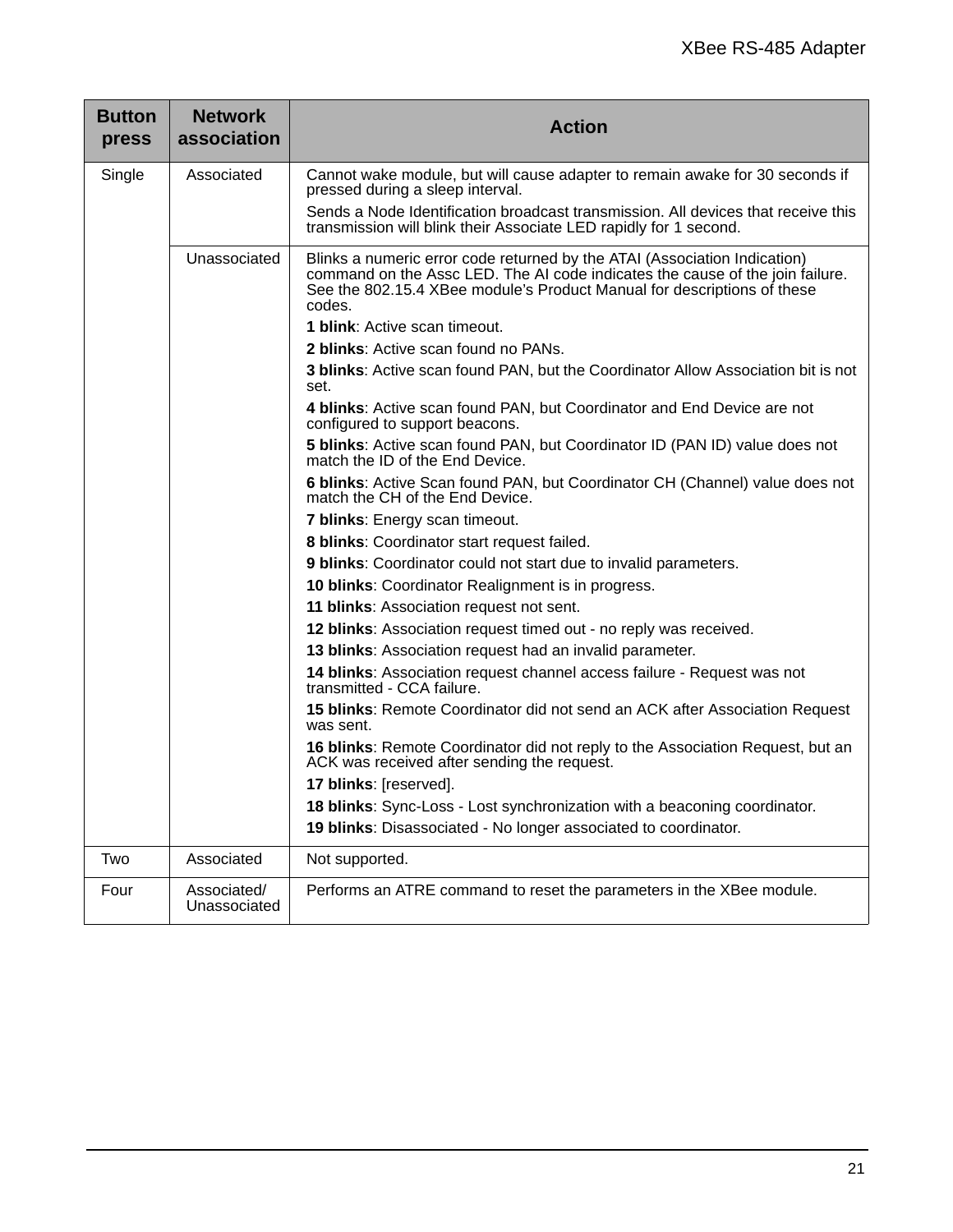## <span id="page-21-0"></span>*Chapter 5* **XBee Analog I/O Adapter**

### **Overview**

The XBee Analog I/O Adapter provides short-range wireless connectivity to any analog device, with available solutions for ZigBee and 802.15.4 pointto-multipoint networks. Unlike an embedded wireless module, which requires design integration and development time, this off-the-shelf adapter provides instant wireless connectivity to existing analog devices. All XBee adapters can be used with Digi's ConnectPort X gateways for data aggregation and IP connectivity.

The XBee Analog I/O adapter allows for several interfaces to analog devices. It provides greater flexibility and uses than Digi XBee Sensor Adapters and XBee Sensors, in that it can be used with a variety of off-theshelf sensor products and in situations when the item being measured or analyzed must be separated from the sensor/measuring device itself.

## **Analog Modes**

The XBee Analog I/O Adapter has three modes in which it can measure input on its four terminal lines.

- **0**-**10 volt mode**: measures voltage on a scale of 1 to 10 volts, and translates it into a 10-bit scale from 0 to 1023 as possible values.
- **Current Loop (4 mA to 20 mA) mode**: measures amperage on a scale of 4 to 20 mA, and translates it into a 10-bit scale from 0 to 1023 as possible values.
- **Differential input mode**: measures paired terminals (1 and 2 paired, 3 and 4 paired) and translates the difference in voltage between the two lines to into a 10-bit scale from 0 to 1023 as possible values.

A Python module named **xbeeain.py** is available to set the analog mode; see page [27.](#page-26-0)

### **Power options**

Depending on adapter model, there are several powering options.

#### **Alkaline battery model**

This model can be powered by a 9-30VDC external power supply (see ["Power requirements" on page 61](#page-60-0)) or by batteries. Use 3x1.5V "N" alkaline battery cells. To install batteries, insert a screwdriver in the slots in the side of the adapter case and twist to snap off the cover. Insert the batteries following the polarity diagram on the board.

#### **Lithium battery model**

This model can be powered by a 3-6VDC external power supply or by 2/3 AA 3.6V lithium batteries and a 1/2 AA boost capacitor. Replacement batteries available for purchase; contact Digi at **952-912-3444** or **877-912-3444**.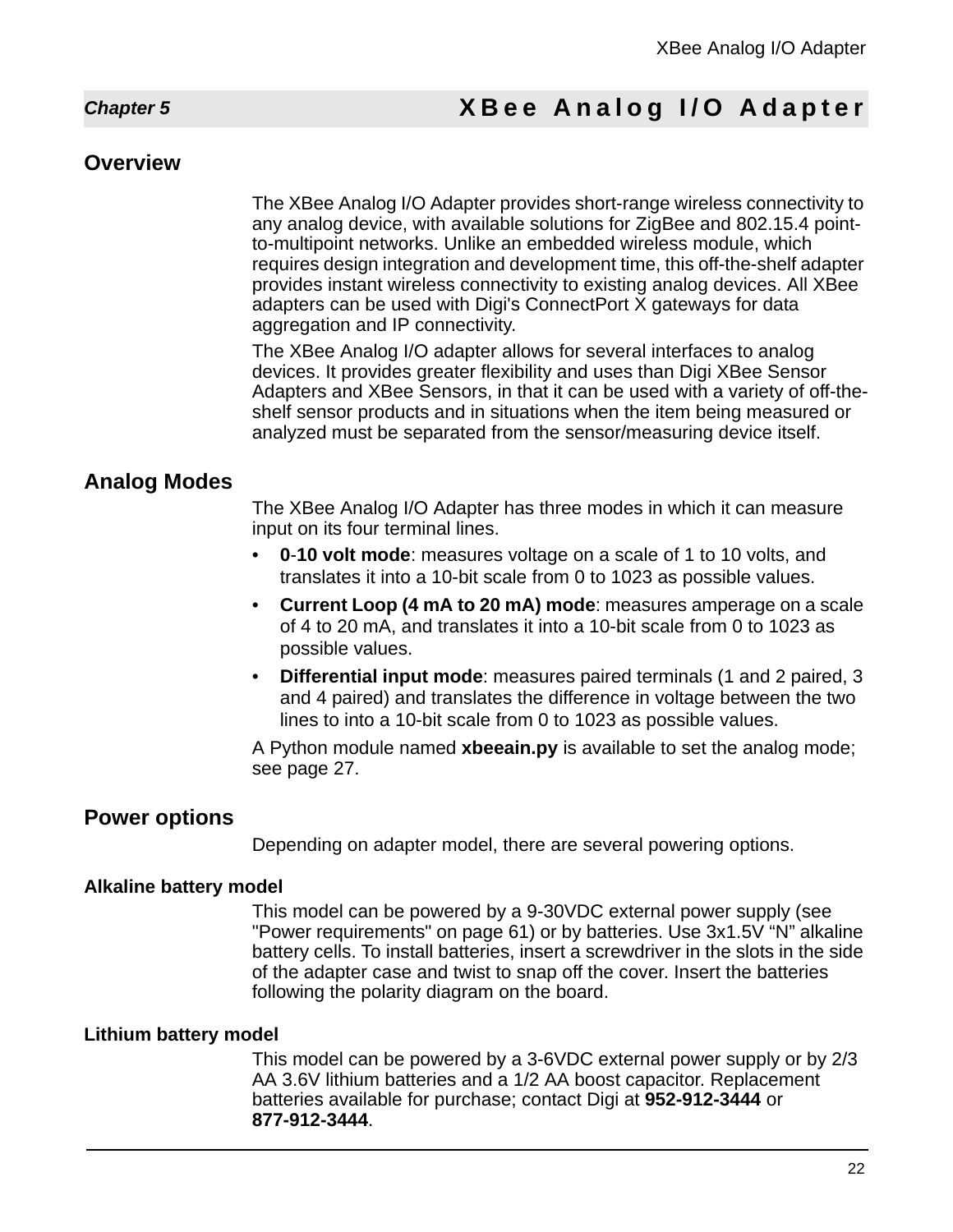## **Connection and power-on**

1. Connect the wires for the desired analog device to the connector for the adapter. The connector accommodates wire gauges from 16AWG to 30AWG.

To insert wires, insert the wires into the removable Phoenix screw-lock connector and tighten the screws associated with the wire slots. To remove wires, loosen the screws associated with the wire slots and remove the wires.

The connector for the adapter is a 6-position wire terminal block. The figure shows Pin 1 of the connector when the adapter is oriented with the mounting tabs, facing upwards (the underside of the adapter).



2. Connect the power supply to the adapter or insert batteries.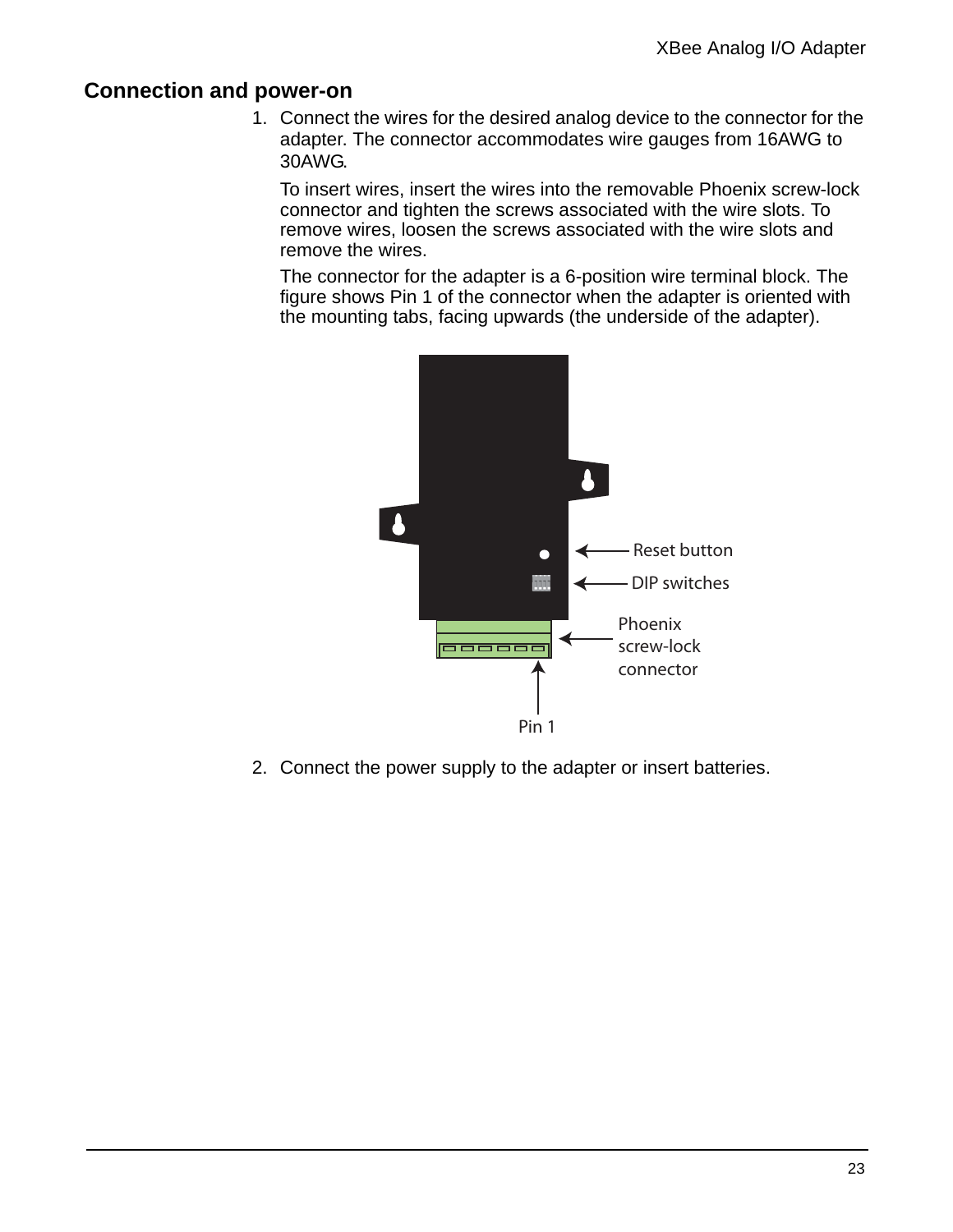## **Pinouts**

Using the orientation in the previous figure, from right to left, the pinouts are:

| <b>Pin</b> | <b>Analog Mode</b>                    |                                       |                                       |  |  |
|------------|---------------------------------------|---------------------------------------|---------------------------------------|--|--|
|            | <b>Ten Volt</b>                       | <b>Current Loop</b>                   | <b>Differential</b>                   |  |  |
|            | $0-10$ Volt                           | $4-20$ mA                             | Terminal Pair 1 positive              |  |  |
| 2          | $0-10$ Volt                           | $4-20$ mA                             | Terminal Pair 1 negative              |  |  |
| 3          | $0-10$ Volt                           | $4-20$ mA                             | Terminal Pair 2 positive              |  |  |
| 4          | $0-10$ Volt                           | $4-20$ mA                             | Terminal Pair 2 negative              |  |  |
| 5          | Ground                                | Ground                                | Ground                                |  |  |
|            | +12VDC 50mA max<br>switched power out | +12VDC 50mA max<br>switched power out | +12VDC 50mA max<br>switched power out |  |  |

## **DIP switches**

The XBee Analog I/O Adapter has several DIP switches on the underside of the unit, with these settings:

| <b>DIP Switch</b> | <b>Switch settings</b>                                      |  |
|-------------------|-------------------------------------------------------------|--|
|                   | Enables and disables direct battery pack voltage<br>output. |  |
|                   | On=battery power out                                        |  |
|                   | Off=no battery power out                                    |  |
| 2                 | Enables and disables +12V power out.                        |  |
|                   | On=+12V power out                                           |  |
|                   | Off=no +12V power out                                       |  |
| 3                 | Not used                                                    |  |
| 4                 | Not used                                                    |  |

**Note:** Switches 1 and 2 should not be on at the same time as increased parasitic battery drain will result.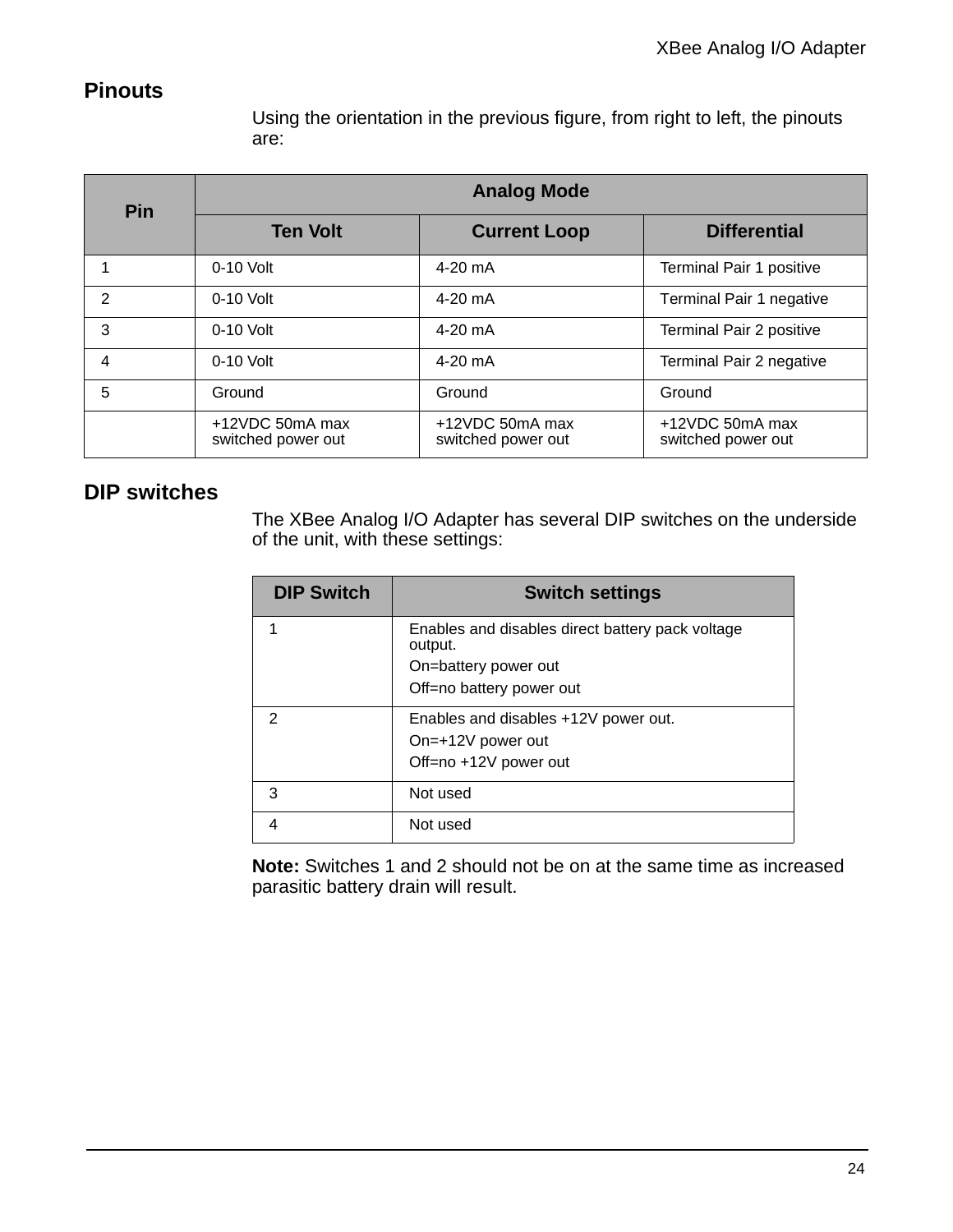## **Configuring inputs and outputs**

#### **Input selection**

Six control lines from the RF module are used to place the four external terminals into the desired input mode.

The power-on default is 0-10VDC on all four terminals.

#### **Set the analog mode**

The AT commands D8, D4, and D6 set the analog mode for terminals 1 and 2. P0, D7, and P2 set the mode for terminals 3 and 4. All other configurations are invalid. A Python module named **xbeeain.py** is available to set the analog mode; see page [27.](#page-26-0)

| <b>Terminal</b> | <b>Analog</b>       | Analog<br><b>Terminal</b> |                     |                | <b>AT Commands</b> |                |
|-----------------|---------------------|---------------------------|---------------------|----------------|--------------------|----------------|
|                 | <b>Mode</b>         |                           | <b>Mode</b>         | D <sub>8</sub> | D <sub>4</sub>     | D <sub>6</sub> |
| Terminal 1      | <b>Current Loop</b> | Terminal 2                | <b>Current Loop</b> | $\Omega$       | $\Omega$           | $\Omega$       |
|                 | <b>Current Loop</b> |                           | Ten Volt            | $\Omega$       | $\Omega$           | 1              |
|                 | Ten Volt            |                           | <b>Current Loop</b> | $\Omega$       | 1                  | 0              |
|                 | Ten Volt            |                           | Ten Volt            | $\Omega$       | 1                  | 1              |
|                 | <b>Differential</b> |                           | <b>Differential</b> | 1              | $\Omega$           | $\Omega$       |
|                 |                     |                           |                     | P <sub>0</sub> | D7                 | P <sub>2</sub> |
| Terminal 3      | <b>Current Loop</b> | Terminal 4                | <b>Current Loop</b> | $\Omega$       | $\Omega$           | $\Omega$       |
|                 | <b>Current Loop</b> |                           | Ten Volt            | $\Omega$       | 0                  | 1              |
|                 | Ten Volt            |                           | <b>Current Loop</b> | $\Omega$       | 1                  | $\Omega$       |
|                 | Ten Volt            |                           | Ten Volt            | 0              | 1                  | 1              |
|                 | <b>Differential</b> |                           | <b>Differential</b> | 1              | 0                  | 0              |

#### **Enable a terminal line for measurement**

To enable a terminal line for measurement, the following analog I/O lines have to be set to value **2**:

- $\bullet$  D<sub>0</sub>
- D1
- $\bullet$  D<sub>2</sub>
- $\bullet$  D<sub>3</sub>

D0, D1, D2, and D3 represent terminal lines 1, 2, 3, and 4 respectively. In the case of a terminal pair in differential mode, only the first terminal of the terminal pair should be enabled. To disable a terminal line, set the respective analog I/O line to value 0.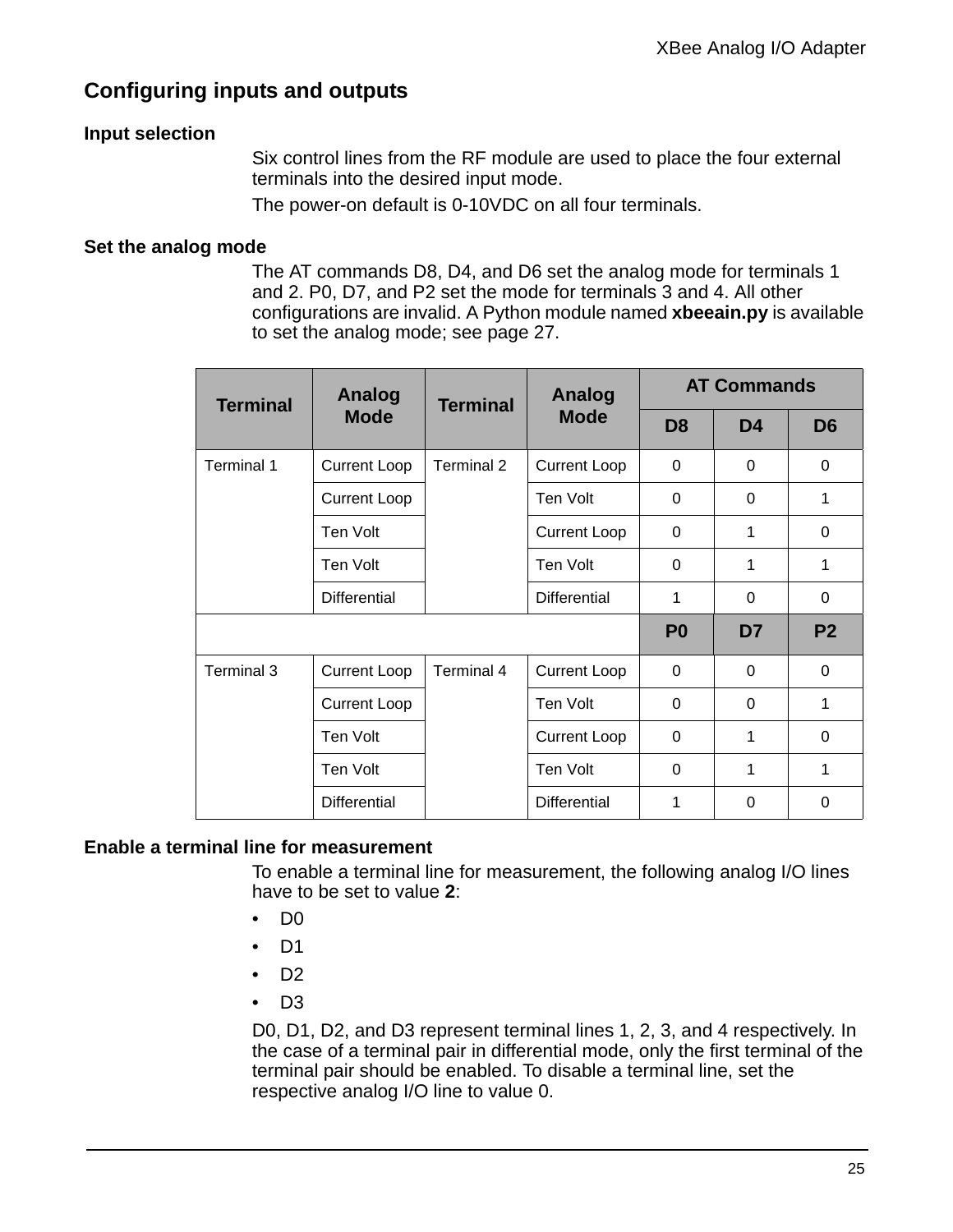| <b>Analog mode</b>                   | <b>Specification</b>          | <b>Value</b>                                                        |  |  |
|--------------------------------------|-------------------------------|---------------------------------------------------------------------|--|--|
| 0-10 volt mode                       | Full-scale input              | 10.25 VDC                                                           |  |  |
|                                      | Minimum input                 | 0 VDC                                                               |  |  |
|                                      | Maximum safe input            | 11VDC                                                               |  |  |
|                                      | Minimum safe input            | $-5VDC$                                                             |  |  |
|                                      | Input impedance               | 28200 ohms                                                          |  |  |
| Current Loop (4 mA<br>to 20 mA) mode | Full-scale input              | 23.5mA                                                              |  |  |
|                                      | Minimum input                 | 0 <sub>m</sub> A                                                    |  |  |
|                                      | Maximum safe input            | 40 <sub>m</sub> A                                                   |  |  |
|                                      | Minimum safe input            | $-5VDC$                                                             |  |  |
|                                      | Input impedance               | 51.1 ohms                                                           |  |  |
| $+/- 2$ VDC<br>differential mode     | Full-scale input              | +2.4 VDC differential                                               |  |  |
|                                      | 0V differential               | Half-scale reading                                                  |  |  |
|                                      | -2V differential              | Minimum-scale reading                                               |  |  |
|                                      | Maximum safe input (each pin) | 11VDC                                                               |  |  |
|                                      | Minimum safe input (each pin) | $-5VDC$                                                             |  |  |
|                                      | Input impedance               | ~1 Megaohm                                                          |  |  |
| All modes                            | Resolution                    | 10 bits                                                             |  |  |
|                                      | Accuracy                      | 2% when battery powered<br>Up to 4% when powered by power<br>supply |  |  |

## **Input specifications and characteristics**



Exceeding the maximum or minimum safe input values will result in damage to the unit.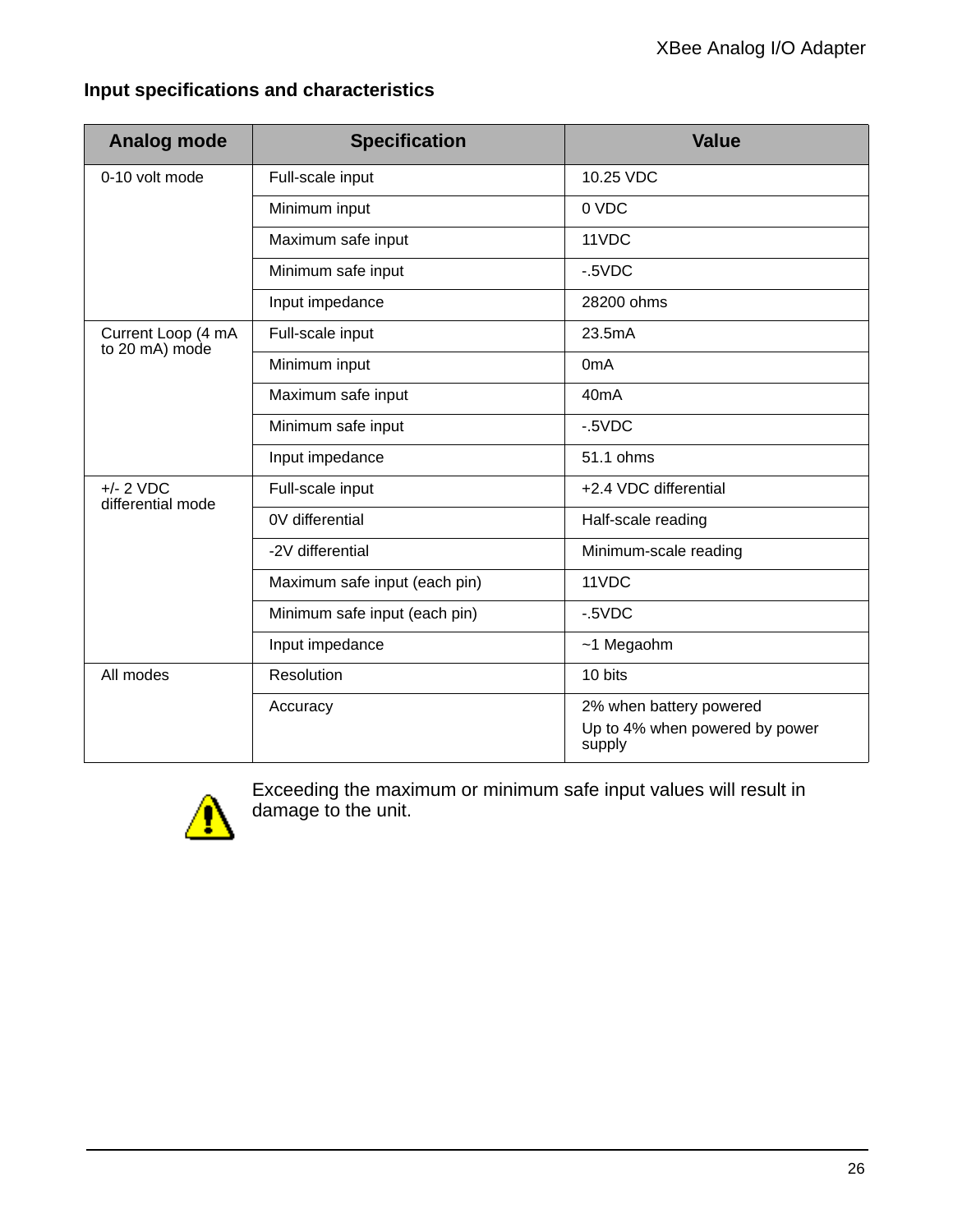#### **Power output specifications**

External terminal 6 is a power-out pin. It can be set to either battery pack voltage out or +12VDC at 50mA out via DIP switches 1 and 2.

External terminal 5 is a system ground pin. This ground pin should be used for all external ground connections for both power and input connections.

DIP switch 1 enables battery pack voltage minus .5VDC to terminal 6, resulting in 4VDC out with new alkaline batteries, or 3.1VDC with new lithium battery. DIP switch 2 enables +12VDC to terminal 6. Only one switch should be on at a time. No damage will happen if both are set to on, but the output will default to the +12VDC output and increased parasitic battery drain will result.

The battery pack voltage is on terminal 6 all the time, and is not gated with the sleep of the module when DIP switch 2 is on. Any current draw from terminal 6 will result in reduced battery life.

When DIP switch 2 is on, the +12VDC at 50mA max is provided at terminal 6. This power is gated by both the sleep of the module and AT command P3. For this power setting to be on, the RF module needs to be awake and AT command P3 set to a high level.

#### <span id="page-26-0"></span>**Python modules for configuring inputs and outputs**

Digi provides a library of Python modules for configuring inputs and outputs on the adapter and retrieving data from the adapter. These modules are available for downloading from www.digi.com/din/docs, in a file named **XBee Adapter Libraries**. By uploading these Python modules to the gateway that serves as a coordinator for the adapter, you can use them in your own programs.

The Python modules in the XBee Adapter Libraries that are relevant to programming the XBee Analog I/O Adapter are:

| <b>Module</b> | <b>Description</b>                                                                                                                                                                                                                                                        |
|---------------|---------------------------------------------------------------------------------------------------------------------------------------------------------------------------------------------------------------------------------------------------------------------------|
| xbeeprodid.py | Contains calls to determine the type of adapter; (Analog,<br>Digital, Sensor, RS-232, etc.)                                                                                                                                                                               |
| xbeedevice.py | Implements a base class of any XBee device on the<br>802.15.4 network.                                                                                                                                                                                                    |
| xbeeain.py    | Configures analog mode, issues AT commands to retrieve<br>data from the adapter, including raw analog sample data<br>and sensor data scaled appropriately for operating mode,<br>and toggles power on/off on terminal 6. Functions and<br>arguments are shown on page 29. |
|               | This module derives an AIO (analog input/output) class from<br>the base class of any XBee device on the 802.15.4 network.<br>That is, module xbeeain.py uses xbeedevice.py internally.                                                                                    |
| sensor io.py  | Decodes the output of the AT IS command.                                                                                                                                                                                                                                  |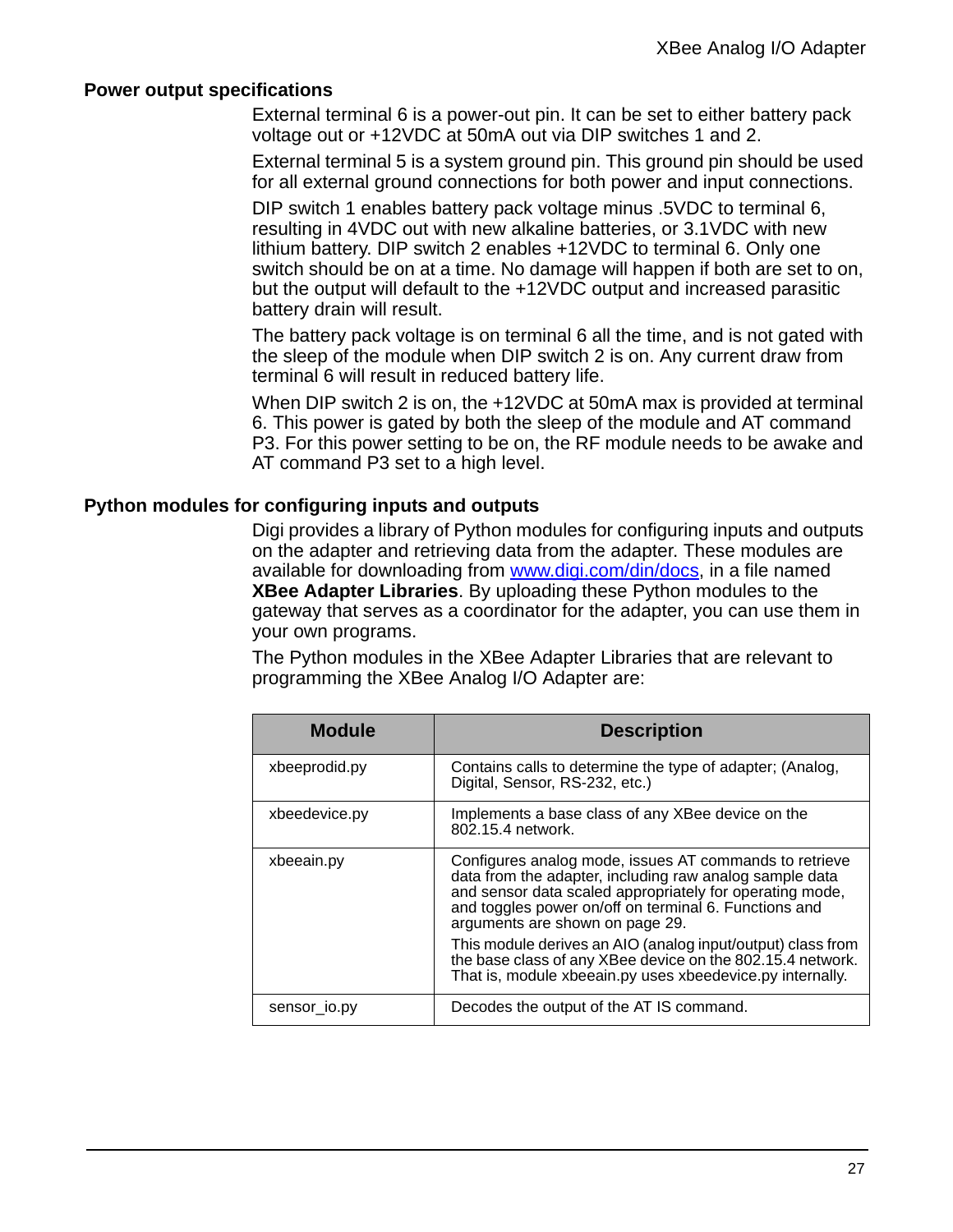#### **Upload Python modules to gateway**

- 1. Go to **www.digi.com/din/docs.**
- 2. In the list of downloadable files, select and download file **XBee Adapter Libraries**.
- 3. Unzip the downloaded file.
- 4. Read the readme file.
- 5. Open the web interface for the gateway, go to **Applications > Python**.
- 6. In the **Upload File** edit box, enter the file name for the XBee Adapter Libraries, **DigiXBeeDrivers.zip**, using the **Browse** button as needed, and click **Upload**.

#### **Use Python modules in programs**

To use the Python modules in the XBee Adapter Libraries in programs that you develop, append this statement:

sys.path.append("WEB/python/DigiXBeeDrivers.zip")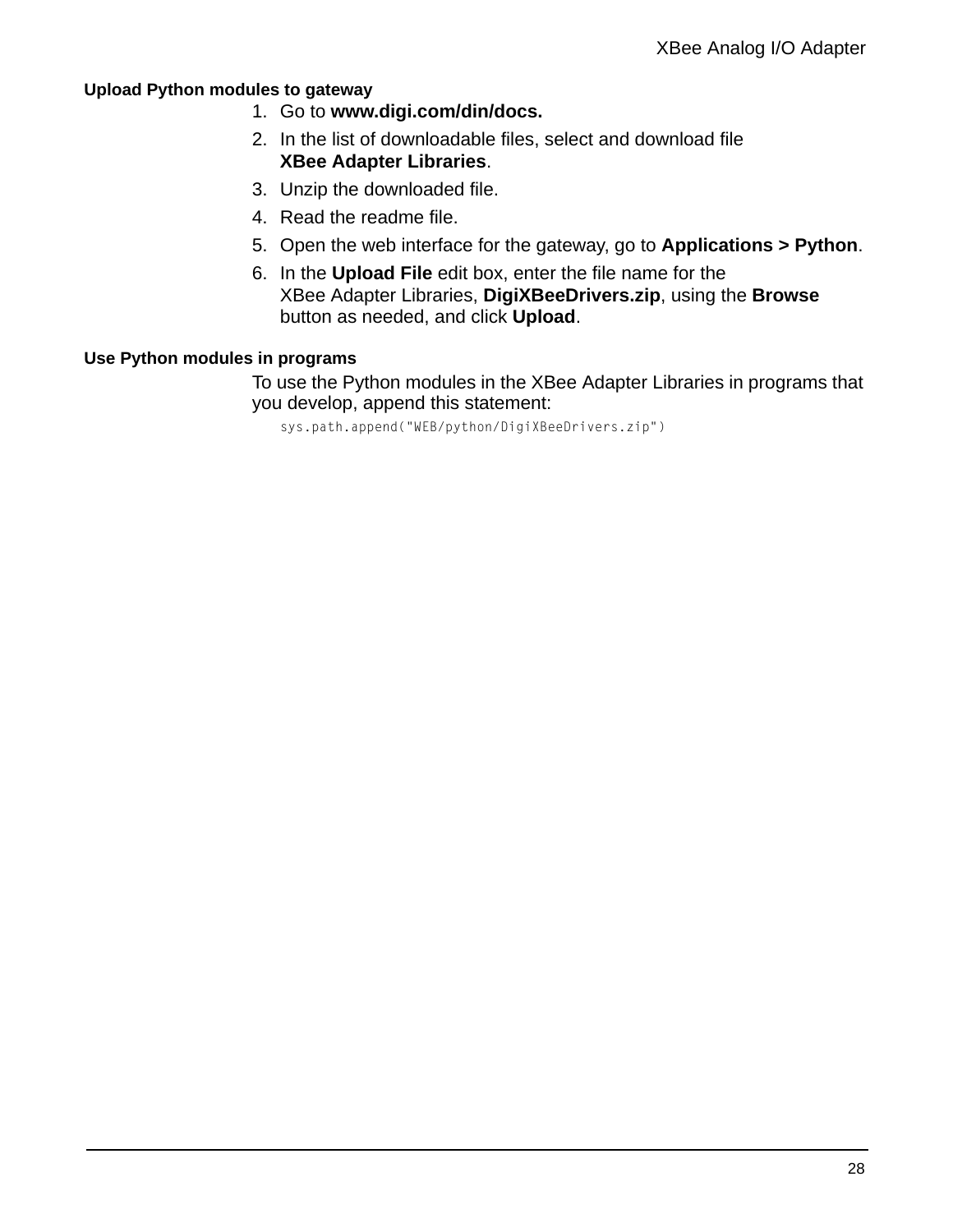#### <span id="page-28-0"></span>**Use xbeeain.py functions in Python programs**

To use the functions in the module **xbeeain.py**, any Python programs must contain the next statement:

from xbeeain import \*

The functions and arguments in module **xbeeain.py** are as follows.

```
############################################################################
# #
# Class XBeeAIN #
# #
############################################################################
# #
# This class derives from the base XBeeDevice class, and implements \qquad \qquad \## the Analog IO layer of the Digi XBee Analog IO Adapter. \## #
############################################################################
# #
# Functions: #
# #
# configure(channel, mode) - Define channel usage \## channel - Channel number to be configured. # \## mode - One of (CurrentLoop, TenV, Differential) #
# #
# raw_sample(channel) #
# channel - Channel number to be read. # \qquad #
# Returns raw analog sample data for specified channel # \## #
# sample(channel) #
# channel - Channel number to be read. #
# Returns sensor data scaled appropriately for operating mode #
# #
# power(onoff) - Toggles Power Output on Terminal 6. \## onoff - Specifies Power Output either on (1) or off (0). #
# #
############################################################################
```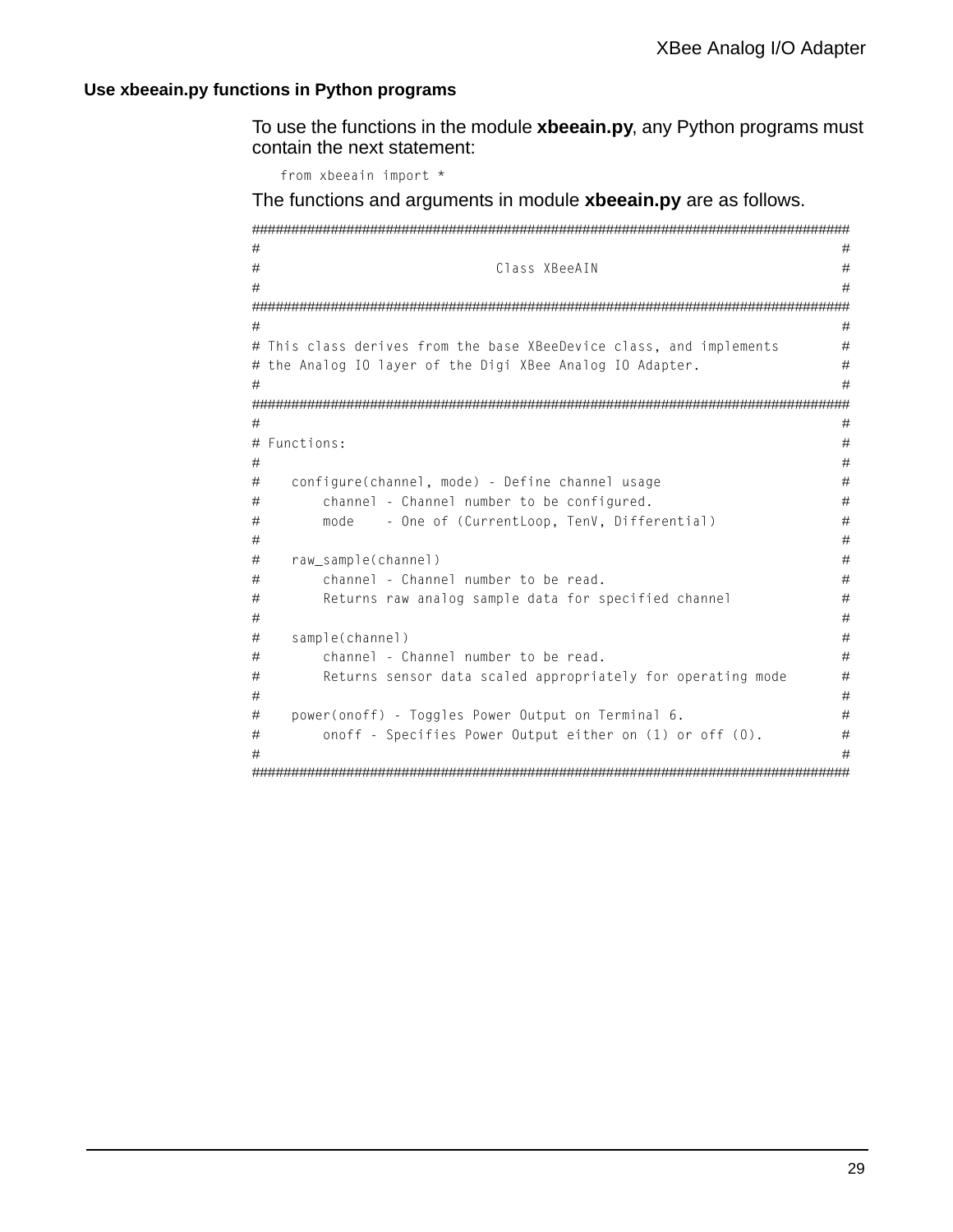#### **Additional programming resources**

For further information on writing Python programs and using Python functions, see:

- Digi Python Custom Development Environment page http://www.digi.com/technology/drop-in-networking/python.jsp
- Digi Python Programming Guide http://ftp1.digi.com/support/documentation/90000833\_b.pdf
- The Python Support Forum on digi.com http://www.digi.com/support/forum/forum.jspa?forumID=104

For more information about AT commands, see:

- RF Module data sheet http://www.digi.com/pdf/ds\_xbeemultipointmodules.pdf
- RF Module Product Manual

For a preliminary version of the XBee 802.15.4 module product manual, please contact Digi Support and request a copy of Digi Part Number **90000982\_A**.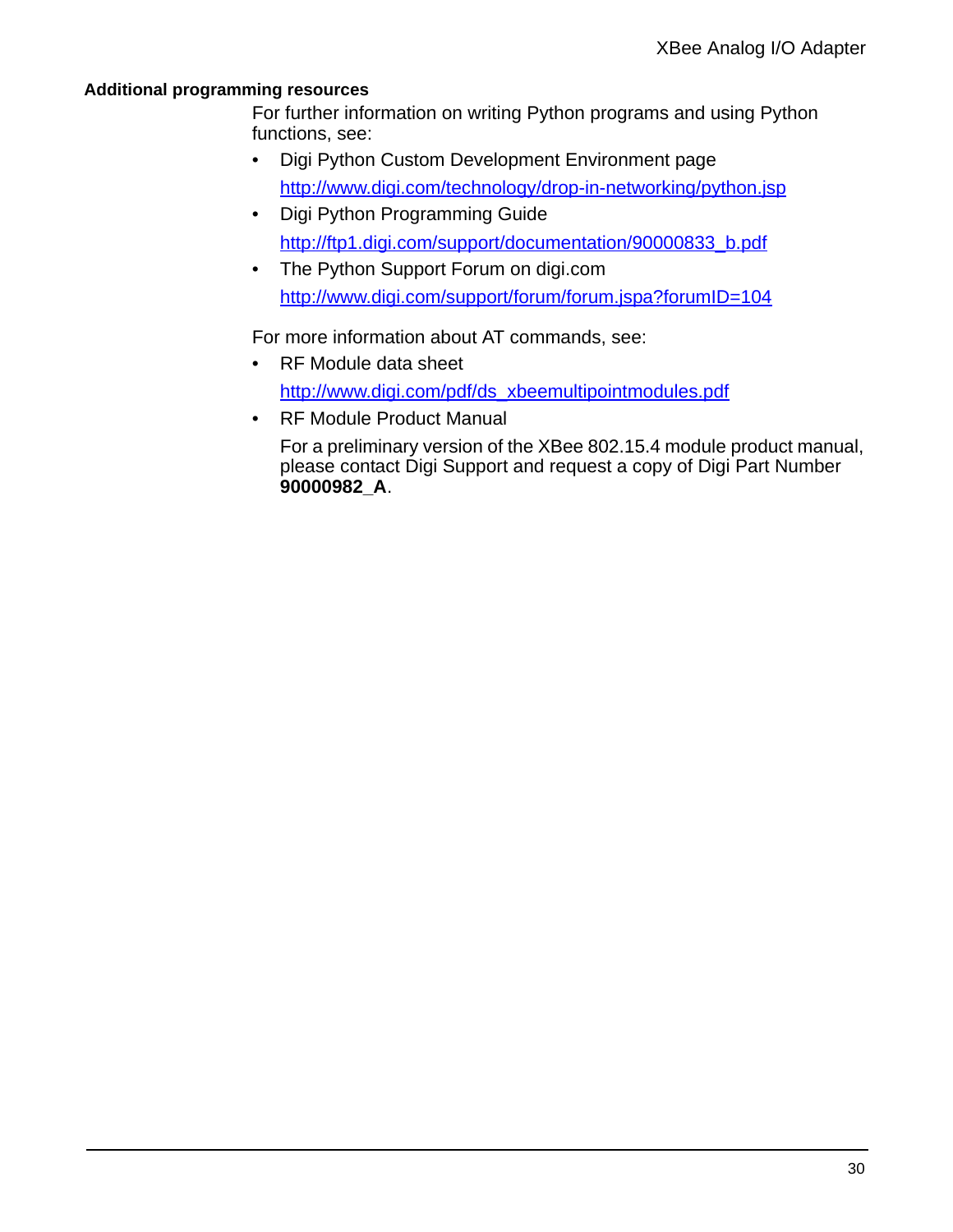### **Data retrieval**

To retrieve measurement data from the XBee Analog I/O Adapter, use these Python modules, provided in the XBee Adapter Libraries:

- **xbeeain.py**: Issues the AT IS command to retrieve the data.
- **sensor\_io.py:** Decodes the output of the AT IS command.

#### **Byte structure returned by IS command**

The AT IS (Force Sample) command is used to force a read of all enabled analog I/O lines. The command returns a sample with a byte structure that identifies which lines are enabled for analog or digital sampling, and the current measurement.

| <b>Byte size</b> | <b>Purpose</b>                                                                  |
|------------------|---------------------------------------------------------------------------------|
|                  | The number of samples in this message.                                          |
|                  | Bit mask of which analog and digital I/O lines are enabled for<br>this message. |
|                  | Digital sample, only present if any digital I/O lines are<br>enabled.           |
| $2^*$ N          | Analog sample; N is the number of analog I/O lines enabled.                     |

The Analog/Digital Mask is split up on the bit level. The 7 most significant bits represent the Analog mask, and the 9 least significant bits represent the Digital mask. The bits represent the lines ordered from LSB to MSB according to the Mask. The diagram illustrates this representation:

|                                 | Analog<br>MSB |  |        |  |  |  |  |  |  |  | Digital |        |  |  |
|---------------------------------|---------------|--|--------|--|--|--|--|--|--|--|---------|--------|--|--|
|                                 |               |  |        |  |  |  |  |  |  |  |         |        |  |  |
| 7 6 5 4 3 2 1 9 8 7 6 5 4 3 2 1 |               |  |        |  |  |  |  |  |  |  |         |        |  |  |
|                                 |               |  | Line # |  |  |  |  |  |  |  |         | Line # |  |  |

The number of analog samples is dependent on the mask. If none of the Analog mask bits are enabled, the 2-byte analog samples will not be present within the byte structure.

#### **Number of samples**

The number of samples in this reading. Should always be 0x01.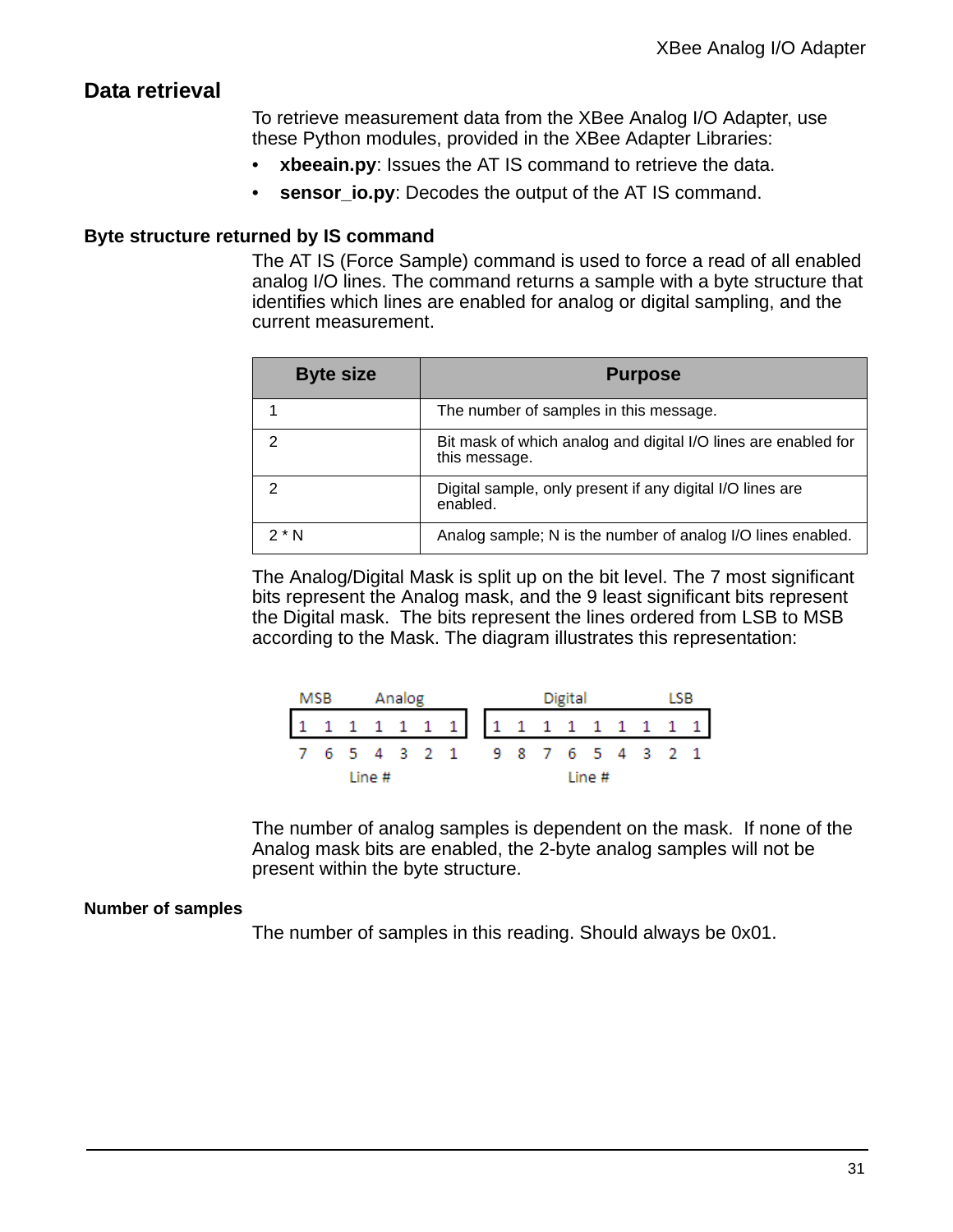#### **Bitmask for digital and analog sampling**

In this bitmask, bit 0 is the least significant bit.

The measurement associated with AD0 is from terminal line 1, AD1 is from terminal line 2, etc.

| <b>Bit</b>       | <b>Matching I/O line</b> |
|------------------|--------------------------|
| 0                | DIO <sub>0</sub>         |
| 1                | DIO1                     |
| $\boldsymbol{2}$ | DIO <sub>2</sub>         |
| 3                | DIO <sub>3</sub>         |
| 4                | DIO <sub>4</sub>         |
| 5                | DIO <sub>5</sub>         |
| 6                | DIO <sub>6</sub>         |
| $\overline{7}$   | DIO7                     |
| 8                | DIO <sub>8</sub>         |
| 9                | AD <sub>0</sub>          |
| 10               | AD1                      |
| 11               | AD <sub>2</sub>          |
| 12               | AD <sub>3</sub>          |
| 13               | AD4                      |
| 14               | AD <sub>5</sub>          |
| 15               | n/a                      |

**Note:** If any of these AT commands is set to values 3, 4, or 5, the bitmask will show them as enabled. If they are set to values 0, 1, or 2, the bitmask will show them as disabled.

#### **Digital sample**

This field should be ignored.

#### **Analog sample**

Contains the measured results from the analog-enabled digital I/O lines. This example is for a 10-bit sample.

Each measurement is 2 bytes long, and ranges between 0-1023 for value (10 bit resolution). The lowest lines are always first, so if digital I/O 0 and 2 were enabled, the first 2 bytes would represent digital I/O 0's measurement and the second two bytes would represent digital I/O 2's measurement.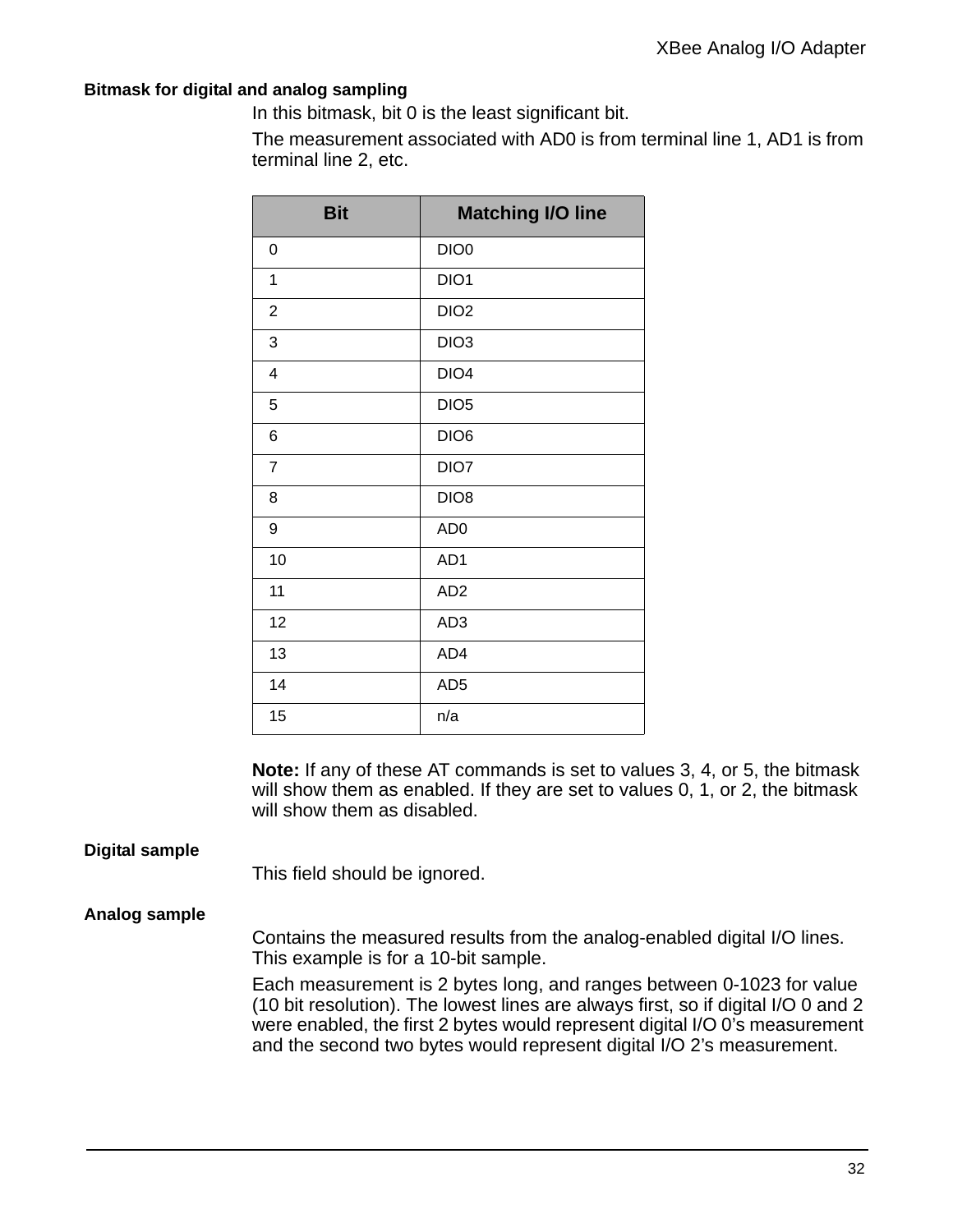## **LEDs and buttons**



- **Power LED:** Indicates that power is on. Illuminated only when adapter is connected to external power only, not when powered by batteries. Not available in lithium-battery models.
- **Assc LED**: Indicates the adapter's 802.15.4 network association status. **Note:** 802.15.4 networks are not required to use a coordinator for network creation. As a result, the 802.15.4 adapters are not set up to associate, but are configured with a default PAN ID and destination address. To maintain LED consistency, on power-up, these adapters will immediately indicate association by blinking. See the XBee 802.15.4 Product Manual for more information regarding association options.
- **Reset button:** Recessed button on underside of the adapter. Performs equivalent of a power-cycle. Use a small non-conductive tool with a blunt end to press gently and hold down button.
- **Ident button**: Recessed button on power end of the adapter between **Assc** and **Power** LEDs. Performs multiple functions for identifying and configuring the adapter in a 802.15.4 network. Consecutive button presses must occur within 800 milliseconds of each other to perform the desired action.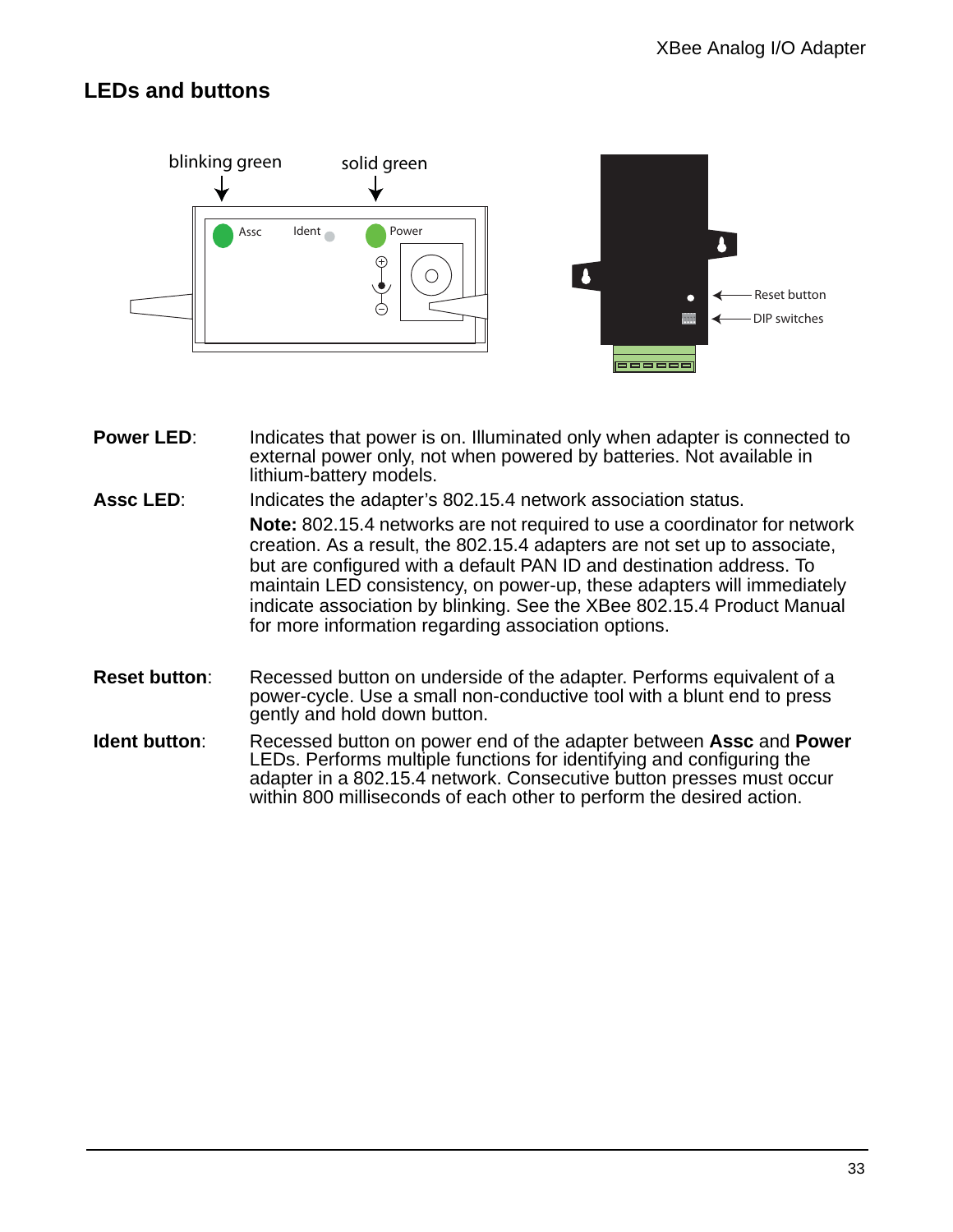| <b>Button</b><br>press | <b>Network</b><br>association | <b>Action</b>                                                                                                                                                                                                                                                              |
|------------------------|-------------------------------|----------------------------------------------------------------------------------------------------------------------------------------------------------------------------------------------------------------------------------------------------------------------------|
| Single                 | Associated                    | Cannot wake module, but will cause adapter to remain awake for 30 seconds if<br>pressed during a sleep interval. Sends a Node Identification broadcast<br>transmission. All devices that receive this transmission will blink their Associate<br>LED rapidly for 1 second. |
|                        | Unassociated                  | Blinks a numeric error code returned by the ATAI (Association Indication)<br>command on the Assc LED. The AI code indicates the cause of the join failure.<br>See the 802.15.4 XBee module's Product Manual for descriptions of these<br>codes.                            |
|                        |                               | <b>1 blink:</b> Active scan timeout.                                                                                                                                                                                                                                       |
|                        |                               | 2 blinks: Active scan found no PANs.                                                                                                                                                                                                                                       |
|                        |                               | 3 blinks: Active scan found PAN, but the Coordinator Allow Association bit is not<br>set.                                                                                                                                                                                  |
|                        |                               | 4 blinks: Active scan found PAN, but Coordinator and End Device are not<br>configured to support beacons.                                                                                                                                                                  |
|                        |                               | 5 blinks: Active scan found PAN, but Coordinator ID (PAN ID) value does not<br>match the ID of the End Device.                                                                                                                                                             |
|                        |                               | 6 blinks: Active Scan found PAN, but Coordinator CH (Channel) value does not<br>match the CH of the End Device.                                                                                                                                                            |
|                        |                               | 7 blinks: Energy scan timeout.                                                                                                                                                                                                                                             |
|                        |                               | 8 blinks: Coordinator start request failed.                                                                                                                                                                                                                                |
|                        |                               | 9 blinks: Coordinator could not start due to invalid parameters.                                                                                                                                                                                                           |
|                        |                               | 10 blinks: Coordinator Realignment is in progress.                                                                                                                                                                                                                         |
|                        |                               | 11 blinks: Association request not sent.                                                                                                                                                                                                                                   |
|                        |                               | 12 blinks: Association request timed out - no reply was received.                                                                                                                                                                                                          |
|                        |                               | 13 blinks: Association request had an invalid parameter.                                                                                                                                                                                                                   |
|                        |                               | 14 blinks: Association request channel access failure - Request was not<br>transmitted - CCA failure.                                                                                                                                                                      |
|                        |                               | 15 blinks: Remote Coordinator did not send an ACK after Association Request<br>was sent.                                                                                                                                                                                   |
|                        |                               | 16 blinks: Remote Coordinator did not reply to the Association Request, but an<br>ACK was received after sending the request.                                                                                                                                              |
|                        |                               | 17 blinks: [reserved].                                                                                                                                                                                                                                                     |
|                        |                               | 18 blinks: Sync-Loss - Lost synchronization with a beaconing coordinator.                                                                                                                                                                                                  |
|                        |                               | 19 blinks: Disassociated - No longer associated to coordinator.                                                                                                                                                                                                            |
| Two                    | Associated                    | Not supported.                                                                                                                                                                                                                                                             |
| Four                   | Associated/<br>Unassociated   | Performs an ATRE command to reset the parameters in the XBee module.                                                                                                                                                                                                       |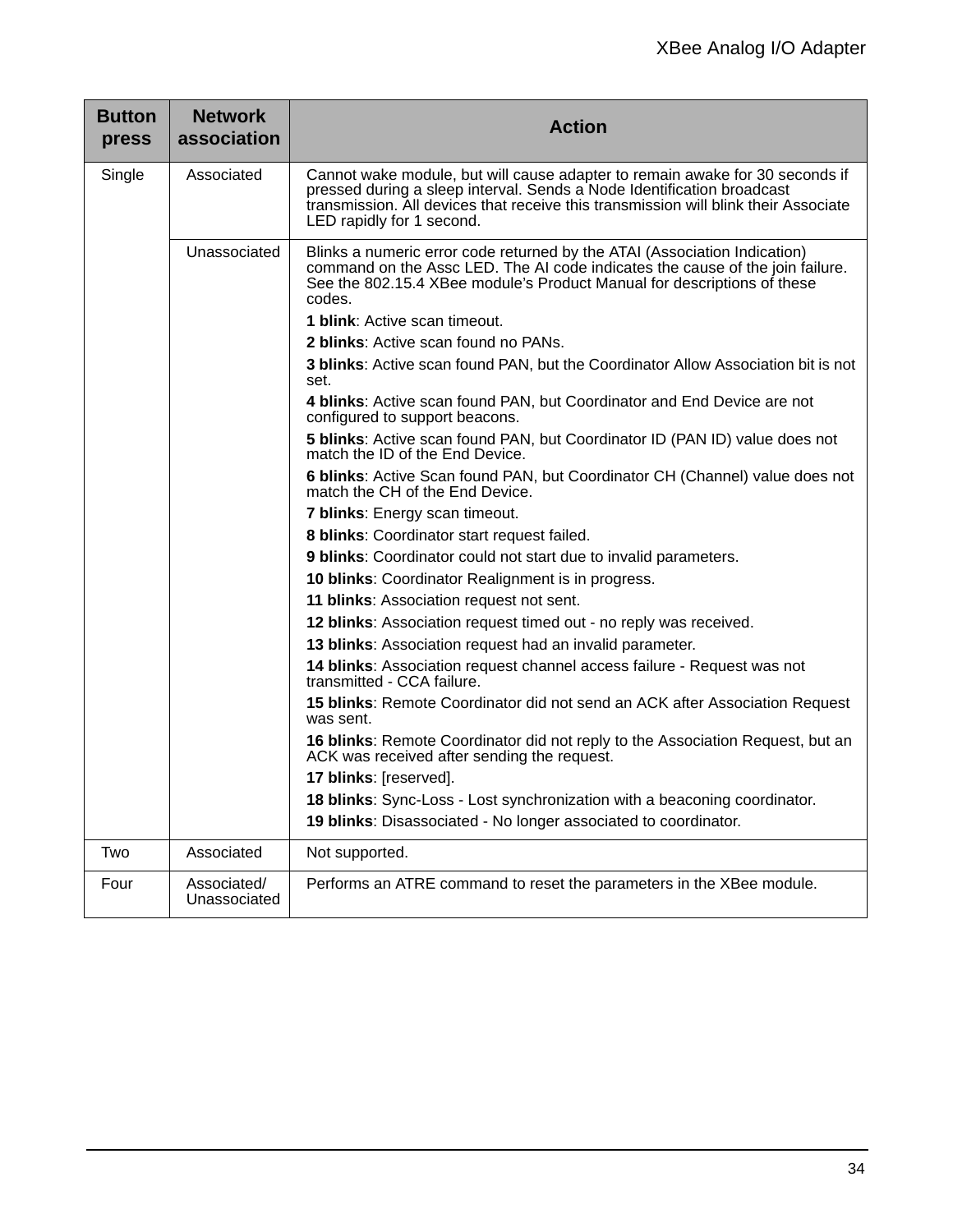## <span id="page-34-0"></span>*Chapter 6* **XBee Digital I/O Adapter**

#### **Overview**

The XBee Digital I/O Adapter provides short range wireless connectivity to any digital device, as well as an interface to logic-level inputs and sinking driver output. Solutions are available for ZigBee and 802.15.4 point-tomultipoint networks. Unlike an embedded wireless module, which requires design integration and development time, these off-the-shelf adapters provide instant wireless connectivity to existing digital devices. All XBee adapters can be used with Digi's ConnectPort X gateways for data aggregation and IP connectivity.

#### **Power options**

Depending on adapter model, there are several powering options.

#### **Alkaline battery model**

This product can be powered by a 9-30VDC external power supply (see ["Power requirements" on page 61](#page-60-0)) or by batteries. Use 3x1.5V "N" alkaline battery cells. To install batteries, insert a screwdriver in the slots in the side of the adapter case and twist to snap off the cover. Insert the batteries following the polarity diagram on the board.

#### **Lithium battery model**

This model can be powered by a 3-6VDC external power supply or by 2/3 AA 3.6V lithium batteries and a 1/2 AA boost capacitor. Replacement batteries available for purchase; contact Digi at **952-912-3444** or **877-912-3444**.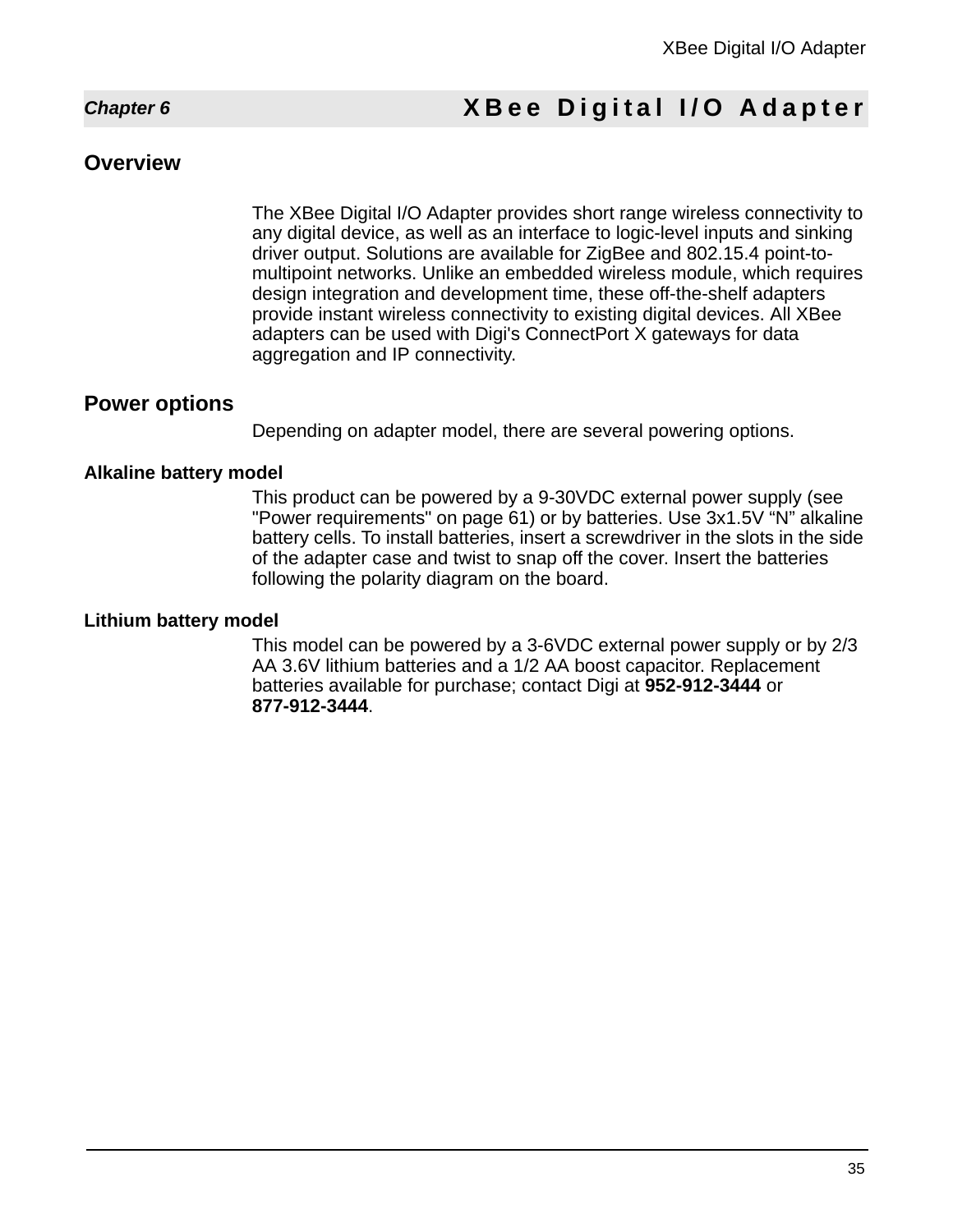### **Connection and power-on**

1. Connect the wires for the desired analog device to the connector for the adapter. The connector accommodates wire gauges from 16AWG to 30AWG.

To insert wires, insert the wires into the removable Phoenix screw-lock connector and tighten the screws associated with the wire slots. To remove wires, loosen the screws associated with the wire slots and remove the wires.

The connector for the adapter is a 6-position wire terminal block. The figure shows Pin 1 of the connector when the adapter is oriented with the mounting tabs, facing upwards (the underside of the adapter).



2. Connect the power supply to the adapter or insert batteries.

#### **Pinouts**

Using the orientation in the above figure, from right to left, the pinouts are:

| Pin | <b>Function</b>                                            |
|-----|------------------------------------------------------------|
|     | These pins are configurable<br>as digital input or sinking |
| 2   | driver output.                                             |
| 3   |                                                            |
|     |                                                            |
| 5   | <b>GND</b>                                                 |
| 6   | +12VDC 50mA max<br>switched power out                      |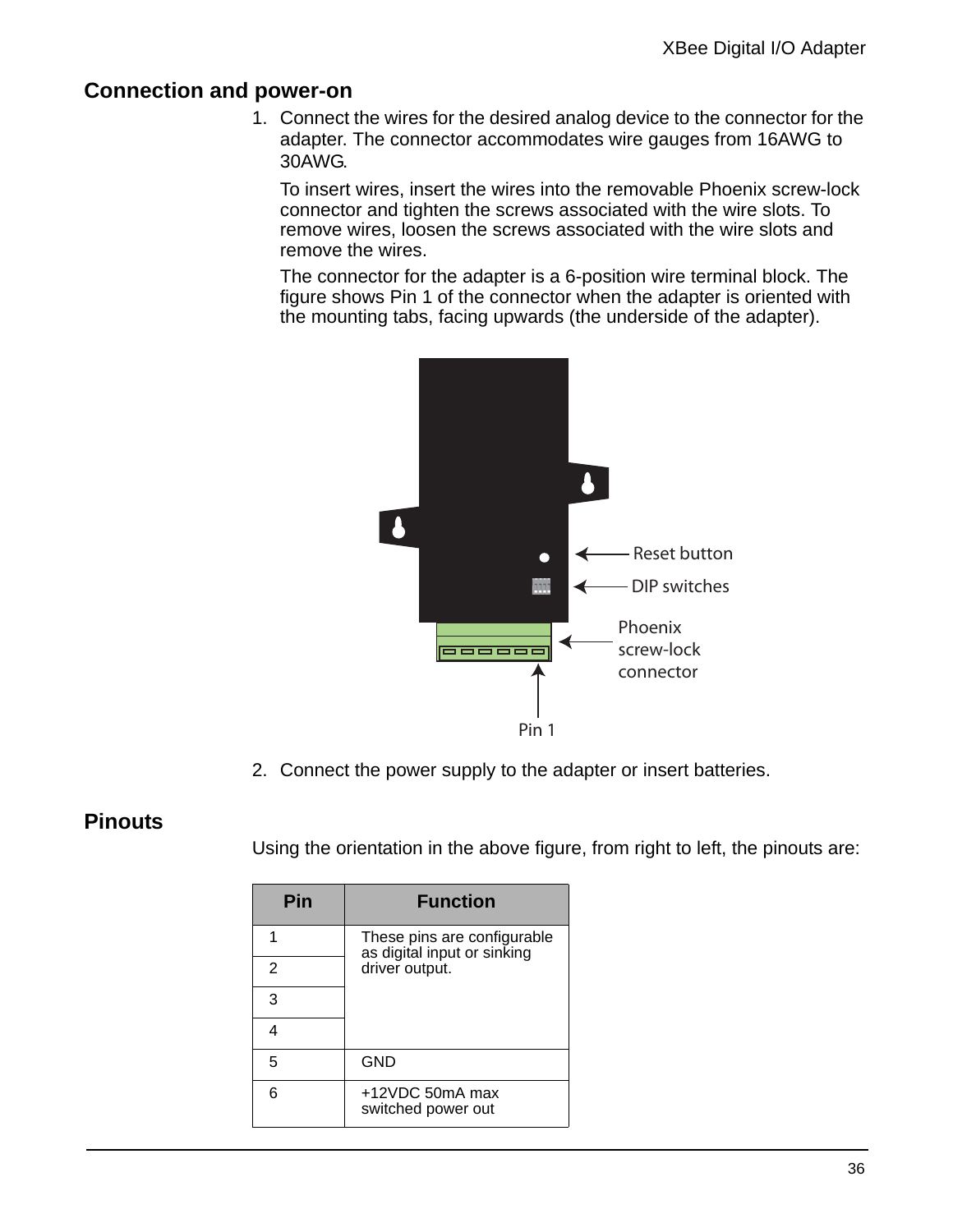## **DIP switches**

The XBee Digital I/O Adapter has several DIP switches on the underside of the unit, with these settings:

| <b>DIP Switch</b> | <b>Switch settings</b>                                      |
|-------------------|-------------------------------------------------------------|
| 1                 | Enables and disables direct battery pack voltage<br>output. |
|                   | On=battery power out                                        |
|                   | Off=no battery power out                                    |
| 2                 | Enables and disables +12V power out.                        |
|                   | On=+12V power out                                           |
|                   | Off=no +12V power out                                       |
| 3                 | Turns on 10K pullup on terminal 1 to 3VDC.                  |
| 4                 | Turns on 10K pullup on terminal 2 to 3VDC.                  |

#### **Note:**

- Switches 1 and 2 should not be on at the same time as increased parasitic battery drain will result.
- Pullup use is not recommended when running from battery power, owing to the constant drain on the batteries.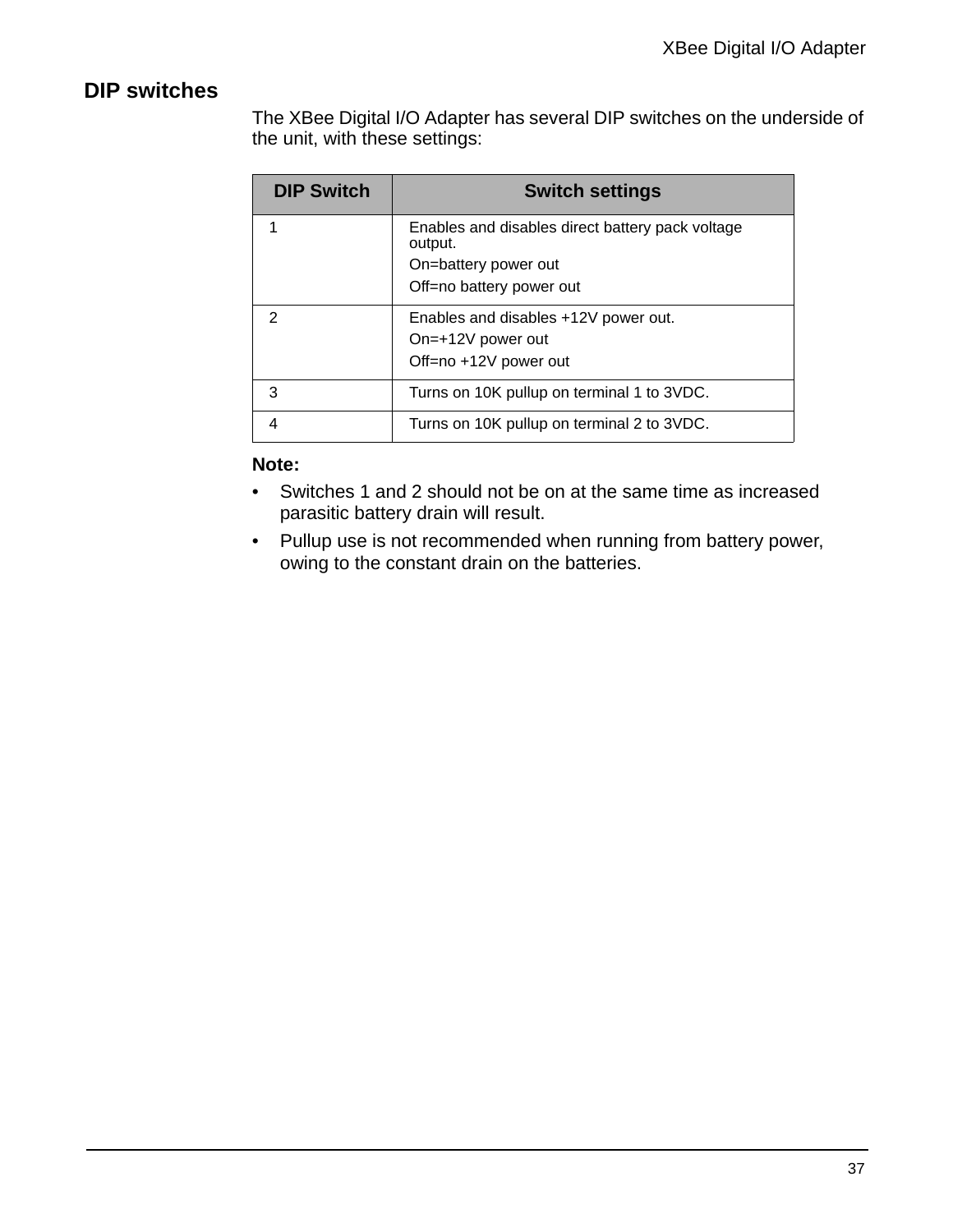### **Configuring inputs and outputs**

As shown in the pinouts table, the XBee Digital I/O Adapter product has four external terminals that can be set as either a digital input or a sinking driver output.

The RF module controls the sinking drivers on pins 11, 16, 12, 4 for terminals 1, 2, 3, 4 respectively.

The AT commands to the RF module for the output function are D4, D6, D7, P2 for terminals 1, 2, 3, 4 respectively.

Outputs are activated (that is, the sinking function is turned on) by setting high the corresponding XBee pin for the output that is desired. To set a terminal high, set the corresponding AT command to value 5. To set a terminal low, set the corresponding AT command to value 4. For example, calling the AT command D4 and setting it to 5 would cause terminal 1 to be set high.

Since the input and output functions overlap, the input function is always active and when the input function is desired, the output control pin for the matching output must be set low (turns off the sinking function). This feature can allow the inputs to monitor the output sinking operation if desired.

| <b>Digital mode</b>   | <b>Specification</b>                | <b>Value</b>                                      |
|-----------------------|-------------------------------------|---------------------------------------------------|
| Digital Input         | Input type                          | Non-inverting Schmidt trigger gate                |
|                       | Positive-going switching threshold  | $~1.6$ VDC                                        |
|                       | Negative-going switching threshold  | $~1.0$ VDC                                        |
|                       | Maximum safe input                  | +30VDC                                            |
|                       | Minimum safe input                  | $-5VDC$                                           |
|                       | Input impedance                     | ~1.5 Megaohms                                     |
|                       | Default level when no input applied | Low                                               |
| <b>Digital Output</b> | Output type                         | Open collector sinking driver                     |
|                       | Maximum sink current                | 1.8ADC                                            |
|                       | Maximum off voltage                 | +30VDC                                            |
|                       | Minimum safe input                  | $-5VDC$                                           |
|                       | <b>Resistor pullups</b>             | 10K ohms pulled up to 3VDC; switch-<br>selectable |

#### **Input/output specifications and characteristics**



Exceeding the maximum or minimum safe input values will result in damage to the unit.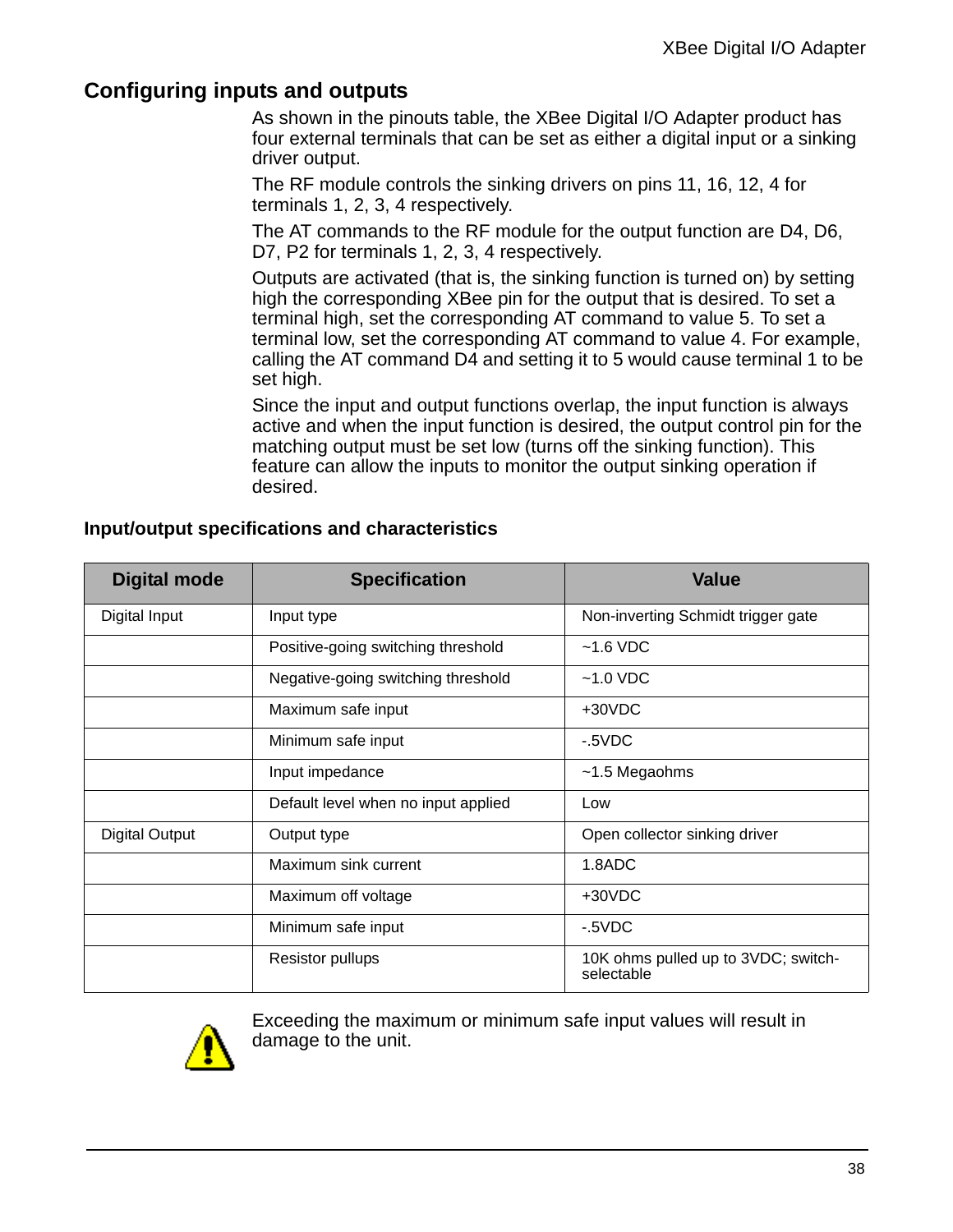#### **Power output specifications**

External terminal 6 is a power-out pin. It can be set to either battery pack voltage out or +12VDC at 50mA out via DIP switches 1 and 2.

External terminal 5 is a system ground pin. This ground pin should be used for all external ground connections for both power and input connections.

DIP switch 1 enables battery pack voltage minus .5VDC to terminal 6, resulting in 4VDC out with new alkaline batteries, or 3.1VDC with new lithium battery. DIP switch 2 enables +12VDC to terminal 6. Only one switch should be on at a time. No damage will happen if both are set to on, but the output will default to the +12VDC output and increased parasitic battery drain will result.

The battery pack voltage is on terminal 6 all the time and not gated with the sleep of the module when DIP switch 2 is on. Any current draw from terminal 6 will result in reduced battery life. This mode is primarily intended with switch closure applications with the XBee Digital I/O Adapter with the external switch in the customer equipment in the normally open position, so no battery current results until the activating event happens.

When DIP switch 2 is on, the +12VDC at 50mA max is provided at terminal 6. This power is gated by both the sleep of the module and AT command P3. For this power setting to be on, the RF module needs to be awake and AT command P3 set to a high level.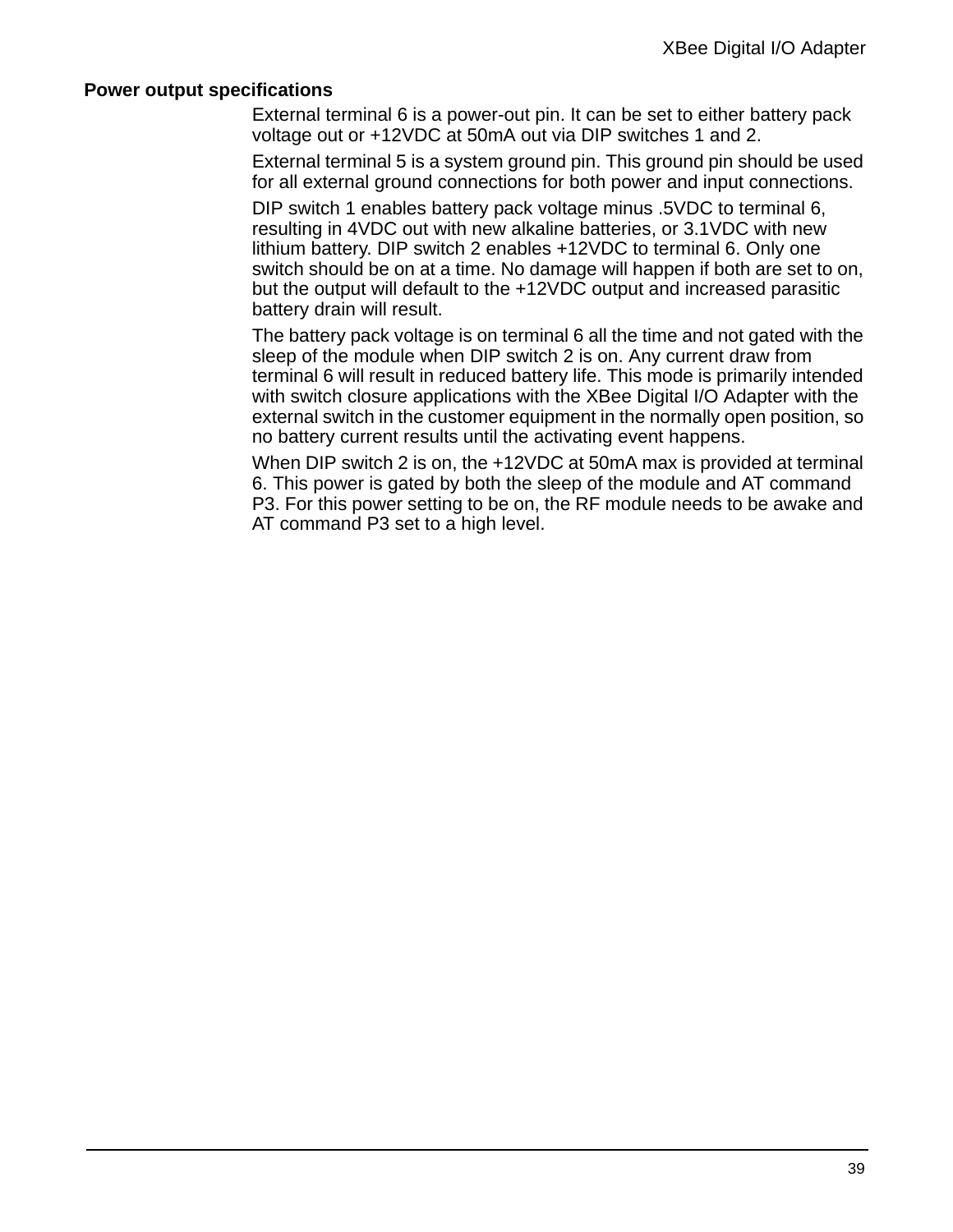#### **Python modules for configuring inputs and outputs**

Digi provides a library of Python modules for configuring inputs and outputs on the adapter and retrieving data from the adapter. These modules are available for downloading from www.digi.com/din/docs, in a file named **XBee Adapter Libraries**. By uploading these Python modules to the gateway that serves as a coordinator for the adapter, you can use them in your own programs.

The Python modules in the zip file that are relevant to programming the XBee Digital I/O Adapter are:

| <b>Module</b> | <b>Description</b>                                                                                                                                                            |
|---------------|-------------------------------------------------------------------------------------------------------------------------------------------------------------------------------|
| xbeeprodid.py | Contains calls to determine the type of adapter; (Analog,<br>Digital, Sensor, RS-232, etc.)                                                                                   |
| xbeedevice.py | Implements a base class of any XBee device on the<br>802.15.4 network.                                                                                                        |
| xbeedin.py    | Configures inputs and outputs, issues AT commands to<br>retrieve data from the adapter, and toggles power on/off on<br>terminal 6. Functions and arguments are shown page 41. |
|               | Derives an DIO (digital input/output) class from the base<br>class of any Digi Xbee device on the mesh network. That is,<br>module xbeedin.py uses xbeedevice.py internally.  |
| sensor io.py  | Decodes the output of the AT IS command.                                                                                                                                      |

#### **Upload Python modules to gateway**

- 1. Go to **www.digi.com/din/docs.**
- 2. In the list of downloadable files, select and download file **XBee Adapter Libraries**.
- 3. Unzip the downloaded file.
- 4. Read the readme file.
- 5. Open the web interface for the gateway, go to **Applications > Python**.
- 6. In the **Upload File** edit box, enter the file name for the XBee Adapter Libraries, **DigiXBeeDrivers.zip**, using the **Browse** button as needed, and click **Upload**.

#### **Use Python modules in programs**

To use the Python modules in the XBee Adapter Libraries in programs that you develop, append this statement:

sys.path.append("WEB/python/DigiXBeeDrivers.zip")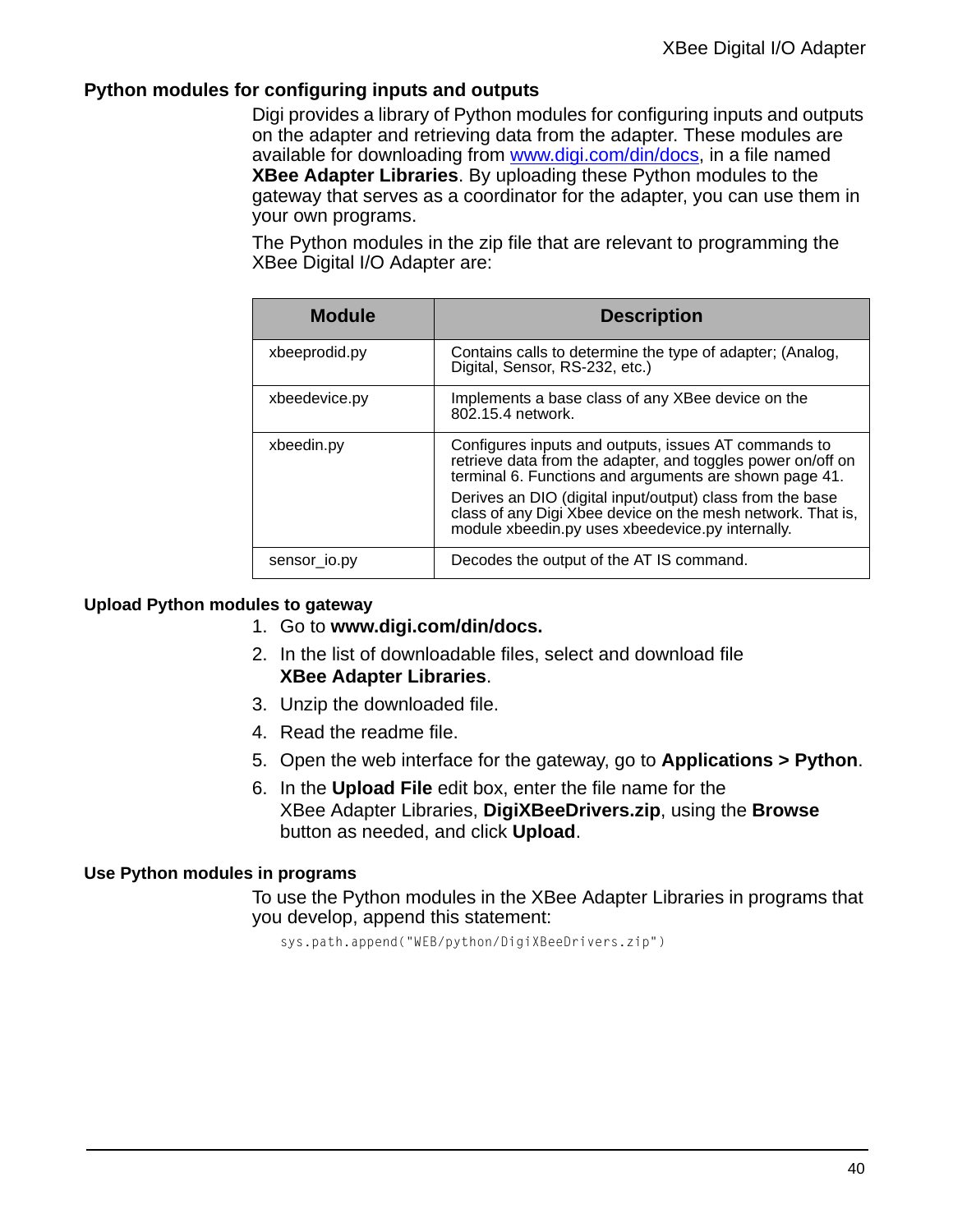#### <span id="page-40-0"></span>**Use xbeedin.py functions in Python programs**

To use the functions in the module **xbeedin.py** for programming inputs and outputs, any Python programs you create must contain this statement:

from xbeedin import \*

The functions and arguments in module **xbeedin.py** are as follows.

```
############################################################################
# #
# Class XBeeDIN #
# #
############################################################################
# #
# This class derives from the base XBeeDevice class, and implements #
# the Digital IO layer of the Digi XBee Digital IO Adapter. #
# #
############################################################################
# #
# Functions: #
# #
# configure(channel, mode, highlow) - Define channel usage \## channel - Channel number to be configured. # \## mode - One of (Input, Output) # \## highlow - If in Output mode, this specifies whether the signal #
# should be driven high (1) or low (0). #
# #
# sample(channel) #
# channel - Channel number to be read. #
# Returns digital sample data for specified channel # \qquad #
# #
# power(onoff) - Toggles Power Output on Terminal 6. \## onoff - Specifies Power Output either on (1) or off (0). #
# #
############################################################################
```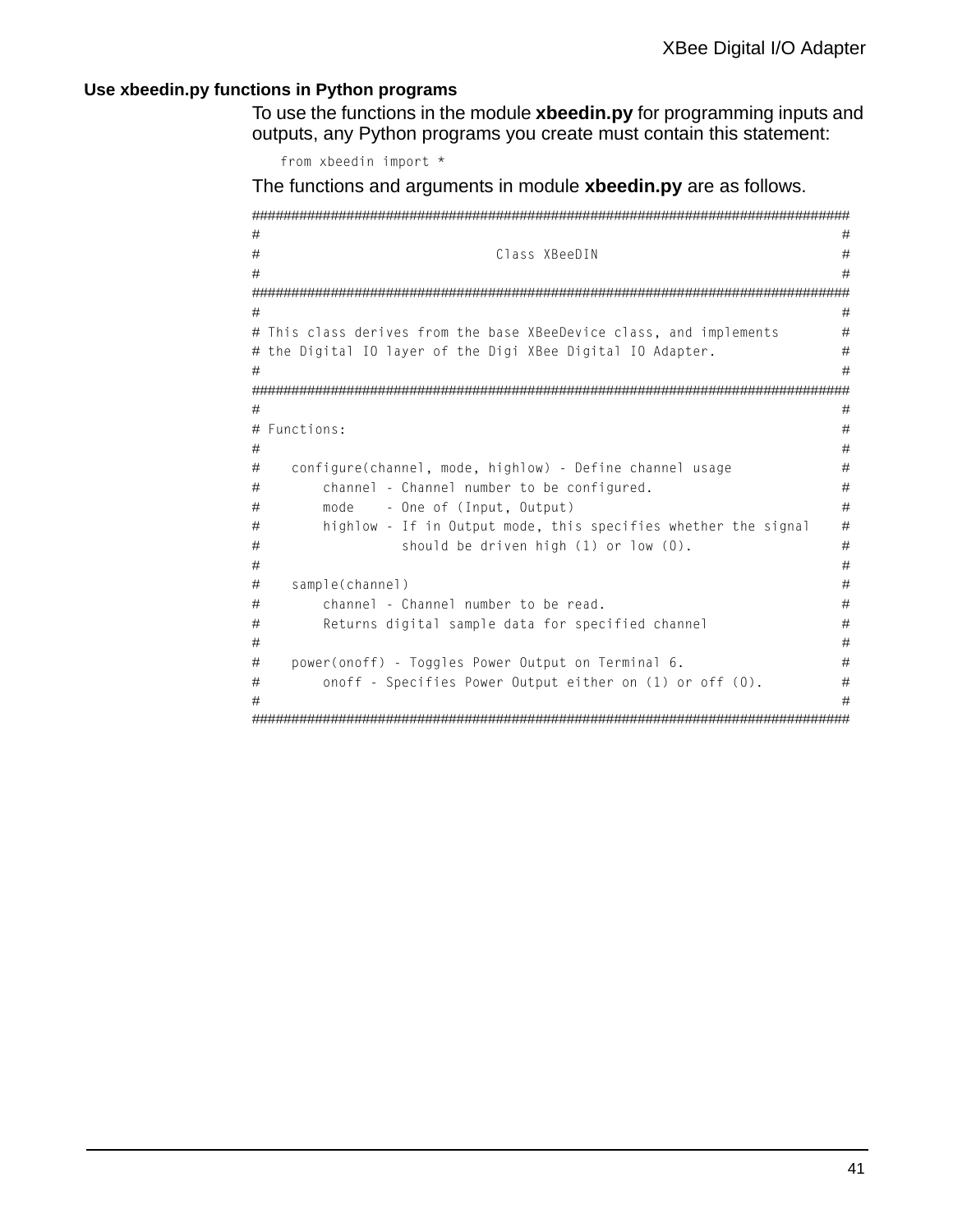#### **Additional programming resources**

For further information on writing Python programs and using Python functions, see:

- Digi Python Custom Development Environment page http://www.digi.com/technology/drop-in-networking/python.jsp
- Digi Python Programming Guide http://ftp1.digi.com/support/documentation/90000833\_b.pdf
- The Python Support Forum on digi.com http://www.digi.com/support/forum/forum.jspa?forumID=104

For more information about AT commands, see:

- RF Module data sheet http://www.digi.com/pdf/ds\_xbeemultipointmodules.pdf
- RF Module Product Manual

For a preliminary version of the XBee 802.15.4 module product manual, please contact Digi Support and request a copy of Digi Part Number **90000982\_A**.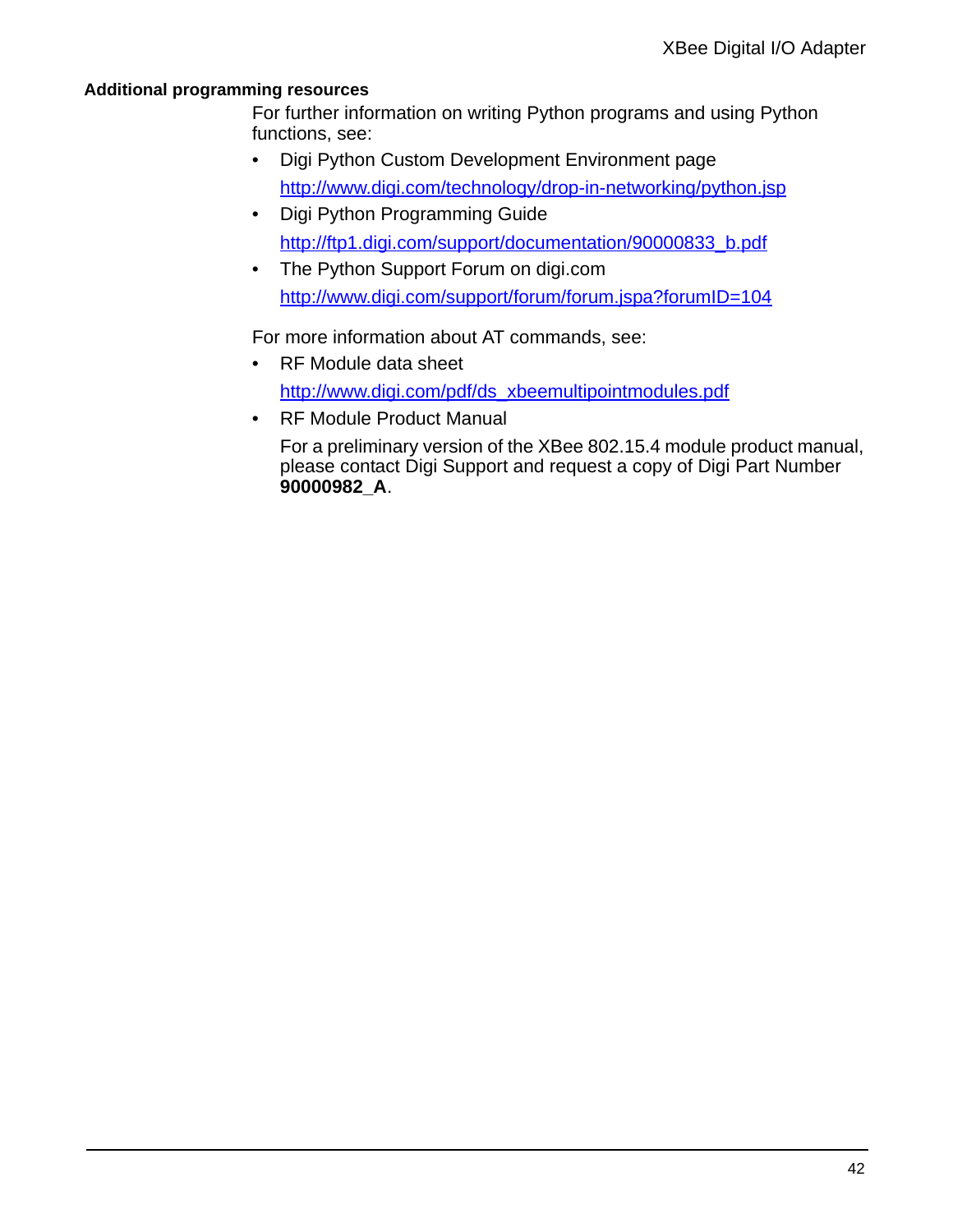## **Data retrieval**

To retrieve measurement data from the XBee Digital I/O Adapter, use these Python modules, provided in the XBee Adapter Libraries:

- **xbeedin.py**: Issues the AT IS command to retrieve the data.
- **sensor\_io.py:** Decodes the output of the AT IS command.

To enable a terminal line for measurement, the following digital I/O lines have to be set to value **3**:

- D8
- D1
- D2
- D3

D8, D1, D2, and D3 represent terminal lines 1, 2, 3, and 4 respectively. To disable a terminal line, set the respective digital I/O line to value 0.

Following is a description of the data returned by the IS command.

#### **Byte structure returned by IS command**

The AT IS (Force Sample) command is used to force a read of all enabled digital I/O lines. The command returns a byte structure that identifies which lines are enabled for analog or digital sampling, and the current measurement.

| <b>Byte size</b> | <b>Purpose</b>                                                                 |
|------------------|--------------------------------------------------------------------------------|
|                  | The number of samples in this message.                                         |
|                  | Bitmask of which analog and digital I/O lines are enabled for<br>this message. |
|                  | Digital sample, only present if any digital I/O lines are<br>enabled.          |
| 2 N              | Analog sample; N is the number of analog I/O lines enabled.                    |

The Analog/Digital Mask is split up on the bit level. The 7 most significant bits represent the Analog mask, and the 9 least significant bits represent the Digital mask. The bits represent the lines ordered from LSB to MSB according to the Mask. The diagram illustrates this representation:

|                                 | MSB |  |        |  |  | Analog |  |  |  | Digital |        |  | I SB |  |
|---------------------------------|-----|--|--------|--|--|--------|--|--|--|---------|--------|--|------|--|
|                                 |     |  |        |  |  |        |  |  |  |         |        |  |      |  |
| 7 6 5 4 3 2 1 9 8 7 6 5 4 3 2 1 |     |  |        |  |  |        |  |  |  |         |        |  |      |  |
|                                 |     |  | Line # |  |  |        |  |  |  |         | Line # |  |      |  |

The number of analog samples is dependent on the mask. If none of the Analog mask bits are enabled, the 2-byte analog samples will not be present within the byte structure.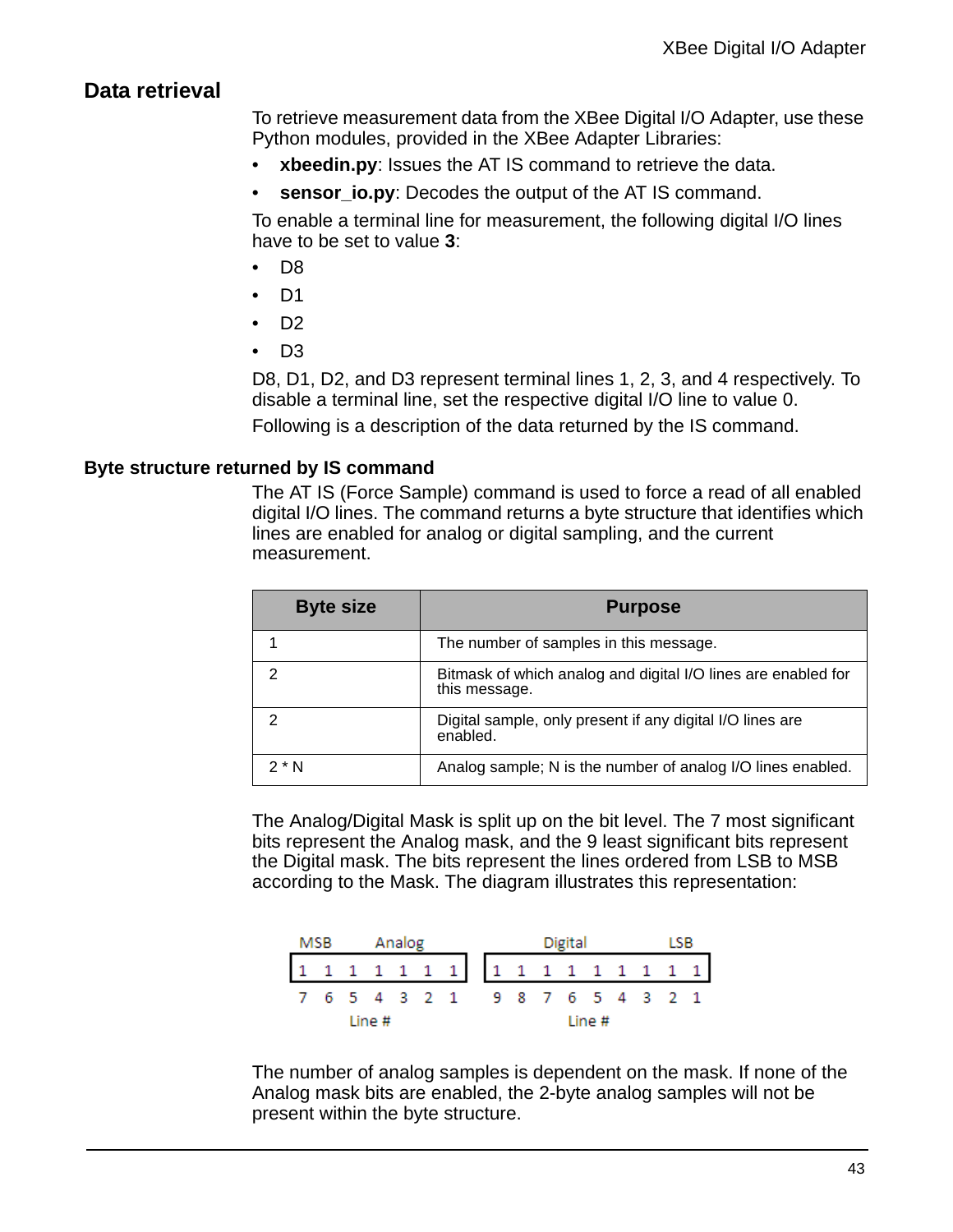#### **Number of samples**

This represents the number of samples that make up the measurement. This number is most commonly set to 1.

#### **Bit mask for digital and analog sampling**

In this bitmask, bit 0 is the lease significant bit.

The measurement associated with AD0 is from terminal line 1, AD1 is from terminal line 2, etc.

| <b>Bit</b>              | <b>Matching I/O line</b> |
|-------------------------|--------------------------|
| 0                       | DIO <sub>0</sub>         |
| $\mathbf 1$             | DIO1                     |
| $\boldsymbol{2}$        | DIO <sub>2</sub>         |
| 3                       | DIO <sub>3</sub>         |
| $\overline{\mathbf{4}}$ | DIO <sub>4</sub>         |
| 5                       | DIO <sub>5</sub>         |
| 6                       | DIO <sub>6</sub>         |
| $\overline{7}$          | DIO7                     |
| 8                       | DIO <sub>8</sub>         |
| 9                       | AD <sub>0</sub>          |
| 10                      | AD1                      |
| 11                      | AD <sub>2</sub>          |
| 12                      | AD <sub>3</sub>          |
| 13                      | AD4                      |
| 14                      | AD <sub>5</sub>          |
| 15                      | n/a                      |

**Note:** If any of these AT commands is set to values 3, 4, or 5, the bitmask will show them as enabled. If they are set to values 0, 1, or 2, the bitmask will show them as disabled.

#### **Bit mask for analog sampling**

Should always be 0x00 on the digital adapter.

#### **Digital sample**

The ninth LSB (least significant bit) represents terminal line 1. Terminal line 2 is represented by the second LSB. Terminal line 3 is represented by the third LSB, and terminal Line 4 is represented by the fourth LSB.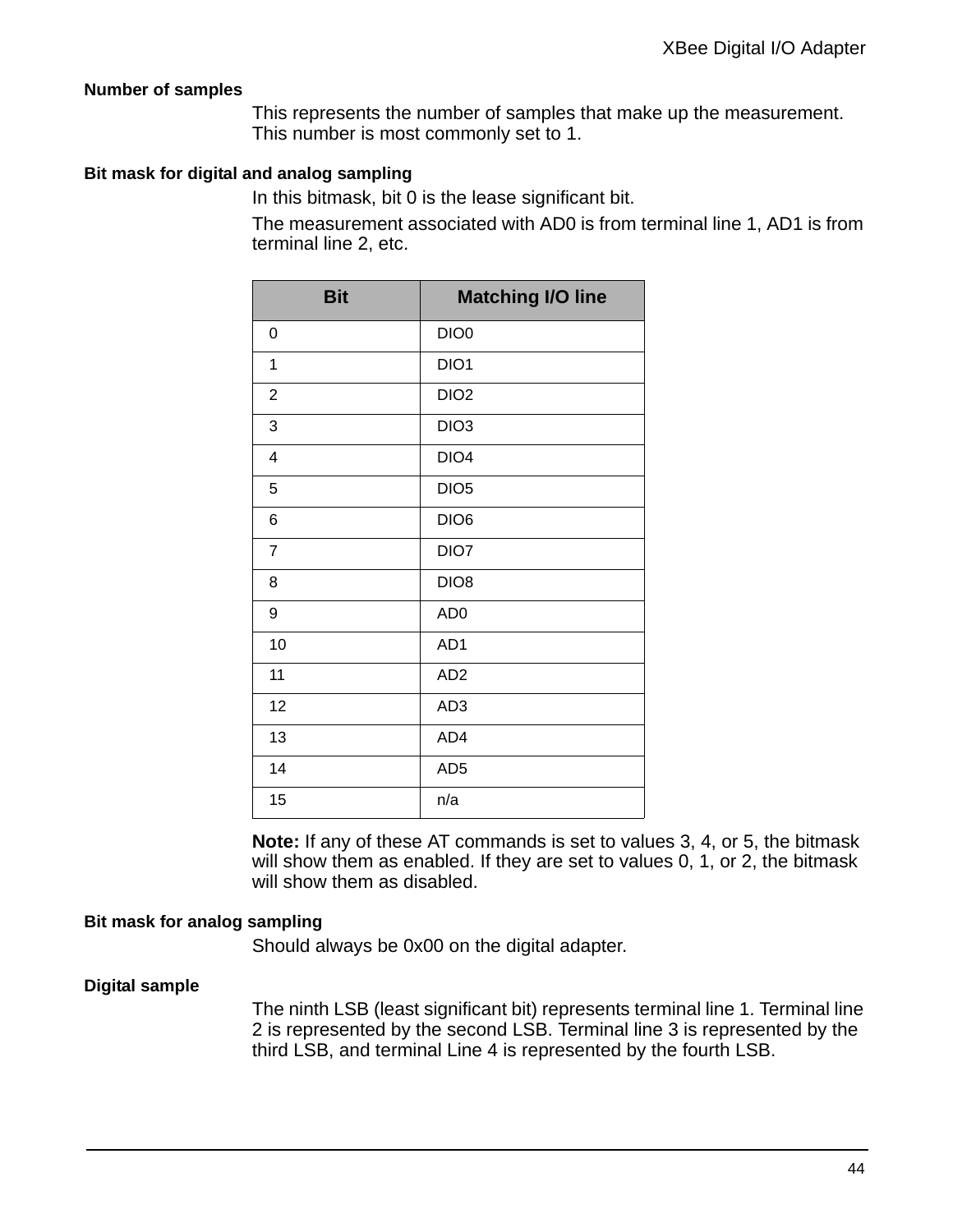## **LEDs and buttons**



- **Power LED:** Indicates that power is on. Illuminated only when adapter is connected to external power only, not when powered by batteries. Not available in lithium-battery models.
- **Assc LED**: Indicates the adapter's 802.15.4 network association status. **Note:** 802.15.4 networks are not required to use a coordinator for network creation. As a result, the 802.15.4 adapters are not set up to associate, but are configured with a default PAN ID and destination address. To maintain LED consistency, on power-up, these adapters will immediately indicate association by blinking. See the XBee 802.15.4 Product Manual for more information regarding association options.
- **Reset button:** Recessed button on underside of the adapter. Performs equivalent of a power-cycle. Use a small non-conductive tool with a blunt end to press gently and hold down button.
- **Ident button**: Recessed button on power end of the adapter between **Assc** and **Power** LEDs. Performs multiple functions for identifying and configuring the adapter in a 802.15.4 network. Consecutive button presses must occur within 800 milliseconds of each other to perform the desired action.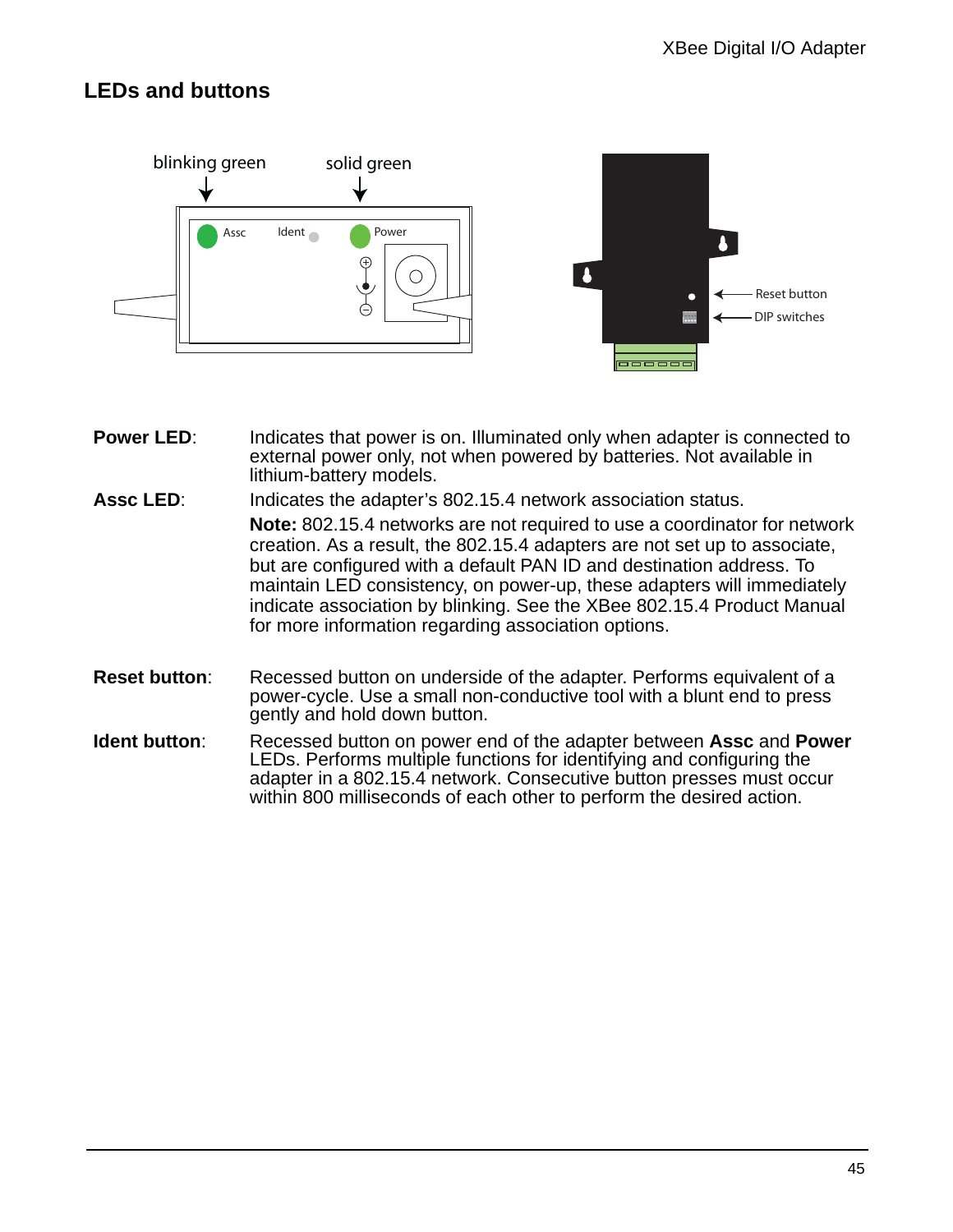| <b>Button</b><br>press | <b>Network</b><br>association | <b>Action</b>                                                                                                                                                                                                                                                                           |
|------------------------|-------------------------------|-----------------------------------------------------------------------------------------------------------------------------------------------------------------------------------------------------------------------------------------------------------------------------------------|
| Single                 | Associated                    | Cannot wake module, but will cause adapter to remain awake for 30 seconds if<br>pressed during a sleep interval. Sends a Node Identification broadcast<br>transmission. All devices that receive this transmission will blink their Associate<br>LED rapidly for 1 second.              |
|                        | Unassociated                  | Blinks a numeric error code returned by the ATAI (Association Indication)<br>command on the Assc LED. The AI code indicates the cause of the join failure.<br>See the 802.15.4 XBee module's Product Manual for descriptions of these<br>codes.<br><b>1 blink:</b> Active scan timeout. |
|                        |                               | 2 blinks: Active scan found no PANs.                                                                                                                                                                                                                                                    |
|                        |                               | 3 blinks: Active scan found PAN, but the Coordinator Allow Association bit is not<br>set.                                                                                                                                                                                               |
|                        |                               | 4 blinks: Active scan found PAN, but Coordinator and End Device are not<br>configured to support beacons.                                                                                                                                                                               |
|                        |                               | 5 blinks: Active scan found PAN, but Coordinator ID (PAN ID) value does not<br>match the ID of the End Device.                                                                                                                                                                          |
|                        |                               | 6 blinks: Active Scan found PAN, but Coordinator CH (Channel) value does not<br>match the CH of the End Device.                                                                                                                                                                         |
|                        |                               | 7 blinks: Energy scan timeout.                                                                                                                                                                                                                                                          |
|                        |                               | 8 blinks: Coordinator start request failed.                                                                                                                                                                                                                                             |
|                        |                               | 9 blinks: Coordinator could not start due to invalid parameters.                                                                                                                                                                                                                        |
|                        |                               | 10 blinks: Coordinator Realignment is in progress.                                                                                                                                                                                                                                      |
|                        |                               | 11 blinks: Association request not sent.                                                                                                                                                                                                                                                |
|                        |                               | 12 blinks: Association request timed out - no reply was received.                                                                                                                                                                                                                       |
|                        |                               | 13 blinks: Association request had an invalid parameter.                                                                                                                                                                                                                                |
|                        |                               | 14 blinks: Association request channel access failure - Request was not<br>transmitted - CCA failure.                                                                                                                                                                                   |
|                        |                               | 15 blinks: Remote Coordinator did not send an ACK after Association Request<br>was sent.                                                                                                                                                                                                |
|                        |                               | 16 blinks: Remote Coordinator did not reply to the Association Request, but an<br>ACK was received after sending the request.                                                                                                                                                           |
|                        |                               | 17 blinks: [reserved].                                                                                                                                                                                                                                                                  |
|                        |                               | 18 blinks: Sync-Loss - Lost synchronization with a beaconing coordinator.                                                                                                                                                                                                               |
|                        |                               | 19 blinks: Disassociated - No longer associated to coordinator.                                                                                                                                                                                                                         |
| Two                    | Associated                    | Not supported.                                                                                                                                                                                                                                                                          |
| Four                   | Associated/<br>Unassociated   | Performs an ATRE command to reset the parameters in the XBee module.                                                                                                                                                                                                                    |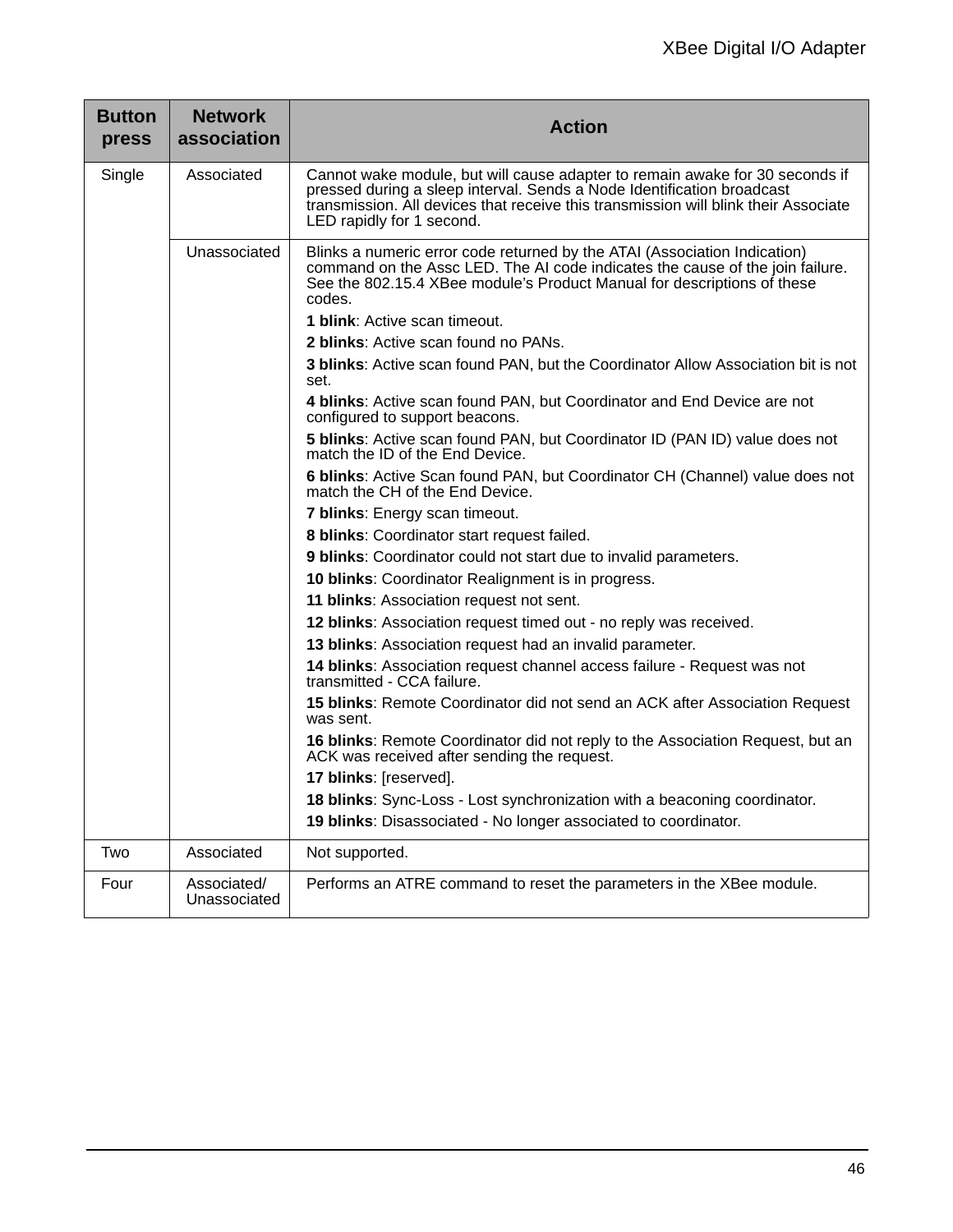## <span id="page-46-0"></span>*Chapter 7* **XBee Sensor Adapter**

#### **Overview**

The XBee Sensor Adapter provides short-range wireless connectivity to Digi Watchport<sup>®</sup> Sensors, with available solutions for ZigBee and 802.15.4 point-to-multipoint networks. Unlike an embedded wireless module, which requires design integration and development time, these off-the-shelf adapters provide instant wireless connectivity to existing Watchport Sensors. All XBee adapters can be used with Digi's ConnectPort X gateways for data aggregation and IP connectivity

#### **Available sensor products**

The XBee Sensor Adapter can be used with a variety of Watchport sensors. For a description and list of supported sensors, go to Digi's Drop-in Networking page at www.digi.com/din, navigate to **Products**, and click on **Sensors**.

#### **Power options**

Depending on adapter model, there are several powering options.

#### **Alkaline battery model**

This product can be powered by a 9-30VDC external power supply (see ["Power requirements" on page 61](#page-60-0)) or by batteries. Use 3x1.5V "N" alkaline battery cells. To install batteries, insert a screwdriver in the slots in the side of the adapter case and twist to snap off the cover. Insert the batteries following the polarity diagram on the board.

#### **Lithium battery model**

This model can be powered by a 3-6VDC external power supply or by 2/3 AA 3.6V lithium batteries and a 1/2 AA boost capacitor. Replacement batteries available for purchase; contact Digi at **952-912-3444** or **877-912-3444**.

#### **Siting recommendations**

Isolate the XBee Sensor Adapter from temperature sources other than the one you are measuring. For example, when using it to monitor indoor room temperature, do not place it in direct or indirect sunlight.

For the light sensor, low-Hertz light bulbs, such as fluorescent lamps, can produce inconsistent measuring results. Multiple light samples should be taken to achieve reliable results.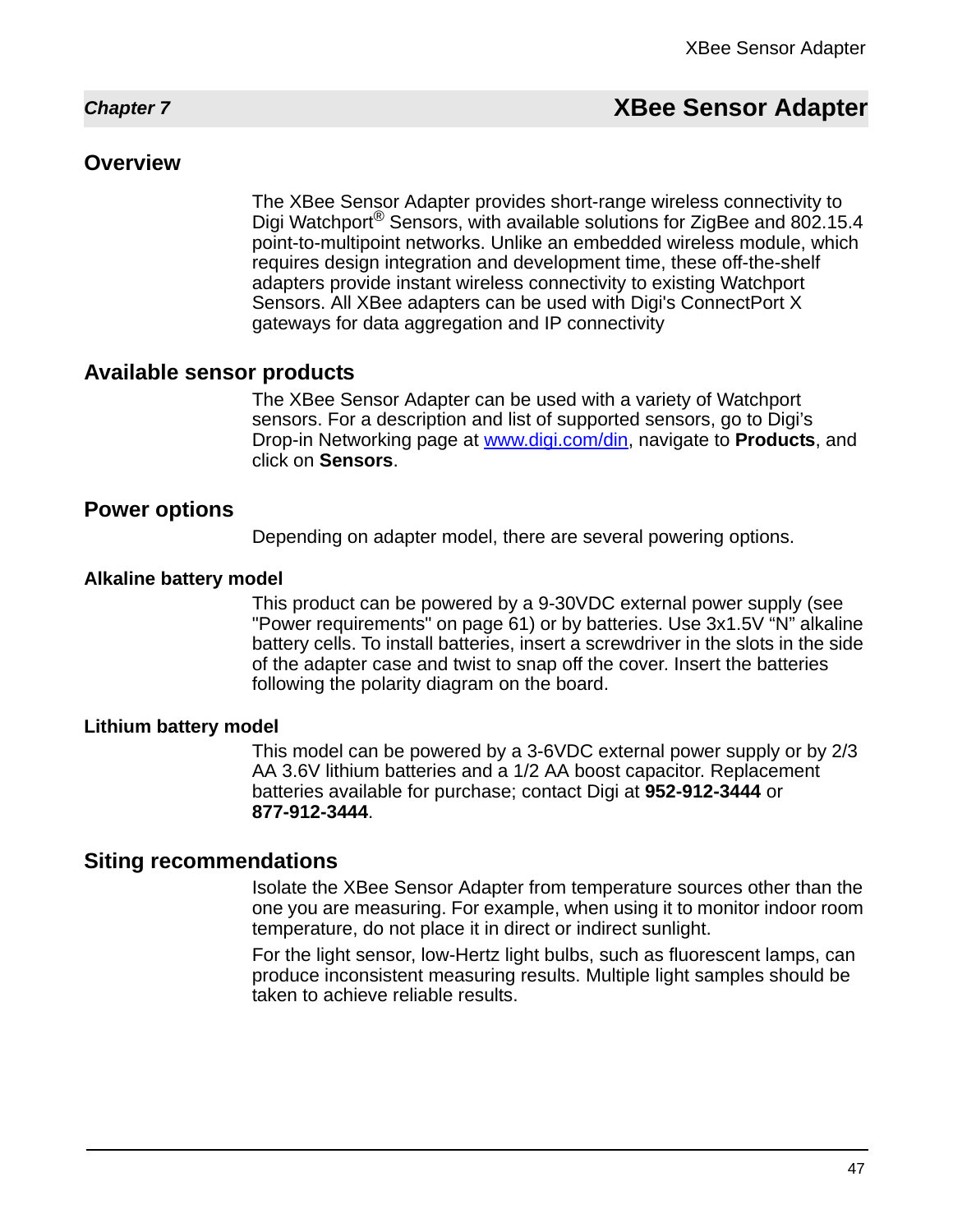## **Connection and power-on**

- 1. Connect the sensor to the **SENSOR** port of the adapter.
- 2. Connect the power supply to the adapter or insert batteries.

## **Pinouts**

The XBee Sensor Adapter uses an industry-standard RJ45 10 pin modular jack with these pinouts:

| Pin            | <b>Function</b>                                  |
|----------------|--------------------------------------------------|
| 1              | Not used.                                        |
| 2              | Not used.                                        |
| 3              | Not used.                                        |
| 4              | GND                                              |
| 5              | 1-wire (sensor) data                             |
| 6              | +5VDC switched power out.                        |
| $\overline{7}$ | <b>GND</b>                                       |
| 8              | +5VDC switched power out.                        |
| 9              | General-purpose logic input for moisture sensor. |
| 10             | Not used.                                        |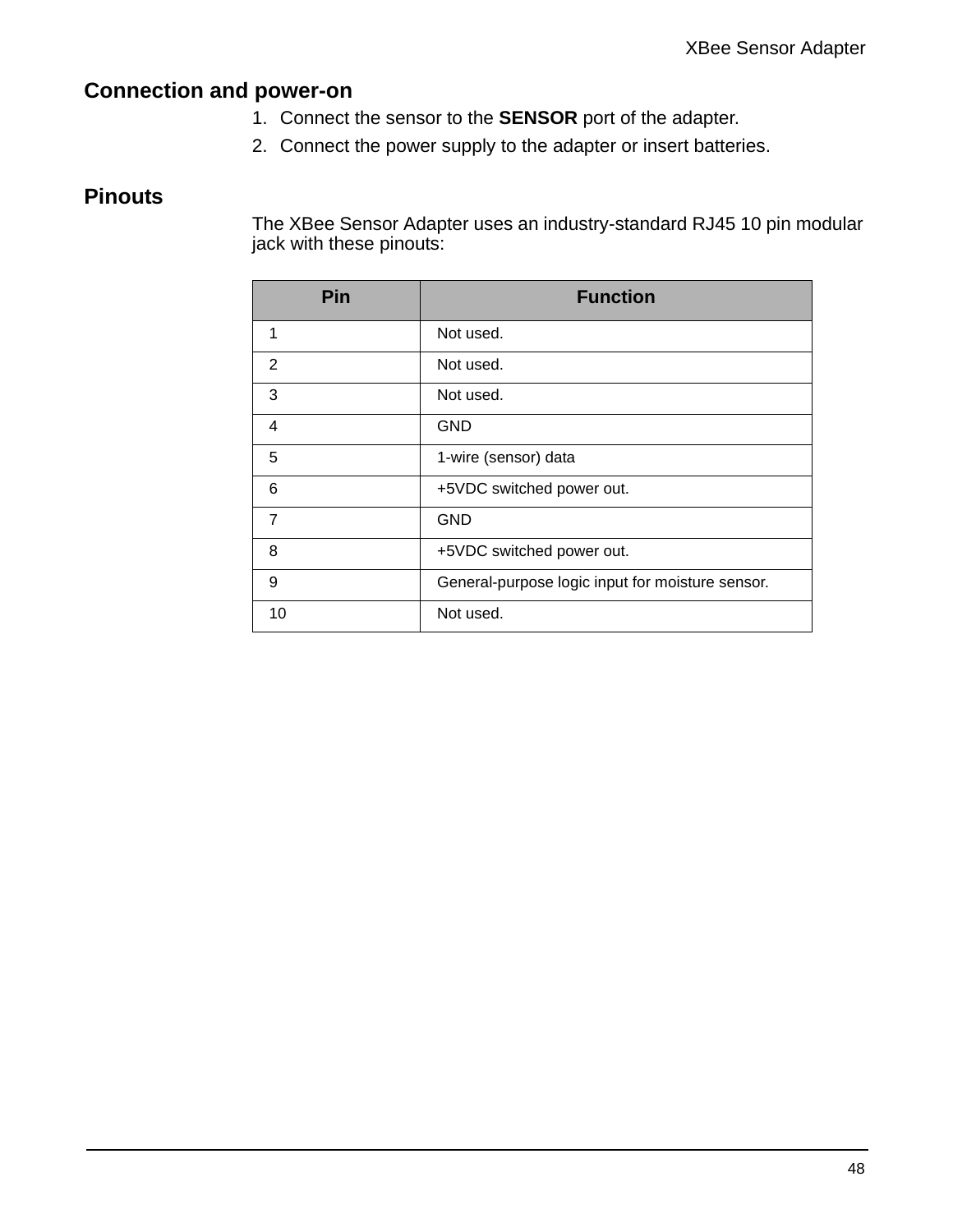### **Sensor function configuration and data retrieval**

Digi provides a Python module for configuring sensor functions and retrieving data from XBee Sensor Adapters. This module is named **xbee\_sensor.py** and is available for downloading from www.digi.com/din/docs, in a file named **XBee Adapter Libraries**. By uploading this Python module to the gateway that serves as a coordinator for the adapter, you can use it in your own programs. The XBee Adapter Libraries file includes a readme file and a sample program showing how **xbee\_sensor.py** is used. **xbee\_sensor.py** issues a remote **AT 1S** (retrieve sensor data) command through the XBee API and decodes the results. See these files for more information.

#### **Upload Python modules to gateway**

- 1. Go to **www.digi.com/din/docs.**
- 2. In the list of downloadable files, select and download file **XBee Adapter Libraries**.
- 3. Unzip the downloaded file.
- 4. Read the readme file.
- 5. Open the web interface for the gateway, go to **Applications > Python**.
- 6. In the **Upload File** edit box, enter the file name for the XBee Adapter Libraries, **DigiXBeeDrivers.zip**, using the **Browse** button as needed, and click **Upload**.

#### **Additional programming resources**

For further information on writing Python programs and using Python functions, see:

- Digi Python Custom Development Environment page http://www.digi.com/technology/drop-in-networking/python.jsp
- Digi Python Programming Guide http://ftp1.digi.com/support/documentation/90000833\_b.pdf
- The Python Support Forum on digi.com http://www.digi.com/support/forum/forum.jspa?forumID=104

For more information about AT commands, see:

- XBee ZNet 2.5 RF Module data sheet http://www.digi.com/pdf/ds\_xbeemultipointmodules.pdf
- RF Module Product Manual

For a preliminary version of the XBee 802.15.4 module product manual, please contact Digi Support and request a copy of Digi Part Number **90000982\_A**.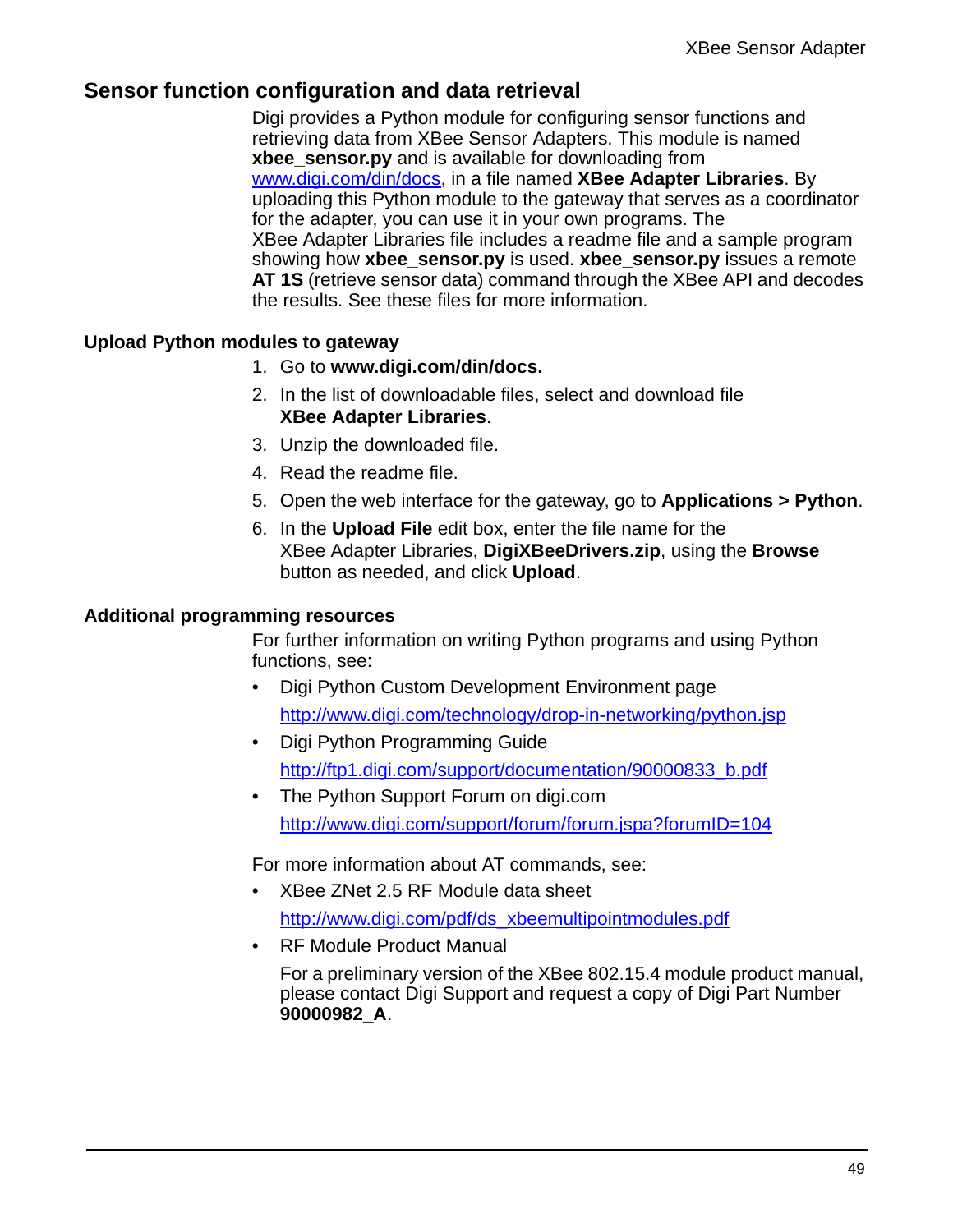## **LEDs and buttons**



- **Power LED:** Indicates that power is on. Illuminated only when adapter is connected to external power only, not when powered by batteries. Not available in lithium-battery models.
- **Assc LED**: Indicates the adapter's 802.15.4 network association status. **Note:** 802.15.4 networks are not required to use a coordinator for network creation. As a result, the 802.15.4 adapters are not set up to associate, but are configured with a default PAN ID and destination address. To maintain LED consistency, on power-up, these adapters will immediately indicate association by blinking. See the XBee 802.15.4 Product Manual for more information regarding association options.
- **Reset button:** Recessed button on underside of the adapter. Performs equivalent of a power-cycle. Use a small non-conductive tool with a blunt end to press gently and hold down button.
- **Ident button**: Recessed button on power end of the adapter between **Assc** and **Power** LEDs. Performs multiple functions for identifying and configuring the adapter in a 802.15.4 network. Consecutive button presses must occur within 800 milliseconds of each other to perform the desired action.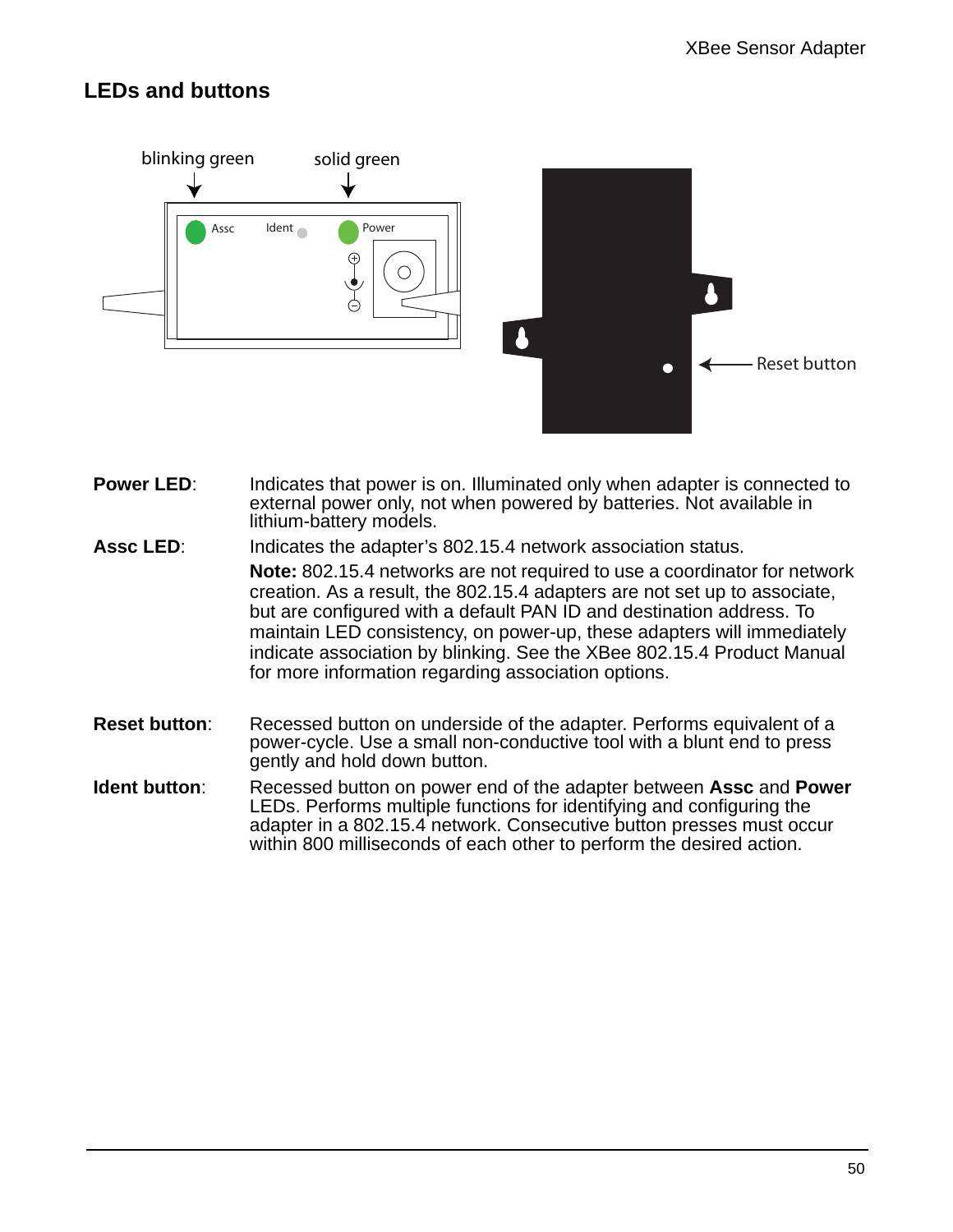| <b>Button</b><br>press | <b>Network</b><br>association | <b>Action</b>                                                                                                                                                                                                                                                              |
|------------------------|-------------------------------|----------------------------------------------------------------------------------------------------------------------------------------------------------------------------------------------------------------------------------------------------------------------------|
| Single                 | Associated                    | Cannot wake module, but will cause adapter to remain awake for 30 seconds if<br>pressed during a sleep interval. Sends a Node Identification broadcast<br>transmission. All devices that receive this transmission will blink their Associate<br>LED rapidly for 1 second. |
|                        | Unassociated                  | Blinks a numeric error code returned by the ATAI (Association Indication)<br>command on the Assc LED. The AI code indicates the cause of the join failure.<br>See the 802.15.4 XBee module's Product Manual for descriptions of these<br>codes.                            |
|                        |                               | <b>1 blink:</b> Active scan timeout.                                                                                                                                                                                                                                       |
|                        |                               | 2 blinks: Active scan found no PANs.                                                                                                                                                                                                                                       |
|                        |                               | 3 blinks: Active scan found PAN, but the Coordinator Allow Association bit is not<br>set.                                                                                                                                                                                  |
|                        |                               | 4 blinks: Active scan found PAN, but Coordinator and End Device are not<br>configured to support beacons.                                                                                                                                                                  |
|                        |                               | 5 blinks: Active scan found PAN, but Coordinator ID (PAN ID) value does not<br>match the ID of the End Device.                                                                                                                                                             |
|                        |                               | 6 blinks: Active Scan found PAN, but Coordinator CH (Channel) value does not<br>match the CH of the End Device.                                                                                                                                                            |
|                        |                               | 7 blinks: Energy scan timeout.                                                                                                                                                                                                                                             |
|                        |                               | 8 blinks: Coordinator start request failed.                                                                                                                                                                                                                                |
|                        |                               | 9 blinks: Coordinator could not start due to invalid parameters.                                                                                                                                                                                                           |
|                        |                               | 10 blinks: Coordinator Realignment is in progress.                                                                                                                                                                                                                         |
|                        |                               | 11 blinks: Association request not sent.                                                                                                                                                                                                                                   |
|                        |                               | 12 blinks: Association request timed out - no reply was received.                                                                                                                                                                                                          |
|                        |                               | 13 blinks: Association request had an invalid parameter.                                                                                                                                                                                                                   |
|                        |                               | 14 blinks: Association request channel access failure - Request was not<br>transmitted - CCA failure.                                                                                                                                                                      |
|                        |                               | 15 blinks: Remote Coordinator did not send an ACK after Association Request<br>was sent.                                                                                                                                                                                   |
|                        |                               | 16 blinks: Remote Coordinator did not reply to the Association Request, but an<br>ACK was received after sending the request.                                                                                                                                              |
|                        |                               | 17 blinks: [reserved].                                                                                                                                                                                                                                                     |
|                        |                               | 18 blinks: Sync-Loss - Lost synchronization with a beaconing coordinator.                                                                                                                                                                                                  |
|                        |                               | 19 blinks: Disassociated - No longer associated to coordinator.                                                                                                                                                                                                            |
| Two                    | Associated                    | Not supported.                                                                                                                                                                                                                                                             |
| Four                   | Associated/<br>Unassociated   | Performs an ATRE command to reset the parameters in the XBee module.                                                                                                                                                                                                       |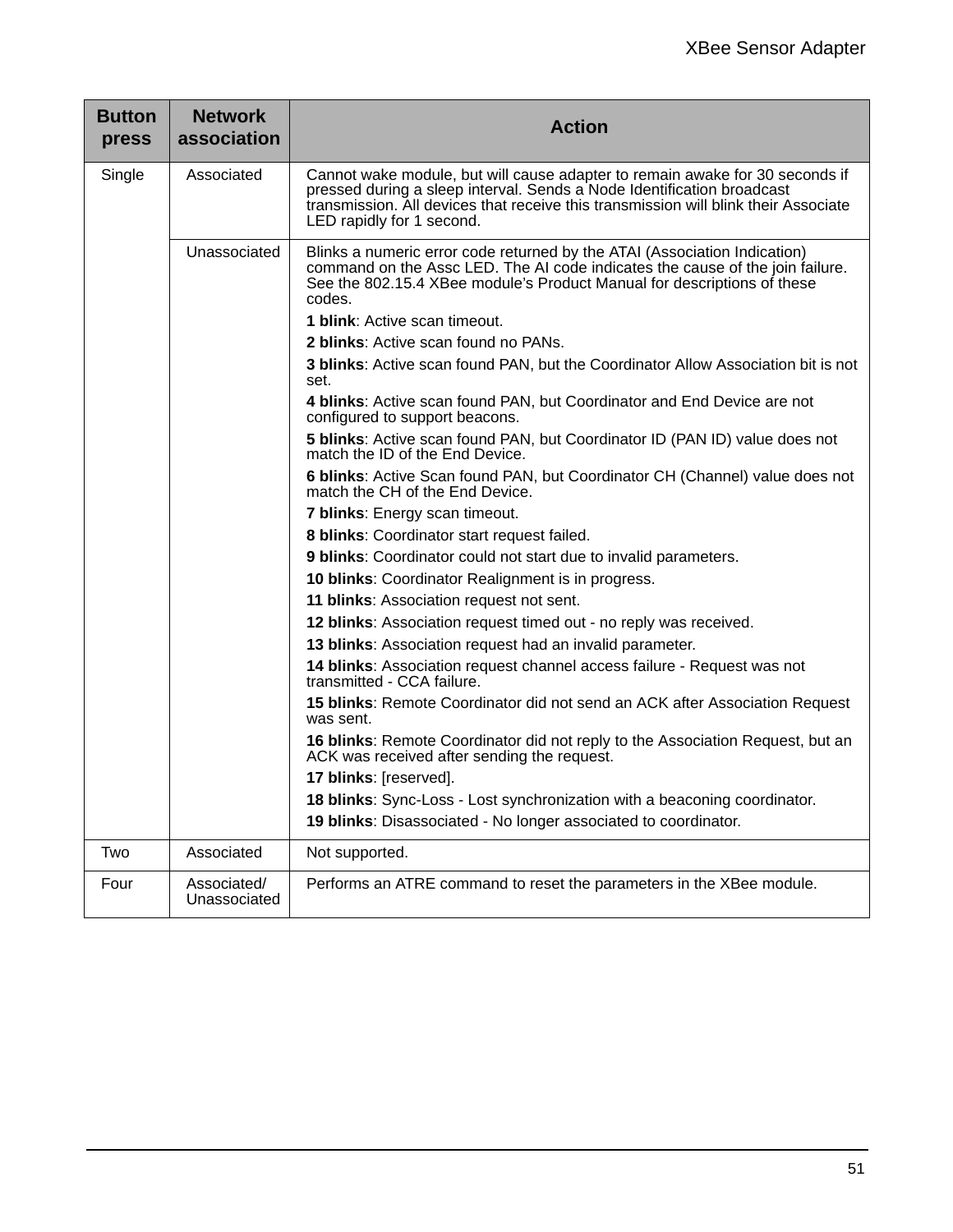## <span id="page-51-0"></span>*Chapter 8* **XBee USB Adapter**

#### **Overview**



The XBee USB Adapter provides short-range wireless connectivity to any USB device, with available solutions for both ZigBee and 802.15.4 point-tomultipoint networks. Unlike an embedded wireless module, which requires design integration and development time, these off-the-shelf adapters provide instant wireless connectivity to existing USB devices. All XBee adapters can be used with Digi's ConnectPort X gateways for data aggregation and IP connectivity

### **Power requirements**

The XBee USB Adapter is a bus-powered device.

#### **Download and install device driver**

The XBee USB Adapter requires a device driver, FT232R. This device driver causes adapter device to appear as an additional COM port available to the PC. Application software can access the adapter in the same way as it would access a standard COM port.

To download this device driver, go to this web page and select the download appropriate for your operating system:

http://www.ftdichip.com/Drivers/VCP.htm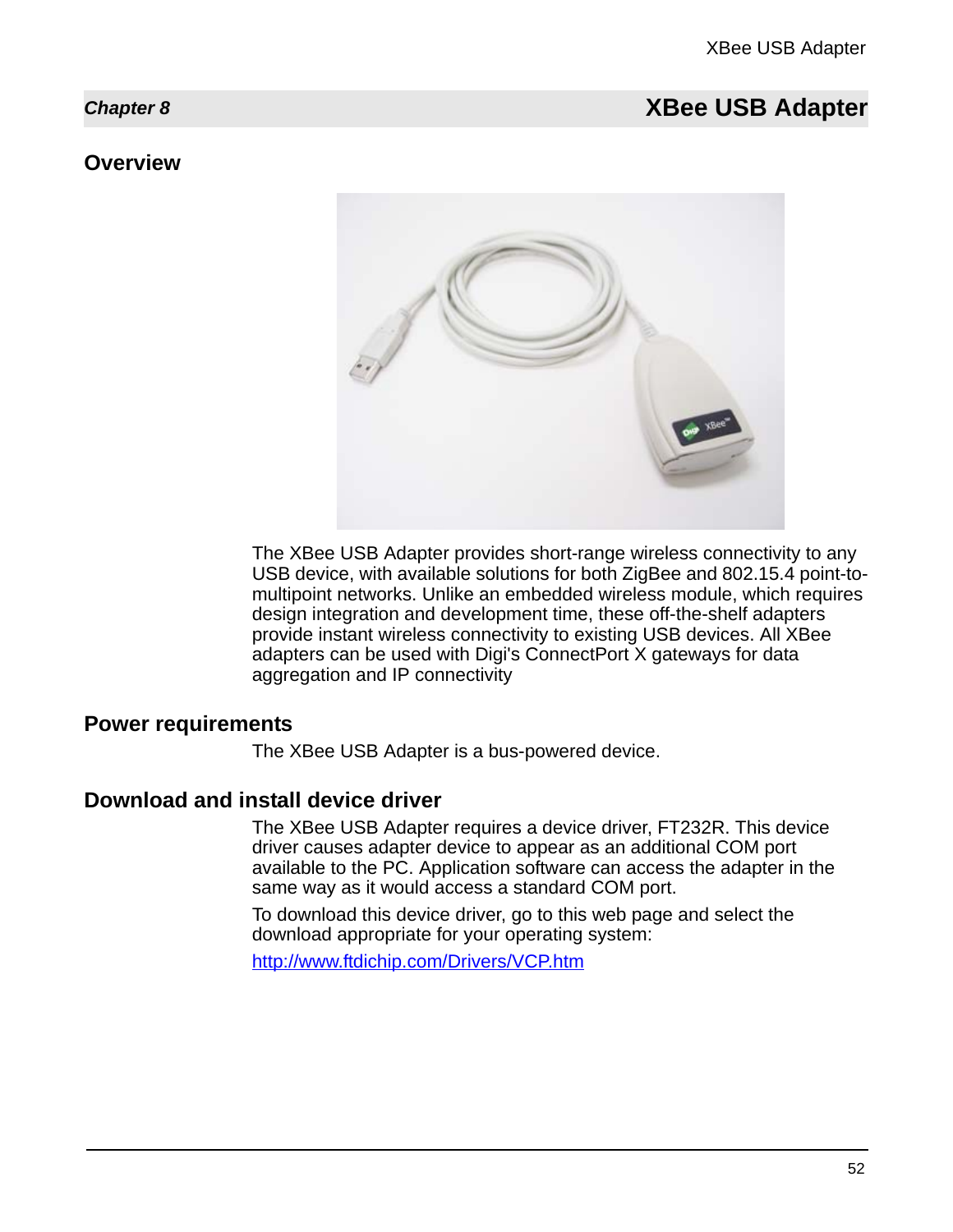#### **Data retrieval**

Retrieving data from XBee adapters is done by issuing a remote AT IS (Force Sample) command through the XBee API. The API and AT IS command are described in detail in the RF module's data sheet. These AT IS commands can be issued via a Python program that is executed on the gateway. See also the *Product Manual* for the RF module and the *Digi Python Programming Guide*.

### **LEDs and buttons**

There is one LED and one button on the end of the adapter opposite the USB connector:



**Associate/** Indicates the adapter's 802.15.4 network association status.

**Power LED**: **Note:** 802.15.4 networks are not required to use a coordinator for network creation. As a result, the 802.15.4 adapters are not set up to associate, but are configured with a default PAN ID and destination address. To maintain LED consistency, on power-up, these adapters will immediately indicate association by blinking. See the XBee 802.15.4 Product Manual for more information regarding association options.

**Reset button**: Performs a reset. Use a small non-conductive tool with a blunt end to press gently and hold down button. Consecutive button presses must occur within 800 milliseconds of each other to perform the desired action.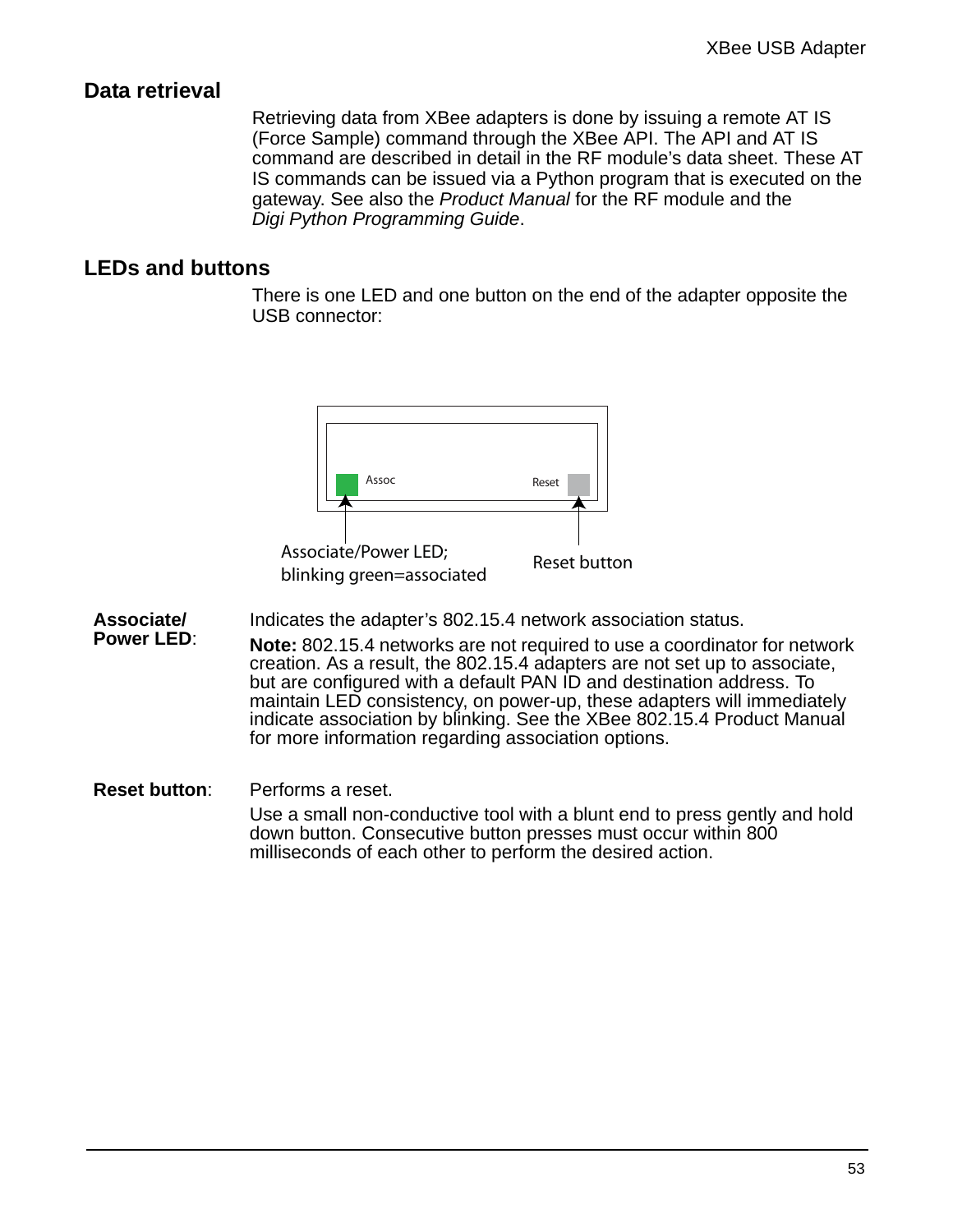## *Chapter 9* **XStick 802.15.4**

#### **Overview**

<span id="page-53-0"></span>The XStick 802.15.4 is a USB peripheral module adapter that provides short-range wireless connectivity to a 802.15.4 network.

#### **Power requirements**

The XStick 802.15.4 is a USB bus-powered device.

#### **Connection and startup**

Plug the XStick 802.15.4 into the USB connector of a PC, or use a USB extension cable. The extension cable must be no more than 3 meters long.

## **Download and install device driver**

The XStick 802.15.4 requires a device driver, FT232R. To download this device driver, go to this web page and select the download appropriate for your operating system:

http://www.ftdichip.com/Drivers/VCP.htm

#### **Unsupported XBee AT commands**

The XStick 802.15.4 does not support these XBee AT commands: AV, D0, D1, D2, D3, D4, D5, D6, D7, D8, IA, IC, IO, IR, IS, IT, IU, M0, M1, PR, PT, P0, P1, P2, RP, T0, T1, T2, T3, T4, T5, T6, T7,

#### **LEDs and buttons**

**Associate/ Power LED**: This LED is located inside the case of the device. It indicates whether the device is powered and its 802.15.4 network association status.

> **Note:** 802.15.4 networks are not required to use a coordinator for network creation. As a result, the 802.15.4 adapters are not set up to associate, but are configured with a default PAN ID and destination address. To maintain LED consistency, on power-up, these adapters will immediately indicate association by blinking. See the XBee 802.15.4 Product Manual for more information regarding association options.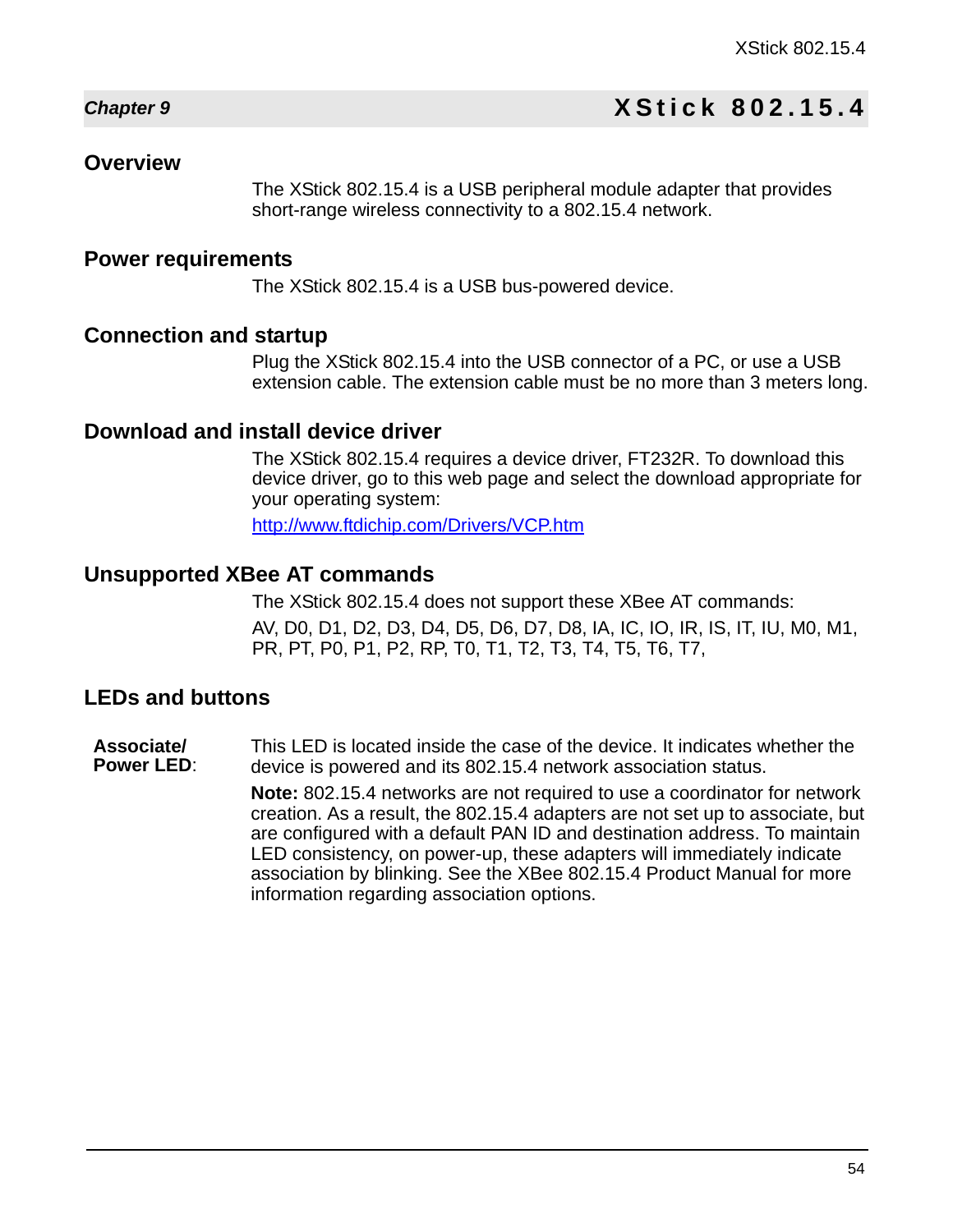## *Chapter 10* **Configure XBee radio settings**

<span id="page-54-0"></span>There are several configurable radio settings in XBee Adapter, Router, and Sensor products, including the PAN ID, the node identifier or name for the unit, and timeout and scanning settings. This chapter shows how to configure your XBee product through the gateway's web interface.

### <span id="page-54-1"></span>**Configuration with a ConnectPort X gateway**

#### <span id="page-54-2"></span>**Access the gateway's web interface**

- 1. On the PC, open a web browser such as Internet Explorer.
- 2. In the browser's address bar, enter **192.168.1.1** which is the default IP address for the gateway.
- 3. The home page of the gateway's web interface is displayed.

| Connectware™                                                                                                                                                                                          |                             | <b>ConnectPort X8 Configuration and Management</b> |               | $\curvearrowright$ |
|-------------------------------------------------------------------------------------------------------------------------------------------------------------------------------------------------------|-----------------------------|----------------------------------------------------|---------------|--------------------|
|                                                                                                                                                                                                       |                             |                                                    | $\theta$ Help |                    |
| Home                                                                                                                                                                                                  | <b>Home</b>                 |                                                    |               |                    |
| <b>Configuration</b>                                                                                                                                                                                  | <b>Getting Started</b>      |                                                    |               |                    |
| Network<br>Mobile<br><b>Mesh Network</b>                                                                                                                                                              | <b>Tutorial</b>             | Not sure what to do next? This Tutorial can help.  |               |                    |
| <b>Serial Ports</b>                                                                                                                                                                                   | <b>System Summary</b>       |                                                    |               |                    |
| Camera<br><b>Alarms</b>                                                                                                                                                                               | Model:                      | ConnectPort X8                                     |               |                    |
| System<br><b>Remote Management</b>                                                                                                                                                                    | Ethernet MAC Address:       | 00:40:9D:32:7E:0C                                  |               |                    |
| Security                                                                                                                                                                                              | <b>Ethernet IP Address:</b> | 192.168.1.1                                        |               |                    |
| <b>Applications</b><br>Python                                                                                                                                                                         | Mobile IP Address:          | <b>Not Connected</b>                               |               |                    |
| <b>Management</b>                                                                                                                                                                                     | Description:                | None                                               |               |                    |
| <b>Serial Ports</b>                                                                                                                                                                                   | Contact:                    | None                                               |               |                    |
| Connections<br><b>Event Logging</b>                                                                                                                                                                   | Location:                   | None                                               |               |                    |
| <b>Network Services</b>                                                                                                                                                                               | Device ID:                  | 00000000-00000000-00409DFF-FF327E0C                |               |                    |
| <b>Administration</b><br><b>File Management</b><br>X.509 Certificate/Key<br>Management<br>Backup/Restore<br><b>Update Firmware</b><br><b>Factory Default Settings</b><br>System Information<br>Reboot |                             |                                                    |               |                    |

Logout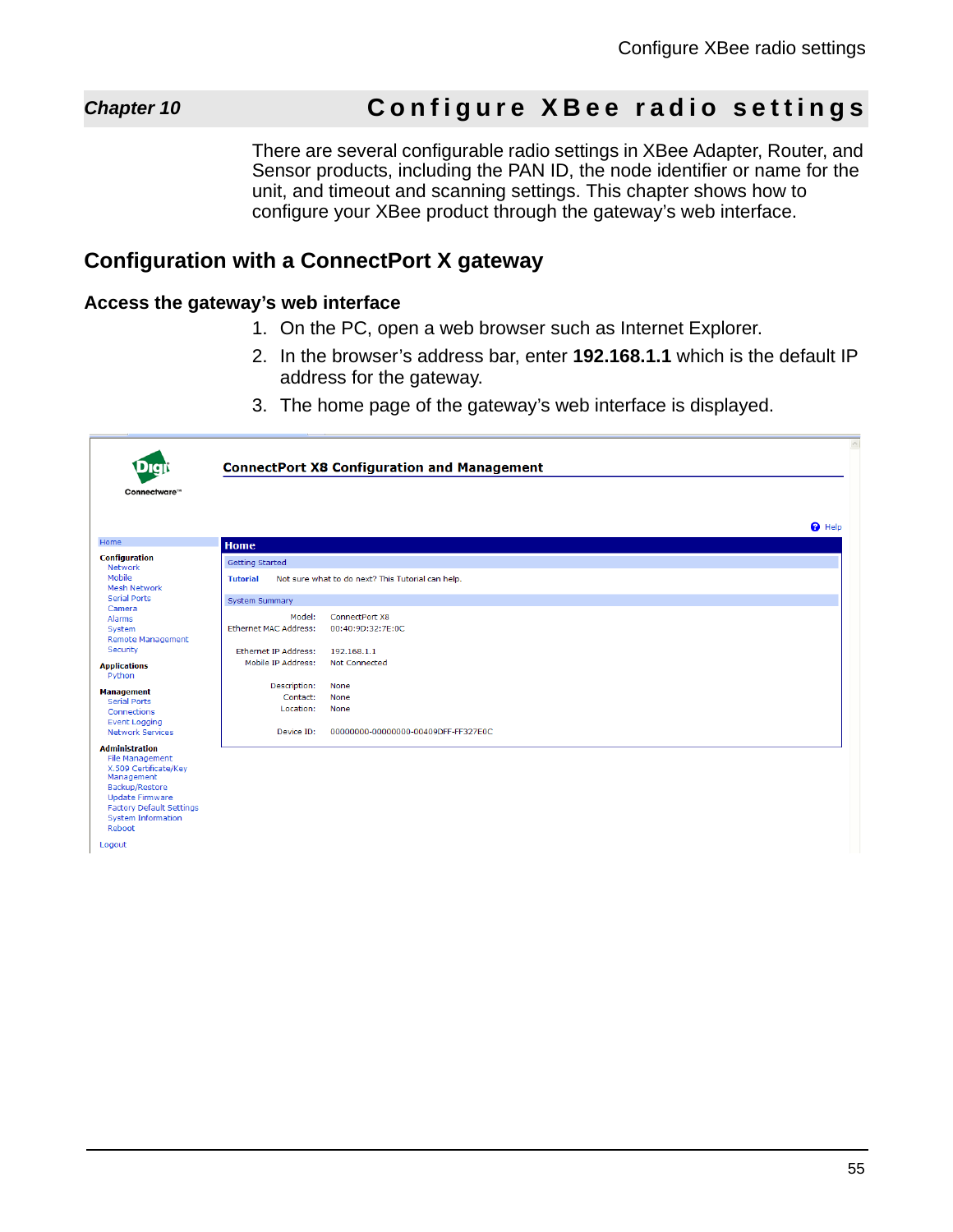#### <span id="page-55-0"></span>**Discover the device and view the network**

- 1. In the gateway's web interface, select **Administration > System Information** from the menu.
	- **Administration** File Management X.509 Certificate/Key Management Backup/Restore Update Firmware Factory Default Settings System Information Reboot

The **System Information** page is displayed.

| <b>System Information</b>                                                                   |                                                                                                           |
|---------------------------------------------------------------------------------------------|-----------------------------------------------------------------------------------------------------------|
| ▼ General                                                                                   |                                                                                                           |
| Model:<br>Ethernet MAC Address:                                                             | ConnectPort X8<br>00:40:9D:32:7A:08                                                                       |
| Firmware Version:<br>Boot Version:<br>POST Version:                                         | 2.7.0.9 (Version 82001115 C SA9 12/14/2007)<br>1.1.3 (release_82001113_C)<br>1.1.3 (release 82001114 C1P) |
| CPU Utilization:<br>Total Memory: 16384 KB<br>Used Memory: 13705 KB<br>Free Memory: 2679 KB | - 6%<br>Up Time: 15 minutes 22 seconds                                                                    |
| Refresh                                                                                     |                                                                                                           |
| $\blacktriangleright$ Serial                                                                |                                                                                                           |
| $\blacktriangleright$ Network                                                               |                                                                                                           |
| $\triangleright$ WiFi LAN                                                                   |                                                                                                           |
| $\blacktriangleright$ Mobile                                                                |                                                                                                           |
| Mesh Network                                                                                |                                                                                                           |
| $\triangleright$ Diagnostics                                                                |                                                                                                           |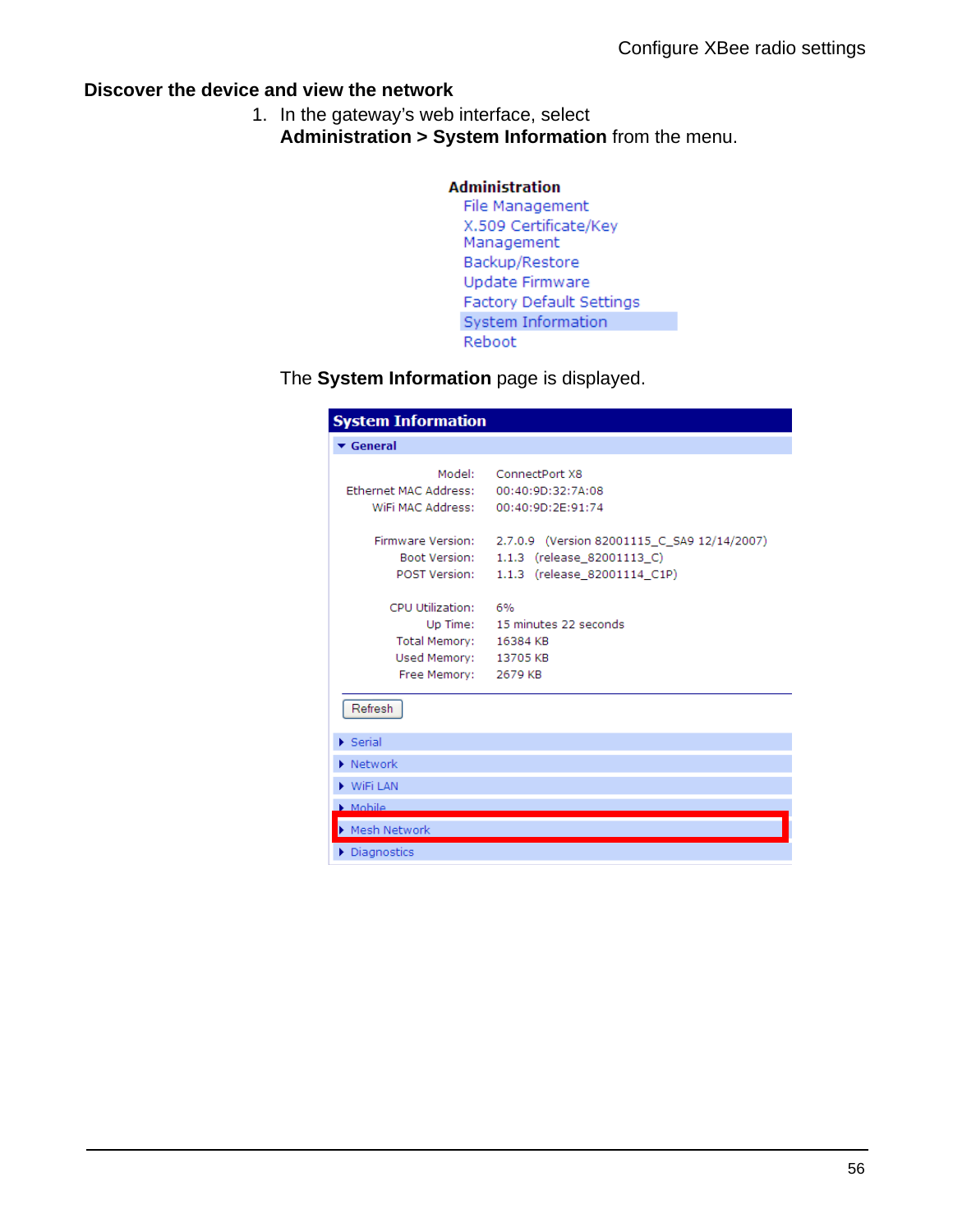2. From the list of System Information links, click **Mesh Network** or **WPAN**, depending on how the link is labeled for the gateway. The **Mesh Network/WPAN** page is displayed. It shows several settings for the gateway, followed by the **Network View of Nodes**.In the **Node Type** column, all discovered nodes are listed as **end nodes**.

| Network View of the Mesh Devices     |                        |                          |           |  |
|--------------------------------------|------------------------|--------------------------|-----------|--|
| Node ID                              | <b>Network Address</b> | <b>Extended Address</b>  | Node Type |  |
|                                      | [0000]!                | 00:13:a2:00:40:00:96:14! | end node  |  |
|                                      | [0000]!                | 00:13:a2:00:40:08:df:a2! | end node  |  |
| Clear list before performing refresh |                        |                          |           |  |
| Refresh                              |                        |                          |           |  |

#### <span id="page-56-0"></span>**View and change XBee radio settings as needed**

1. In the web interface, go to **Configuration > Mesh Network** or **WPAN**, depending on how the link is labeled for the gateway.

The **Mesh/WPAN Network Configuration** page is displayed. It shows several settings for the gateway, followed by the **Network View of Nodes**. To refresh the view, click the **Refresh** button.

| <b>Mesh Network Configuration</b>               |                                  |                          |           |  |  |
|-------------------------------------------------|----------------------------------|--------------------------|-----------|--|--|
|                                                 | Network View of the Mesh Devices |                          |           |  |  |
| Node ID                                         | <b>Network Address</b>           | <b>Extended Address</b>  | Node Type |  |  |
|                                                 | [0000]!                          | 00:13:a2:00:40:00:96:14! | end node  |  |  |
|                                                 | [0000]!                          | 00:13:a2:00:40:08:df:a2! | end node  |  |  |
| Clear list before performing refresh<br>Befresh |                                  |                          |           |  |  |

2. In the list under **Network View of Nodes**, locate your product by its physical address. This address is printed on a label on the bottom of the unit. Click on the **Network Address** or **Physical Address** to open the product's settings page.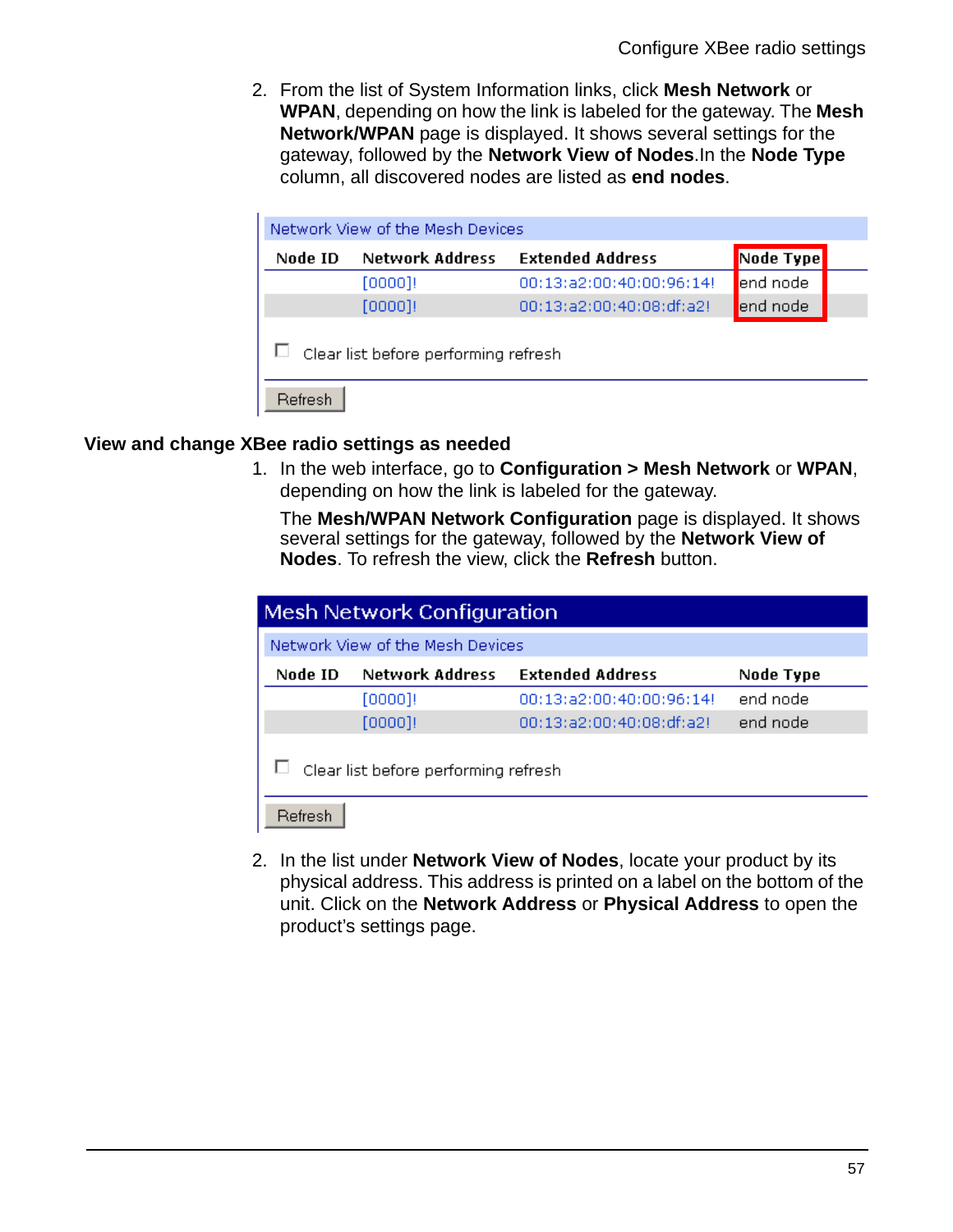3. The Mesh Network Configuration page is displayed.

| <b>Mesh Network Configuration</b> |                                         |
|-----------------------------------|-----------------------------------------|
| <b>Basic Radio Settings</b>       |                                         |
| PAN ID:                           | 3222<br>hex (0-FFFF,FFFF=any PAN ID)    |
|                                   | Note: Changing the PAN ID may make this |
| Node Identifier:                  |                                         |
| Scan Channels:                    | 1FFE<br>hex (1FFE=all channels)         |
| Scan Duration:                    | $(0-7)$<br>14                           |
| Advanced Radio Settings           |                                         |
| Transmit Power Level:             | Maximum (4) $\blacktriangleright$       |
| CCA Threshold:                    | 44<br>-dBm (36-80)                      |
| Random Delay Slots:               | (0-3, 0=disabled)                       |
| Cancel<br>Apply                   |                                         |

View and change configuration settings as needed. To apply configuration changes, click **Apply**.

**Basic radio settings** control basic operation of the RF module in a 802.15.4 network.

• **Extended PAN ID (ID):** Sets the PAN (Personal Area Network) ID, in hexadecimal. This is the preferred PAN ID for the 802.15.4 network. All 802.15.4 Digi Drop-in Networking products have a default PAN ID of **3222**. A PAN ID of **FFFF** causes the RF module to select a random PAN ID. Otherwise, the specified ID will be used.

When a Router or End device searches for a Coordinator on the WPAN, it joins to a parent that has a matching PAN ID. If that device's configured ID setting is FFFF, the device will join a parent operating on any PAN ID.



**Note:** Changing the PAN ID may make your XBee product inaccessible.

- **Node Identifier (NI):** A descriptive, user-friendly name for the device. This identifier is returned as part of any Node Discover operations done on the 802.15.4 network. Using Node Identifiers for Drop-in Networking devices makes it possible to reference them by names rather than their physical addresses. Enter a name of up to 20 characters.
- **Scan Channels (SC):** A bit field list of the channels to scan. The Digi device chooses the channels when starting the network.
- **Scan Duration (SD):** Sets the scan duration exponent of the Active and Energy Scans (on each channel) that are used to determine an acceptable channel and Pan ID for startup of the Coordinator.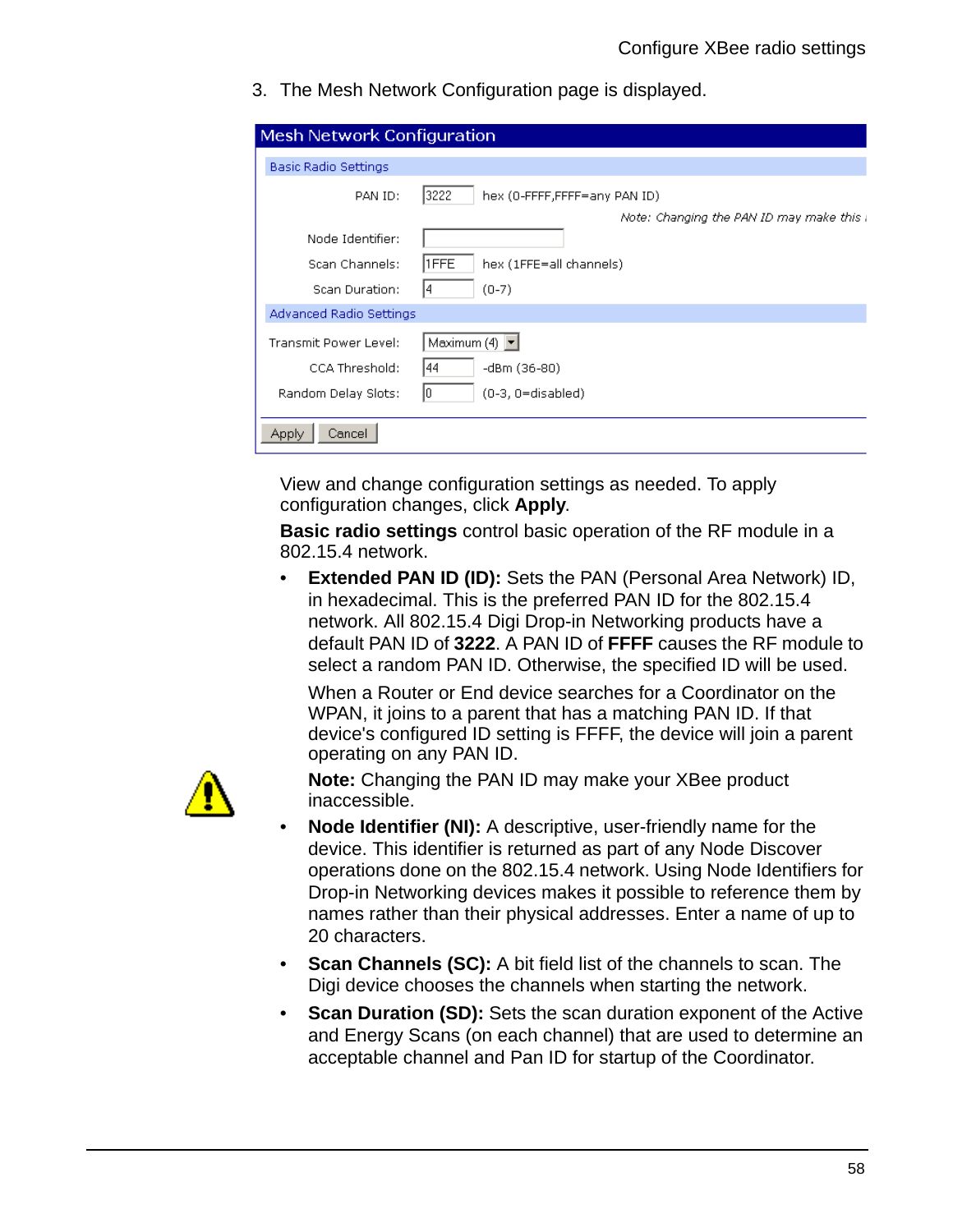**Advanced radio settings** control behavior of the RF module at a more detailed level. Generally, these settings can be left at their defaults.

• **Transmit Power Level (PL):** Sets the power level at which the RF module transmits conducted power.

For XBee modules:

| <b>Power Level</b> | <b>Conducted</b><br>Power in dBm |
|--------------------|----------------------------------|
| Lowest (0)         | -10 dBm                          |
| Low $(1)$          | -6 dBm                           |
| Medium (2)         | -4 dBm                           |
| High $(3)$         | -2 dBm                           |
| Maximum (4)        | $0$ dBm                          |

For XBee-PRO modules:

| <b>Power Level</b> | <b>Conducted Power in dBm</b> |
|--------------------|-------------------------------|
| Lowest (0)         | $10$ dBm                      |
| Low $(1)$          | 12 dBm                        |
| Medium (2)         | 14 dBm                        |
| High $(3)$         | 16 dBm                        |
| Maximum (4)        | 18 dBm                        |

- **CCA Threshold:** Sets the CCA (Clear Channel Assessment) threshold. Prior to transmitting a packet, a CCA is performed to detect energy on the channel. The packet will not be transmitted if the detected energy is above the CCA threshold.
- **Random Delay Slots:** Sets the minimum value of the back-off exponent in the CSMA-CA algorithm for collision avoidance. If set to zero, collision avoidance is disabled during the first iteration of the algorithm.
- 4. If you assigned a Node Identifier, to view it, go to **Configuration > Mesh Network** and click **Refresh**. The new name is displayed in the **Node Identifier** field.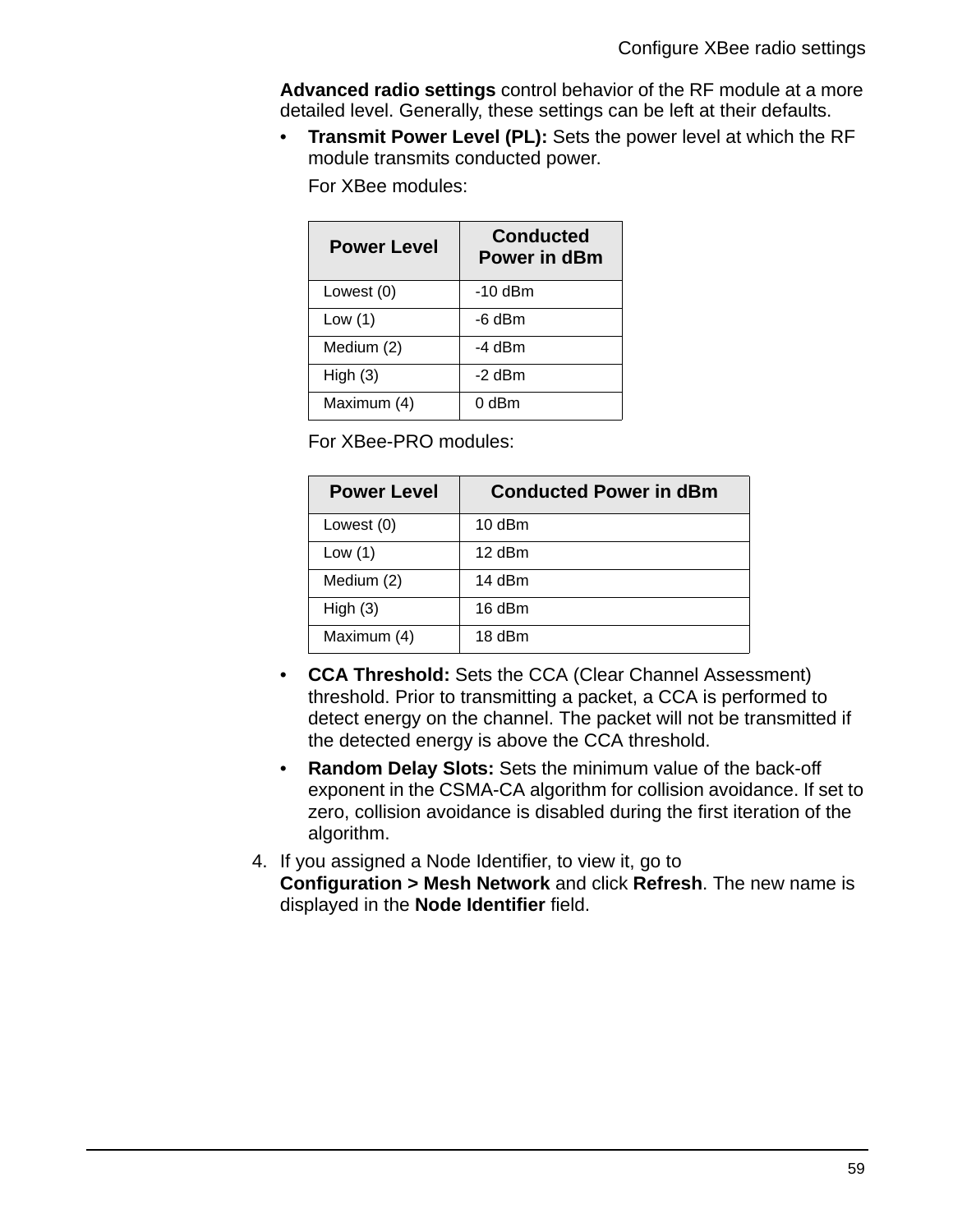## *Chapter 11* **Hardware specifications**

## <span id="page-59-1"></span>**XBee Adapters**

#### <span id="page-59-0"></span>**Hardware specifications for XBee Adapters (Sheet 1 of 3)**

| <b>Specification</b> |                          | Value                                                                                                                                                                                                                                                                                                                                                                        |
|----------------------|--------------------------|------------------------------------------------------------------------------------------------------------------------------------------------------------------------------------------------------------------------------------------------------------------------------------------------------------------------------------------------------------------------------|
| Environmental        | Operating<br>temperature | XBee RS-232 Adapter, XBee RS-485 Adapter, XBee Analog I/O<br>Adapter, XBee Digital I/O Adapter, XBee Sensor Adapter, XBee USB<br>Adapter:                                                                                                                                                                                                                                    |
|                      |                          | $-40^{\circ}$ to 158° F (-40° C to 70° C)                                                                                                                                                                                                                                                                                                                                    |
|                      |                          | Operating temperature for powering options:                                                                                                                                                                                                                                                                                                                                  |
|                      |                          | The temperature range of the UL/C-UL Listed power supply must be --<br>40° to 158° F (-40° C to 70° C) minimum to meet the allowed ambient<br>temp range for XBee Adapters. If a power supply with an ambient rating<br>of less than 70 C is used, then the allowed ambient temperature range<br>of the XBee Adapter is reduced to the rating of the power supply<br>chosen. |
|                      |                          | Battery: 0.4° to 131° F (-18° C to 55° C)                                                                                                                                                                                                                                                                                                                                    |
|                      |                          | External power: $32^{\circ}$ to $104^{\circ}$ F (0° C to $40^{\circ}$ C)<br>٠                                                                                                                                                                                                                                                                                                |
|                      |                          | External power (hardened): -31 $\degree$ to 165.2 $\degree$ F (-35 $\degree$ C to 74 $\degree$ C)                                                                                                                                                                                                                                                                            |
|                      |                          | XBee RS-232 PH Adapter:                                                                                                                                                                                                                                                                                                                                                      |
|                      |                          | 32° to 149° F (0° C to 65° C)                                                                                                                                                                                                                                                                                                                                                |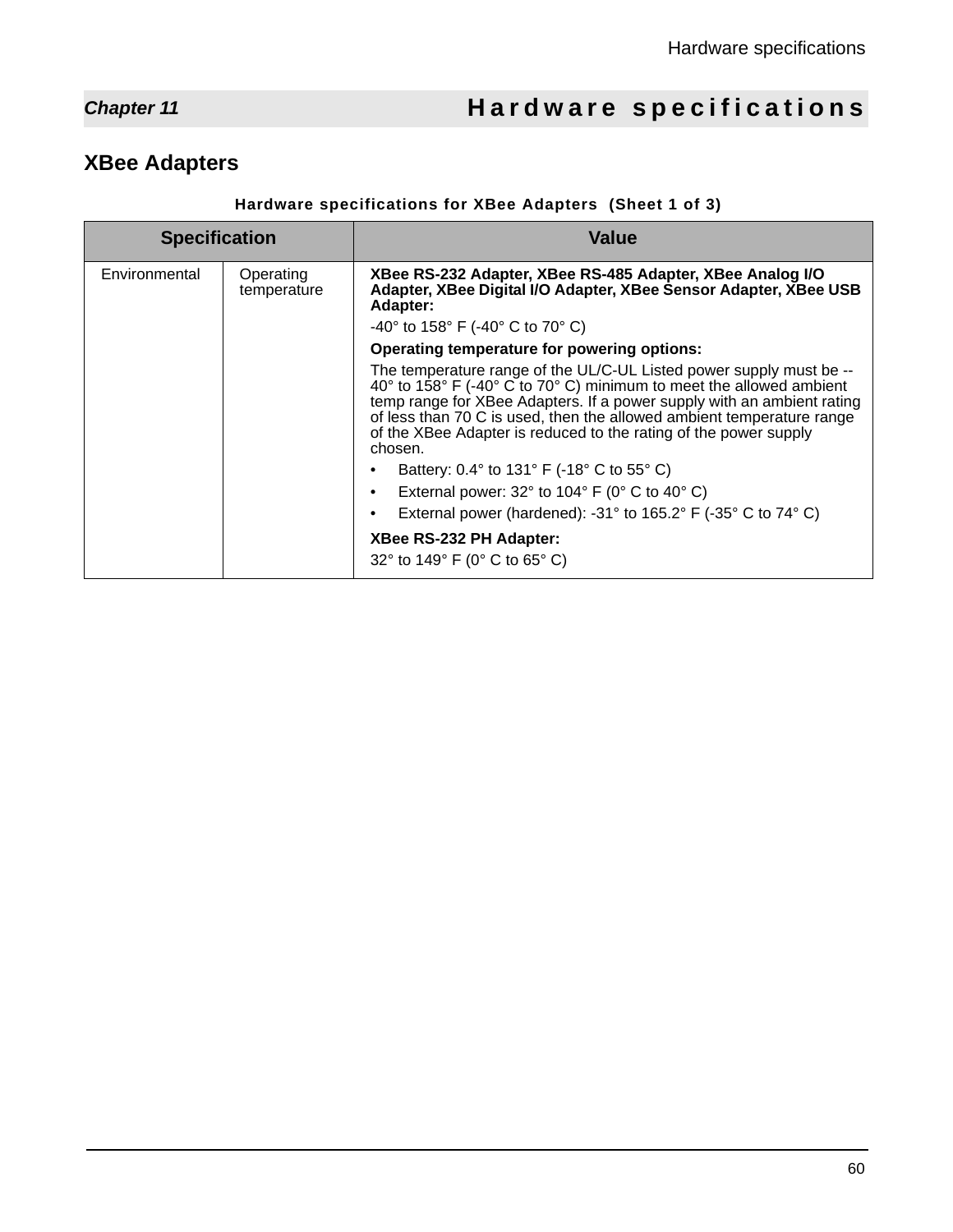<span id="page-60-0"></span>

| <b>Specification</b>  |                             | <b>Value</b>                                                                                                                                                                                                                            |
|-----------------------|-----------------------------|-----------------------------------------------------------------------------------------------------------------------------------------------------------------------------------------------------------------------------------------|
| Power<br>requirements | DC power<br>input           | XBee RS-232 Adapter, XBee RS-485 Adapter,<br>XBee Analog I/O Adapter, XBee Digital I/O Adapter,<br><b>XBee Sensor Adapter:</b>                                                                                                          |
|                       |                             | External power supply varies by model:                                                                                                                                                                                                  |
|                       |                             | Alkaline battery model: UL /c-UL Listed ITE or Class II external<br>power supply, with output rated between 9 to 30VDC, with a current<br>rating of 300mA or greater; locking-barrel connector of 2.1mm x<br>5.5mm, center is positive. |
|                       |                             | Lithium battery model: 3-6VDC external power supply with<br>٠<br>locking-barrel connector.                                                                                                                                              |
|                       | N-cell batteries            | XBee RS-232 Adapter, XBee RS-485 Adapter,<br>XBee Analog I/O Adapter, XBee Digital I/O Adapter,<br><b>XBee Sensor Adapter:</b>                                                                                                          |
|                       |                             | 3x1.5V "N" alkaline battery cells                                                                                                                                                                                                       |
|                       | Lithium<br>batteries        | XBee RS-232 Adapter, XBee RS-485 Adapter,<br>XBee Analog I/O Adapter, XBee Digital I/O Adapter,<br><b>XBee Sensor Adapter:</b>                                                                                                          |
|                       |                             | 2/3 AA 3.6V lithium batteries and a 1/2 AA boost capacitor.                                                                                                                                                                             |
|                       | Power<br>harvesting<br>(PH) | XBee RS-232 PH Adapter:                                                                                                                                                                                                                 |
|                       |                             | Internal battery provides power when unit is operating and recharges<br>from the serial port when in sleep mode.                                                                                                                        |
|                       |                             | Requires a sleep/wake duty cycle as part of its normal operation.<br>$\bullet$<br>Requires a fully functional serial port conforming to the RS-232C<br>٠                                                                                |
|                       |                             | standard for optimal operation.<br>$\bullet$                                                                                                                                                                                            |
|                       |                             | Sleep/wake duty cycle requirements vary based on the current<br>output of serial port.                                                                                                                                                  |
|                       |                             | Serial ports with more than 14VDC output (rare) are not supported<br>$\bullet$<br>and may cause malfunction.                                                                                                                            |
|                       |                             | Serial ports that provide hard power of 5 to 14VDC on one or more<br>$\bullet$<br>pins allow the device to operate continually without a sleep/wake<br>cycle.                                                                           |
|                       | Bus-powered                 | XBee USB Adapter:                                                                                                                                                                                                                       |
|                       |                             | Bus powered: +5V from USB bus<br>٠                                                                                                                                                                                                      |
|                       |                             | Power consumption during normal operation:                                                                                                                                                                                              |
|                       |                             | - XBee: 70 mA                                                                                                                                                                                                                           |
|                       |                             | - XBee-PRO: 70 mA (Rx) and 250 mA (Tx)                                                                                                                                                                                                  |
|                       |                             | Power consumption during suspend mode:<br>٠                                                                                                                                                                                             |
|                       |                             | XBee and XBee-PRO: 200 uA                                                                                                                                                                                                               |

## **Hardware specifications for XBee Adapters (Sheet 2 of 3) (Continued)**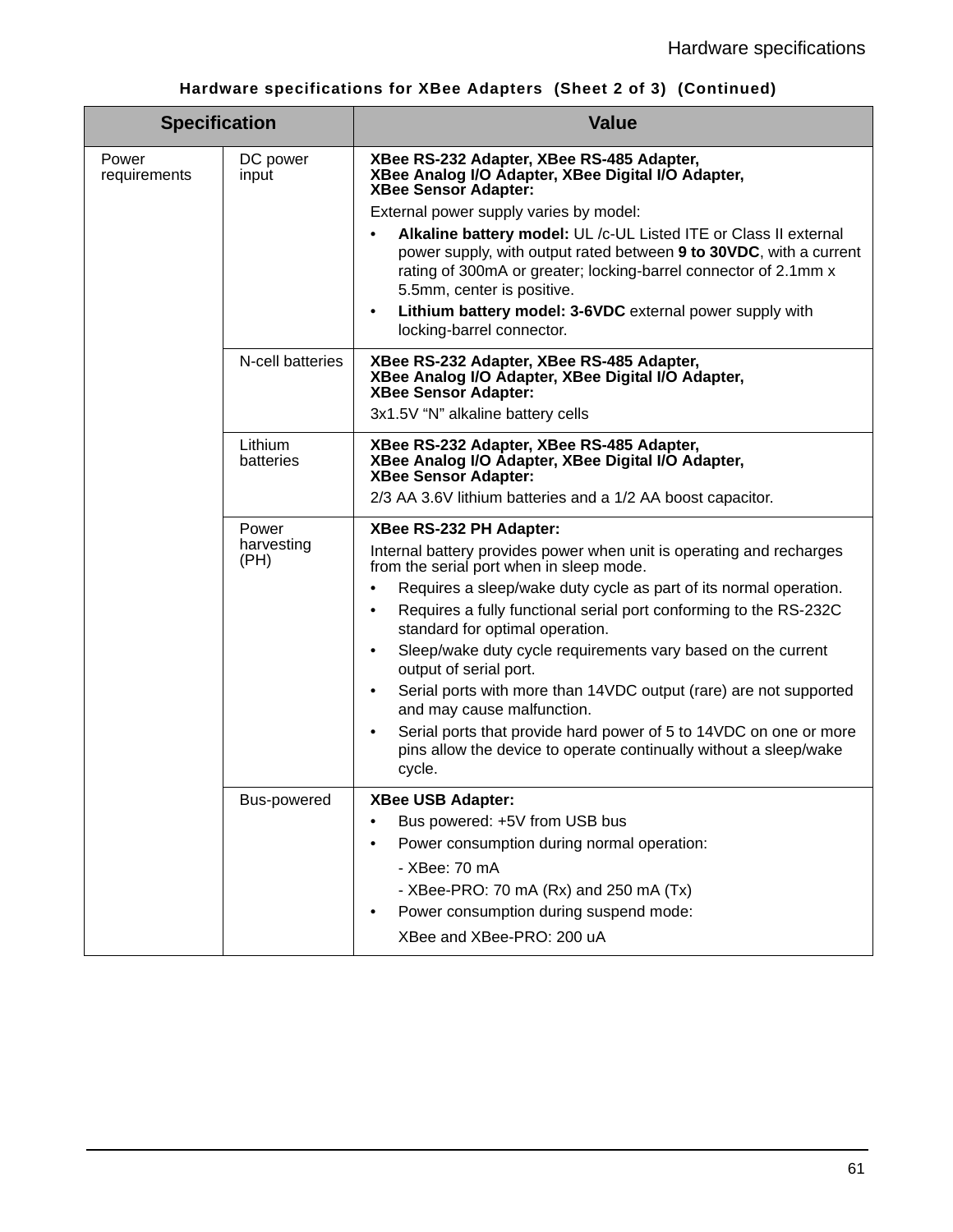| <b>Specification</b> |                                                                         | <b>Value</b>               |  |
|----------------------|-------------------------------------------------------------------------|----------------------------|--|
| <b>Dimensions</b>    | XBee RS-485 Adapter, XBee Analog I/O Adapter, XBee Digital I/O Adapter: |                            |  |
|                      | Length                                                                  | 3.6 in (9.14cm)            |  |
|                      | Width                                                                   | 1.9 in (4.82 cm)           |  |
|                      | Height                                                                  | 1.2 in $(3.04 \text{ cm})$ |  |
|                      | Weight                                                                  | 2.29 oz $(65.0 g)$         |  |
|                      | XBee RS-232 PH Adapter, XBee USB Adapter:                               |                            |  |
|                      | Length                                                                  | 2.87 in (7.29 cm)          |  |
|                      | Width                                                                   | 1.80 in (4.57 cm)          |  |
|                      | Height                                                                  | $0.83$ in $(2.10$ cm)      |  |
|                      | Weight                                                                  | 1.60 oz $(45.36 g)$        |  |

## **Hardware specifications for XBee Adapters (Sheet 3 of 3) (Continued)**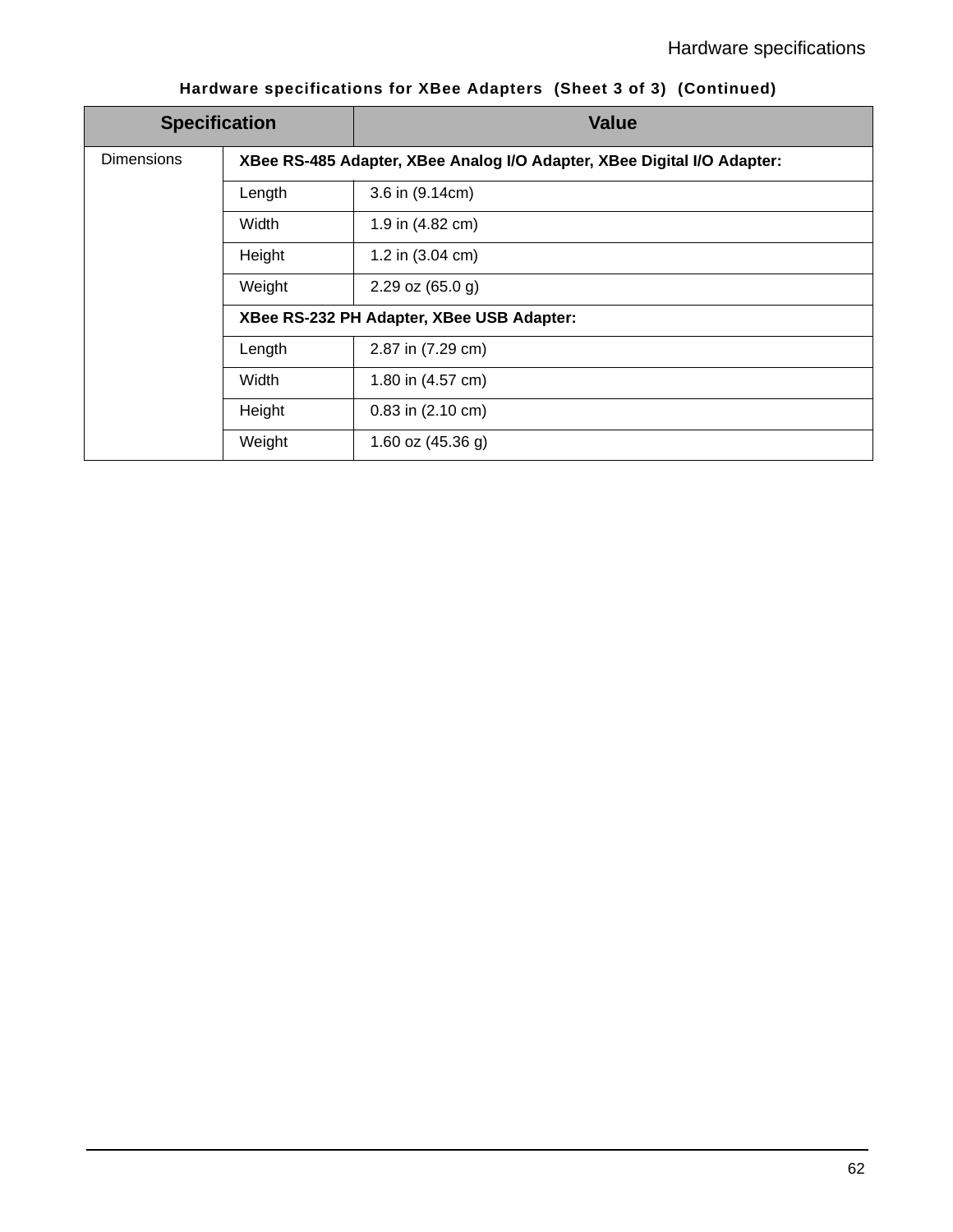## <span id="page-62-0"></span>**XStick 802.15.4**

|                            | <b>Specification</b>                                                                 | <b>Value</b>                                                  |  |
|----------------------------|--------------------------------------------------------------------------------------|---------------------------------------------------------------|--|
| Environmental              | Operating temperature                                                                | -40° to 185° F (-40°C to 85°C)                                |  |
| <b>Power Requirements</b>  | Supply voltage                                                                       | 5V from USB port of PC                                        |  |
|                            | Operating current (transmit)                                                         | 64 <sub>m</sub> A                                             |  |
|                            | Operating current (receive)                                                          | 64mA                                                          |  |
|                            | Power-down current                                                                   | Do not put the XStick in sleep mode.                          |  |
| <b>Dimensions</b>          | Width                                                                                | 0.7 in (1.78 cm)                                              |  |
|                            | Height                                                                               | 0.4 in (1.02 cm)                                              |  |
|                            | Length                                                                               | 1.8 in (4.57 cm)                                              |  |
|                            | Weight                                                                               | $0.265$ oz $(7.5 g)$                                          |  |
| <b>RF Operation</b>        | Operating frequency band                                                             | 2.4GHz ISM                                                    |  |
|                            | Antenna options                                                                      | internal only                                                 |  |
| <b>RF Performance</b>      | Indoor/urban range                                                                   | 15m                                                           |  |
|                            | Outdoor RF line-of-sight Range                                                       | 40 <sub>m</sub>                                               |  |
|                            | Transmit power output<br>(nominal $25^{\circ}$ C)                                    | 1mW (0dBm) Peak Conducted (FCC & Industry<br>Canada)          |  |
|                            | RF data rate                                                                         | 250kbps                                                       |  |
|                            | Serial interface data rate<br>(software selectable)                                  | 1200 bps-1M bps                                               |  |
|                            | Receiver sensitivity                                                                 | $-90dBr$                                                      |  |
| Networking and<br>Security | Supported network topologies                                                         | Point-to-point<br>$\bullet$                                   |  |
|                            |                                                                                      | Point-to-multipoint<br>$\bullet$<br>Peer-to-peer<br>$\bullet$ |  |
|                            | Number of channels<br>(software selectable)                                          | 16                                                            |  |
|                            | Addressing options                                                                   | PAN, Channel and address                                      |  |
| Certifications             | The XStick 802.15.4 is a radio transceiver, and has received these agency approvals: |                                                               |  |
|                            | <b>United States</b><br>(FCC Part 15.247)                                            | FCC ID: MCQ-XSTICK1                                           |  |
|                            | Industry Canada (IC)                                                                 | IC: 1846A-XSTICK1                                             |  |
|                            | Europe (CE)                                                                          | <b>ETSI</b>                                                   |  |

Operation is subject to the following two conditions: (1) this device may not cause interference, and (2) this device must accept any interference, including interference that may cause undesired operation of the device.